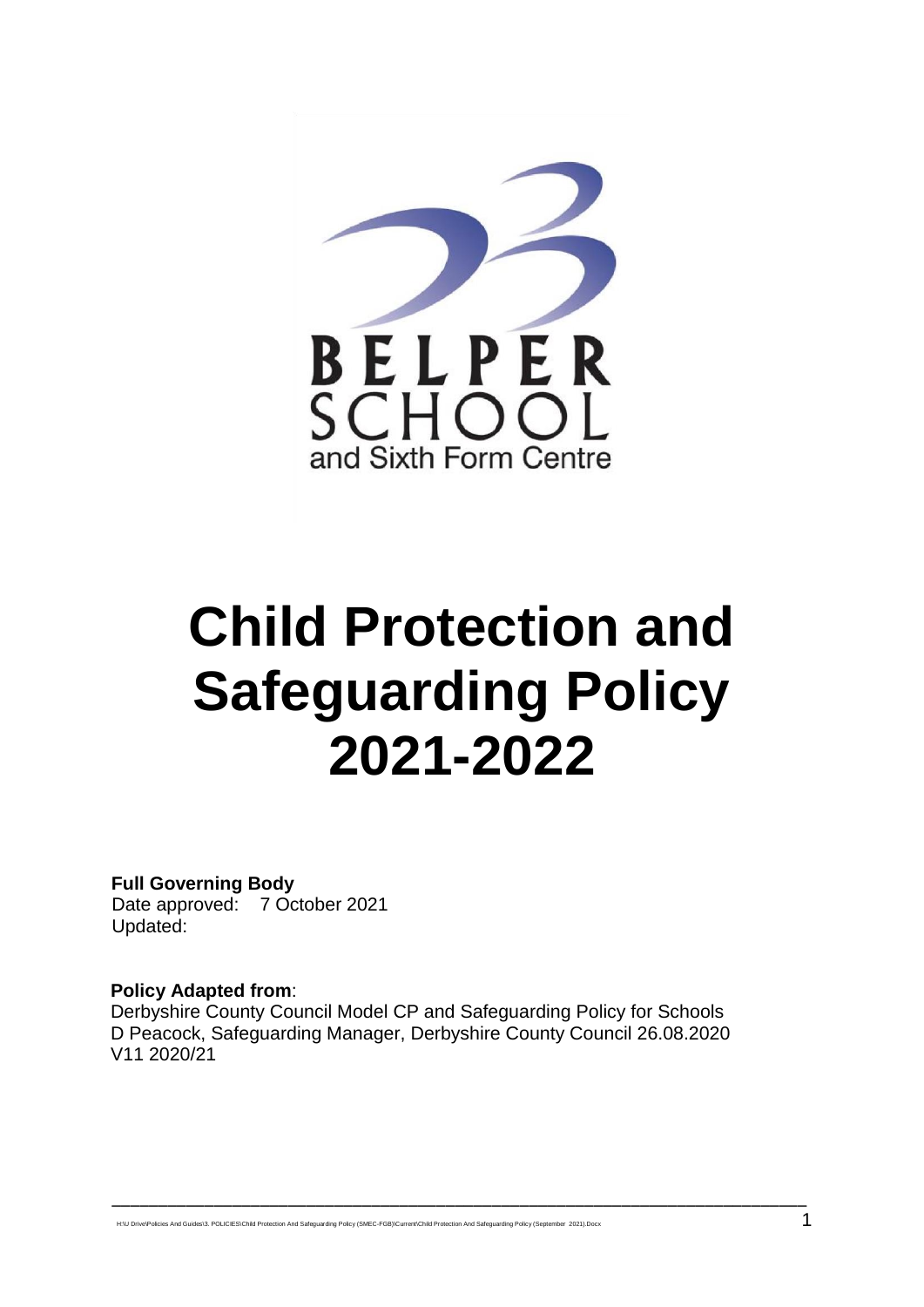# **BELPER SCHOOL AND SIXTH FORM CENTRE CHILD PROTECTION AND SAFEGUARDING POLICY**

#### **The Senior Designated Safeguarding Lead is:**

Gavin Brookes, Assistant Headteacher

#### **The Deputy Designated Safeguarding Leads are:**

Rachael Brown and Gemma Gibson and Nick Goforth (Headteacher)

- (The 4 colleagues above constitute the Student Wellbeing Team, along with our Family Support Worker, Alison Bond)
- Safeguarding Office is in the Maths building, phone extension 239 [cp@belperschool.co.uk](mailto:cp@belperschool.co.uk)
- Family Support Worker Office is in the Maths building, phone extension 285

#### **The Appointed Teacher for Looked After Children/Virtual School**: Ros Conroy

# **The Appointed Teacher for SEND:**

Ros Conroy

#### **The Designated Lead for Anti- Bullying:** Gavin Brookes

#### **The Designated Link Governor for Safeguarding is:**  Fay Atkinson

# **The Designated Link Governor for Anti- Bullying is:**

Fay Atkinson

#### **The Designated Link Governor for Looked after Children (Child in Care) is:** Fay Atkinson

\_\_\_\_\_\_\_\_\_\_\_\_\_\_\_\_\_\_\_\_\_\_\_\_\_\_\_\_\_\_\_\_\_\_\_\_\_\_\_\_\_\_\_\_\_\_\_\_\_\_\_\_\_\_\_\_\_\_\_\_\_\_\_\_\_\_\_\_\_\_\_\_\_\_\_

#### **Other Pastoral Members who take responsibility for safeguarding are:** Headteacher, Heads of Year, Head of Sixth Form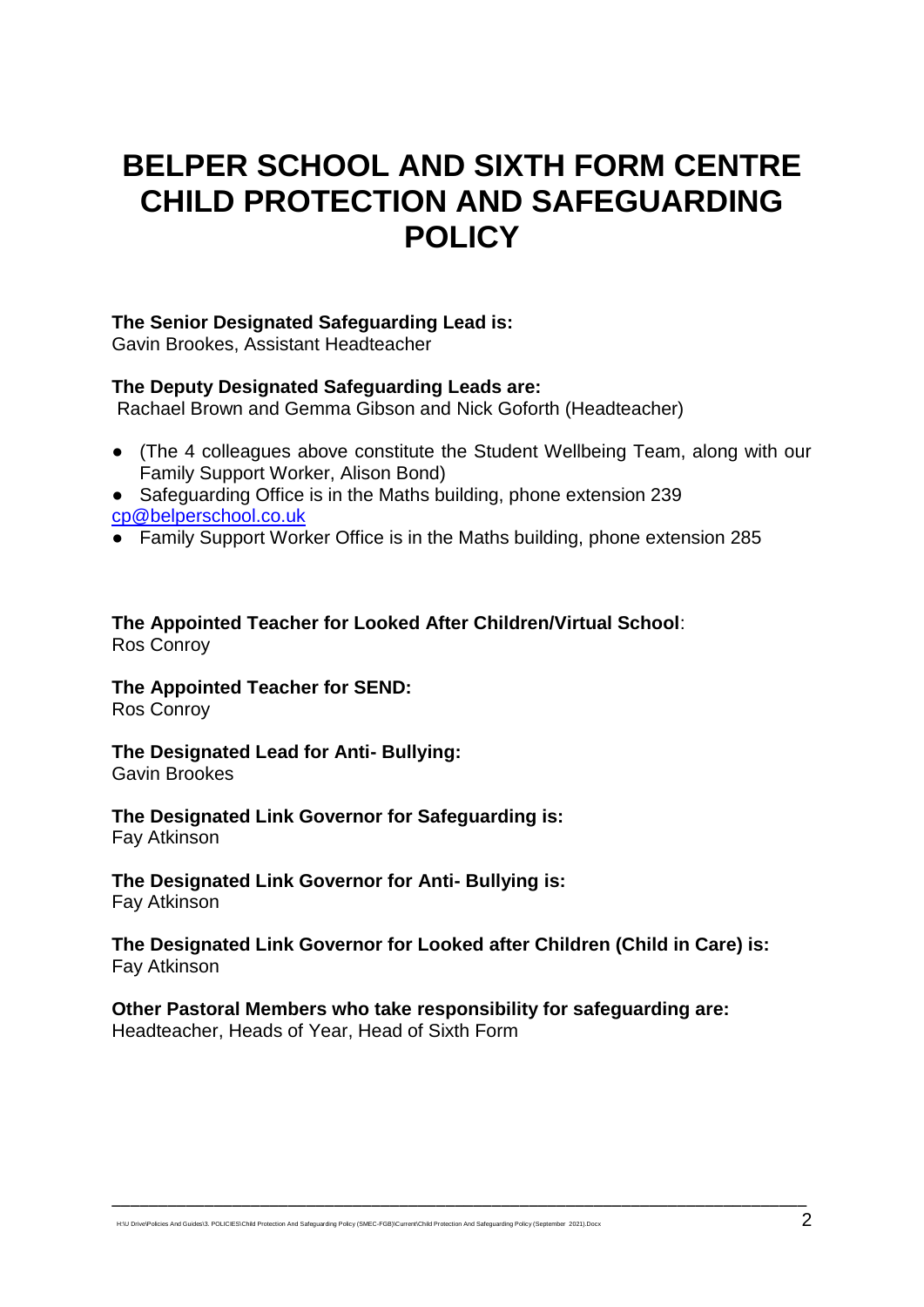#### **1. Introduction and Context**

#### **1.1 Vision and Values**

#### *Vision & Values – Create Your Future*

Belper School is committed to provision of a high- quality educational experience which develops in students the aspiration, knowledge, skills and understanding they require to create happy and successful futures for themselves. We summarise this vision in the phrase **"Create your future. Be who you are and become who you aspire to be."**

At its core our ethos is built on respect, inclusivity and responsibility, nurturing students to be individuals within a family approach. Central to this ethos is a focus on relationships which demonstrate mutual respect and equality. The school places value on treating each other, and our environment, with care, dignity and compassion, so that as members of the school and wider community we can make a difference. The ethos is student-centred, empowering people to have confidence to participate and engage.

Belper School has a determination for all students to fulfil their potential and experience success. There is a commitment to high quality learning and teaching which challenge and inspire all, ensuring that individual needs are met and that students can make progress, develop and grow to make a valued and positive contribution to society.

Emphasis is placed on a broad and balanced curriculum that enables horizons to be broadened and promotes independence, creativity and enjoyment. Within the school there is a passionate belief in providing diverse and rich opportunities and encouraging students to step up and participate in what is on offer. There is a drive to celebrate success and take pride in, and reward, effort and achievement.

#### **Mission Statement**

#### **Our educational mission is to provide excellence, inspiration, drive and a sense of community.**

**Excellence** – We strive to provide a high quality learning environment which enables all students to achieve excellence

**Inspiration** – We aim to deliver an inspirational curriculum which allows all students to be who they are and become who they aspire to be

**Drive** – Our staff drive themselves to provide the best possible education for our amazing students

**Community** – We believe in creating a positive and supportive learning community that is supportive and caring, enabling all students to participate, achieve and flourish.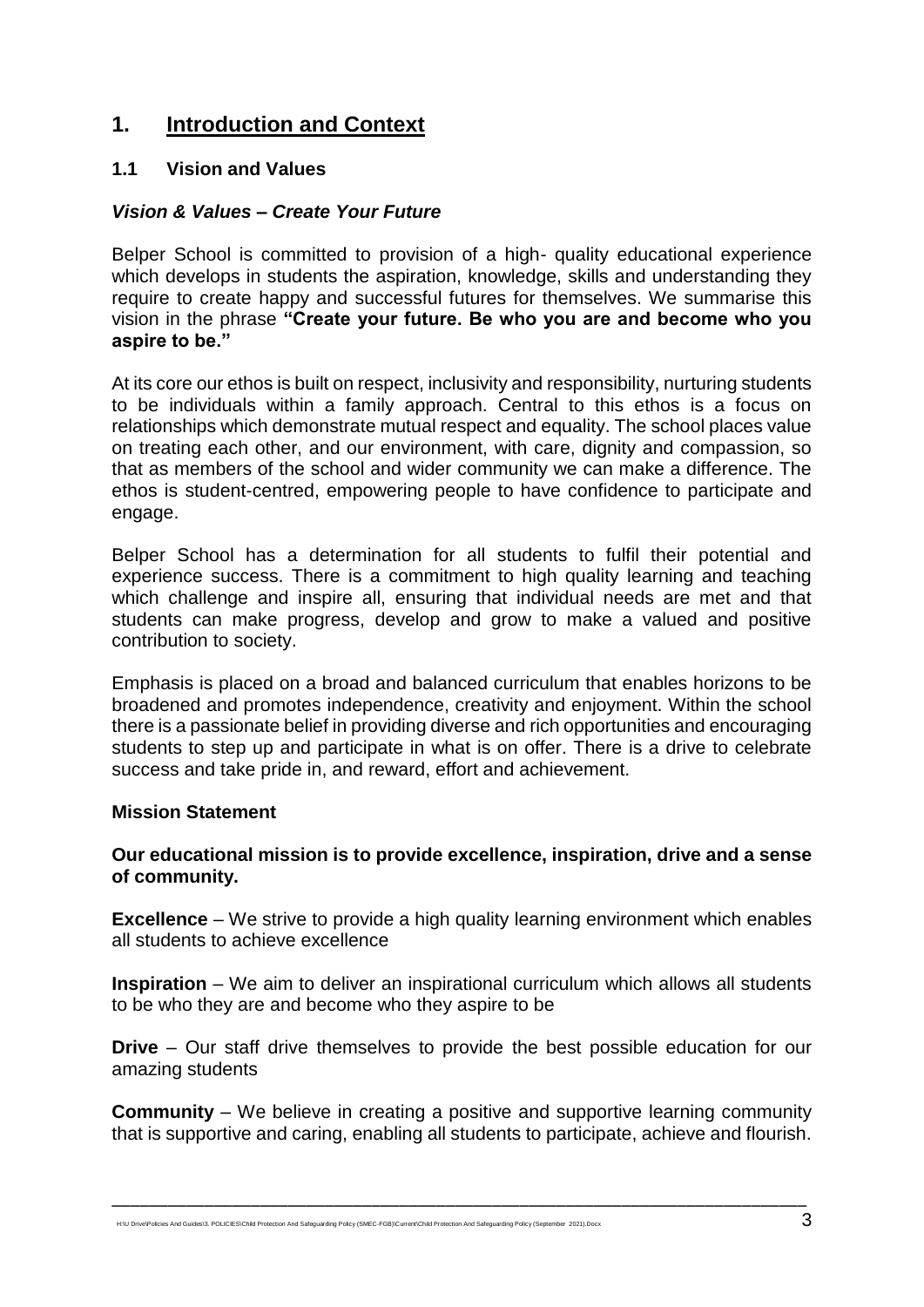We work closely with our feeder primary schools (via the Belper Heads Forum) and are part of a secondary school cluster. We hold multi-agency meetings and invite all relevant external agency representatives from a breadth of organisations. We have a dedicated in-school Student Wellbeing Team (DSLs and Family Support Worker). We share a Family Support Worker with several local feeder primary schools. We recognise that there may be particular contextual threats to the safety and well-being of our students, and that these may change over time. We seek to work in partnership with young people, parents/carers and external agencies to achieve a calm, safe learning environment and to help young people recognise and safely manage risk. *For the school's Vision and Values Statement, please see the school's website.*

#### **1.2 Our Responsibilities**

Belper School and Sixth Form Centre fully recognises its responsibilities for Child Protection and Safeguarding. This policy sets out how the school will deliver these responsibilities. This is an overarching policy.

"Child" as written in this policy is a child until 18.

"Child" as written in this policy is of statutory school age.

**"Staff" as written in this policy means; any one with contact to a child or young person, all teaching staff, non-teaching staff, Governors and volunteers. "Staff" status extends to all supply/agency workers used by the school for duties in school.** 

This policy should be read in conjunction with:

['Working Together to Safeguard Children' \(u](https://www.gov.uk/government/publications/working-together-to-safeguard-children--2)pdated 2019) which is statutory guidance to be read and followed by all those providing services for children and families, including those in education. This is part of our staff annual safeguarding training.

["Keeping Children Safe in Education"](https://www.gov.uk/government/publications/keeping-children-safe-in-education--2) 1<sup>st</sup> Sept 2021 which is the statutory guidance for schools and colleges. (This is part of our annual staff safeguarding training. Part 1 is compulsory minimum reading for all staff except Senior Leadership Team and Governing Body. The latter 2 groups both read and sign for parts 1 and 2 as compulsory minimum)

["What to do if worried a child is being abused" \(March 2015\)](https://www.gov.uk/government/publications/what-to-do-if-youre-worried-a-child-is-being-abused--2)

["Information Sharing: Advice for practitioners](https://www.gov.uk/government/publications/safeguarding-practitioners-information-sharing-advice) providing safeguarding services to children, young people, parents and carers (July 2018)

["The Prevent Duty](https://www.gov.uk/government/publications/protecting-children-from-radicalisation-the-prevent-duty) Departmental, advice for Schools and Child Care Providers" (June 2015).

Furthermore, we will follow the [Procedures set out by the local Safeguarding](http://derbyshirescbs.proceduresonline.com/)  [Partnership](http://derbyshirescbs.proceduresonline.com/) (formally DSCB).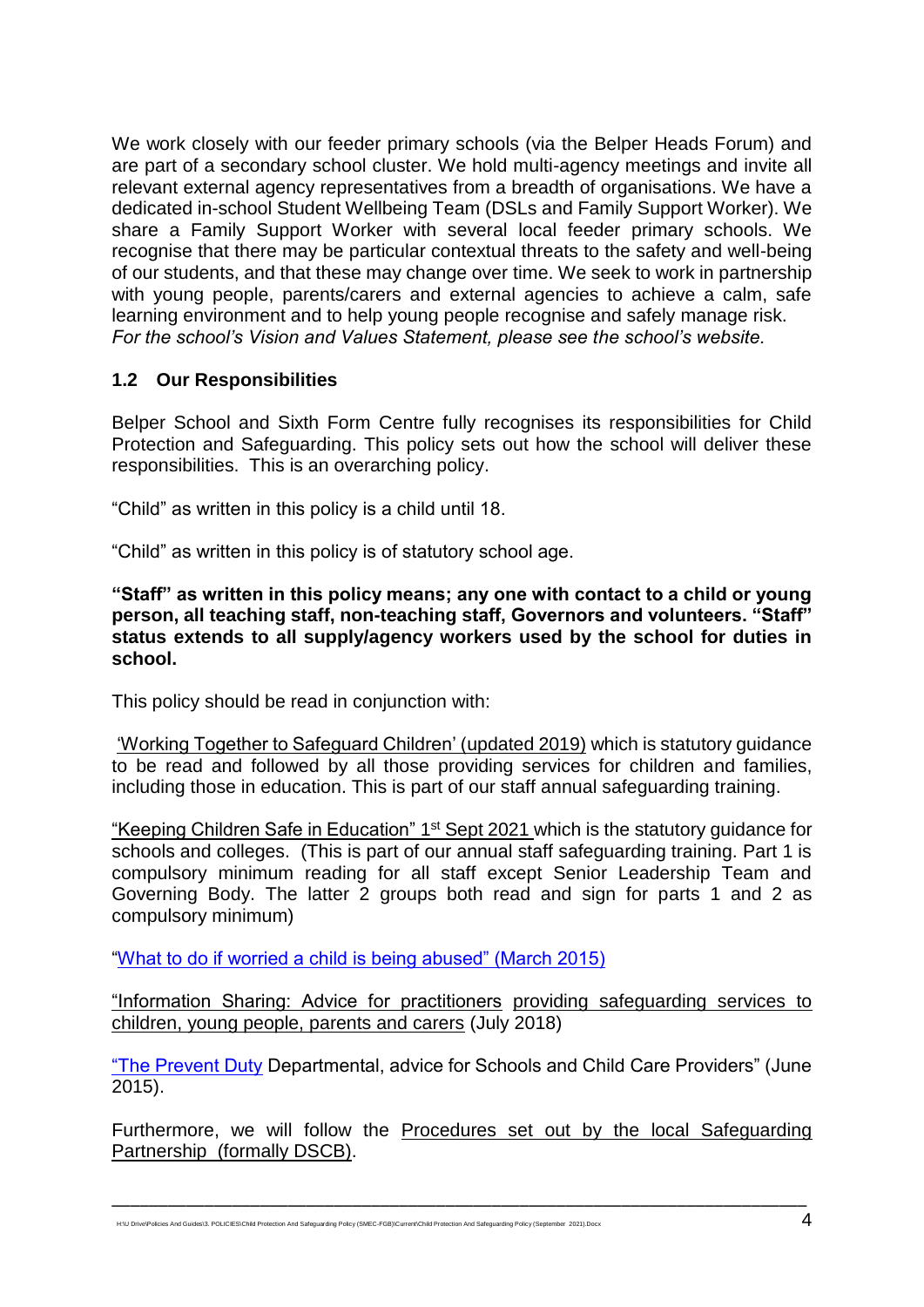We have adopted the following policies and guidance on offer from Derbyshire's Education Safeguarding Services:

- **Offensive Weapons Policy**
- Tackling Extremism and Radicalisation Policy
- Self-Harm Policy
- Online Safety in a Digital World Policy
- Private Fostering Policy
- Separated Parents Policy
- Single Equality Policy and Equality Objectives 2018-2021
- Code of Conduct for Staff
- Confidential Reporting Code
- Acceptable Use of the Internet and Electronic Communication Policy

#### *Public policies are located on the school website. Personnel policies are on the school's staff intranet.*

In accordance with the above procedures, we complete an annual audit of our Safeguarding provision (S175 Safeguarding Audit, which is a requirement of the Education Act 2002 and 2006). A copy is sent to the Local Safeguarding Partnership.

#### **Multi-agency partnership Arrangements**

This school will continue to work in partnership with the Derby City and Derbyshire Safeguarding Children Partnership and follow relevant local arrangements under the new local safeguarding partnership arrangements. It is expected that the Derby and Derbyshire Safeguarding Partnership will name local schools and colleges as relevant agencies and as such we will be under a statutory duty to co-operate with the published arrangements.

#### **1.3 Our Principles**

Safeguarding arrangements at this school are underpinned by these key principles:

- Safeguarding is everyone's responsibility: all staff should play their full part in keeping children safe;
- We will aim to protect children using national, local and school child protection procedures;
- We aim to work in partnership and have an important role in multi-agency safeguarding arrangements as set out by Working Together to Safeguard Children 2018 (updated 2019);
- All staff will have clear understanding regarding abuse and neglect in all forms; including how to identify, respond and report. This also includes knowledge of the process for allegations against professionals. Staff should feel confident that they can report all matters of safeguarding in the school and that the information will be dealt with swiftly and securely, following the correct procedures with the safety and wellbeing of the children in mind at all times.
- We operate a child-centred approach: prioritising a clear understanding of the needs, wishes, views and voices of children.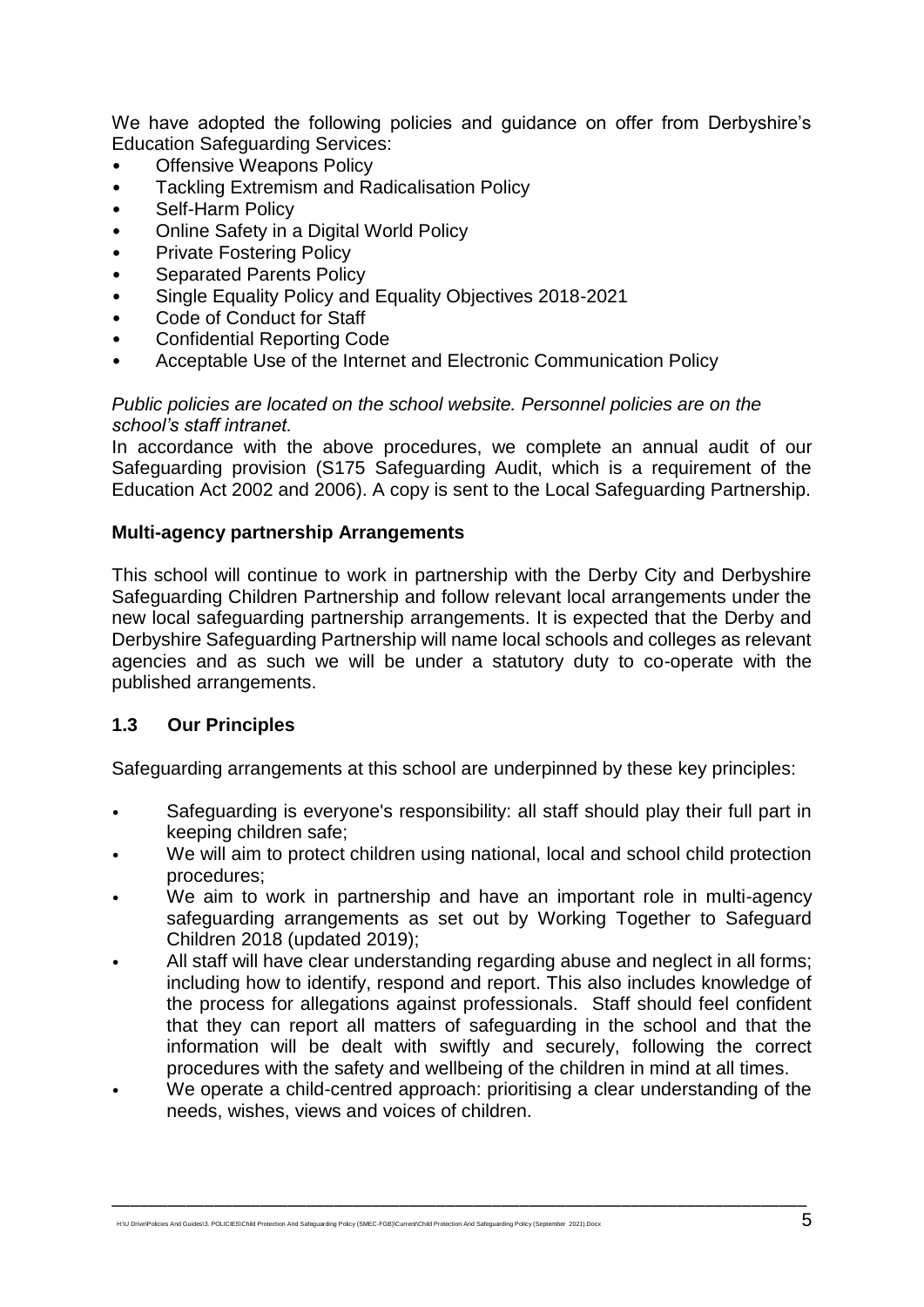#### **1.4 Our Policy**

Through implementation of this policy we will ensure that our school provides a safe environment for children to learn and develop. We will cross- reference to other relevant policies pertaining to safeguarding, as appropriate.

#### **2. Types of Abuse**

#### **2.1 Children with Emerging Needs and who may require Early Help**

All staff working within the school should be alert to the potential need for Early Help for children, following the procedures identified for initiating Early Help using the local and current Safeguarding Partnership Threshold Document. Staff should give particular consideration to a child who presents with one or more of these characteristics);

- Is disabled and has specific additional needs;
- Has special educational needs;
- Is a Young Carer:
- Is a Privately Fostered child;
- Has returned home to their family from care:
- Is showing signs of engaging in anti-social or criminal behaviour;
- Is in a family circumstance presenting challenges for the child, such as substance abuse, adult mental health, domestic violence; and/or
- Is showing early signs of abuse and/or neglect;
- Is showing signs of emotional/mental ill health
- Is showing signs of displaying behaviour or views that are considered to be extreme;
- Is misusing drugs or alcohol themselves:
- Is not attending school or are at risk of exclusion from school;
- Is frequently going missing/goes missing from care or from home:
- Is at risk of modern slavery, trafficking, exploitation, radicalised;
- Is not in education, training or employment after the age of 16 (NEET);
- With health conditions
- With mental health needs
- With a family member in prison or who are affected by parental offending
- Who are at risk of honour-based abuse (such as FGM or forced marriage)
- Who are persistently absent from school (including for part of the day)

These children are more vulnerable than others; this school will identify who their vulnerable children are, ensuring all staff know the processes to secure advice, help and support where needed.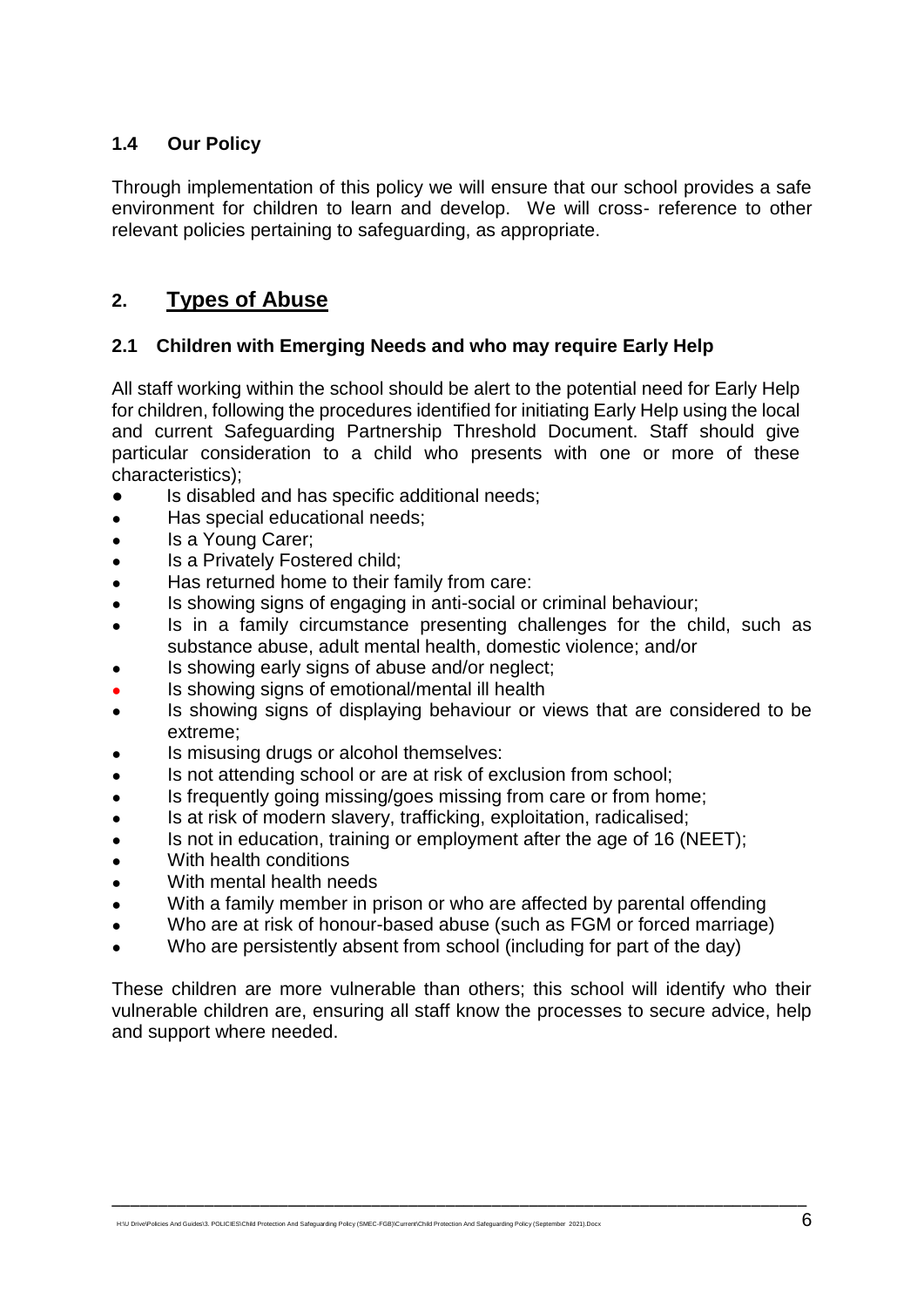#### **2.2 Child Abuse**

In relation to children, safeguarding them and promoting their welfare are defined as:

- Protecting children from maltreatment;
- Preventing impairment of children's health or development;
- Ensuring that children are growing up in circumstances consistent with the provision of safe and effective care;
- Taking action to enable all children to have the best outcomes.

There are four types of child abuse as defined in '"Working Together to Safeguard Children" (2018, updated 2019) which are defined in the "Keeping Children Safe in Education Statutory Guidance, 2021".

Details of this can be found in **Appendix A** at the rear of this document.

## **3. Signs of Abuse (Child Protection)**

This school understands that there are indicators of child abuse; however, these should not be considered as a definitive list, but used when considering the possibility of abuse in children.

A full explanation of indictors is in **Appendix B.**

#### **4. Specific Safeguarding Issues**

The school will endeavour to ensure staff are familiar with the following issues. The school has processes in place to identify, report, monitor these concerns;

- Bullying, including cyber bullying
- Child Sexual Exploitation (CSE) and as defined by Working Together to Safeguard Children 2018 (updated 2019)
- Children at Risk of Criminal Exploitation (CRE) as defined by Local Safeguarding Partnership procedures

- Domestic Abuse
- Drugs
- **Fabricated or induced illness**
- **Faith abuse**
- **Female Genital Mutilation (FGM)**
- **Breast Ironing**
- **Forced Marriage**
- **Gangs and Youth Violence**
- Gender based violence/violence against women and girls (VAWG)
- **Hate Crimes**
- **Mental Health concerns**
- **Private Fostering**
- **Preventing Radicalisation**
- On line abuse/Sexting
- Teenage Relationship abuse
- **Trafficking**
- Missing children and vulnerable adults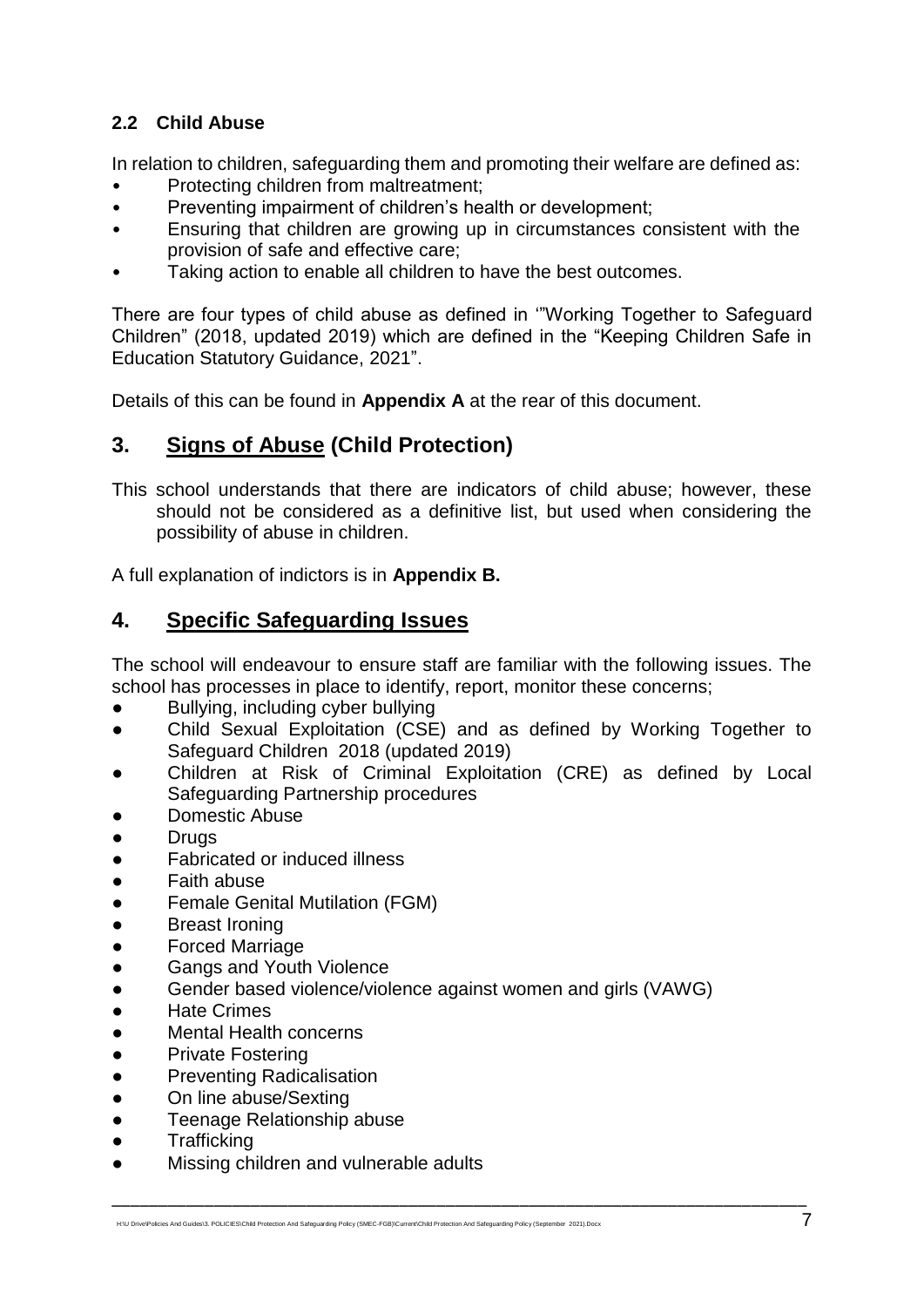- Child sexual abuse within the family
- Poor parenting, particularly in relation to babies and young children

In understanding the signs and indicators of specific issues listed earlier in this policy, this school will incorporate the signs of abuse and specific safeguarding issues into briefings, staff Induction training, and ongoing development training for all staff.

The school will also access broad Government guidance, local procedures, strategies and tools through the Local Safeguarding Partnership

The Designated Lead and Deputy Safeguarding Leads and those with responsibility for safeguarding will use the information available to them in Derbyshire [Schools Net,](https://schoolsnet.derbyshire.gov.uk/keeping-children-safe-in-education/keeping-children-safe-in-education.aspx)  [Keeping Children Safe in Education](https://schoolsnet.derbyshire.gov.uk/keeping-children-safe-in-education/keeping-children-safe-in-education.aspx) to help all staff develop knowledge and understanding pertaining to national and local emerging concerns.

#### **4.1 Prevent Duties**

The school will ensure all staff will adhere to their duties under Prevent, as detailed in the [Prevent Duty Guidance 2015,](https://www.gov.uk/government/publications/prevent-duty-guidance) (also [Prevent Duty Guidance for Schools\)](https://www.gov.uk/government/publications/protecting-children-from-radicalisation-the-prevent-duty) to have due regard to the need to prevent people from becoming drawn into terrorism and extremism. The Headteacher and Chair of Governors will:

- Establish or use existing mechanisms for assessing the risk of extremism and terrorism;
- Ensure staff understand the risk and build capabilities to deal with issues identified;
- Communicate the importance of the duty:
- Ensure all staff (including governors and volunteers) implement the duty.

This school will respond to any concern about Prevent as a safeguarding concern and will report using Local Safeguarding Procedures. This will involve making a referral to the police Prevent team in order to develop a support plan for the individual. This may progress into CHANNEL where the risk is identified, and the individual may need extensive support. We will seek to work in partnership, undertaking risk assessments where appropriate and proportionate to risk, building our children's resilience to radicalisation.

The school is committed to providing effective filtering and monitoring systems, this will include monitoring the activities of children when on-line in the school. Disciplinary action may be taken as a consequence to student activity.

The school will use the relevant forms to record any concerns, keeping records which will be treated as a Child Protection Record, storing them as appropriate.

The school will ensure all staff, including governors and volunteers, adhere to their duties in the Prevent Guidance 2015 to prevent radicalisation and extremism. The Headteacher and Chair of Governors will:

- Establish or use existing mechanisms for understanding the risk of extremism;
- Ensure staff understand the risk and build capabilities to deal with issues arising

- Communicate the importance of the duty;
- Ensure all staff (including Governors and volunteers) implement the duty.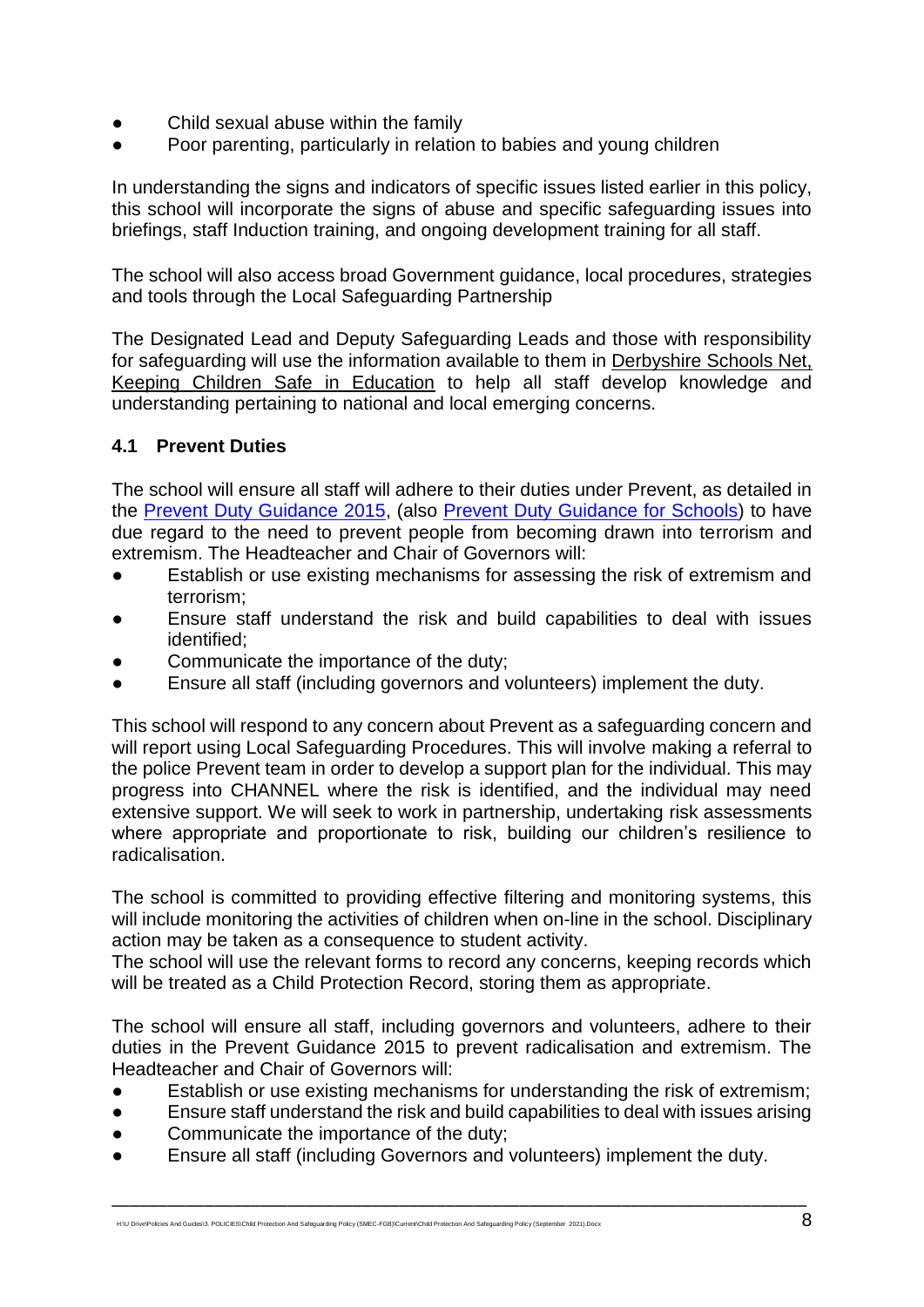We will seek to work in partnership, undertaking risk assessments where appropriate and proportionate to risk, building our children's resilience to radicalisation. We will make referrals into CHANNEL where the risk is identified.

The school is committed to providing effective filtering and monitoring systems, this will include monitoring the activities of children when on-line in the school and implementing appropriate actions/sanctions as a consequence of misuse.

#### **4.2 Domestic Abuse**

Domestic Abuse is rarely a one-off incident, rather part of a pattern of power and control. It is defined as any threatening behaviour, violence or abuse between adults who are, or have been in a relationship; or between family members. It can be psychological, physical, sexual, financial or emotional abuse.

Children living with Domestic Abuse in their home or who are caught up in incidents of Domestic Abuse, are victims, and this can seriously harm children and young people. Some children are physically harmed as they can get caught up in the incident, some children are witnesses to the abuse, or hear the abuse. The impact on children living in a household where there is Domestic Abuse is likely to influence their development and social skills. We will treat any disclosure of information relating to Domestic Abuse as a safeguarding concern and we will follow local Safeguarding Procedures.

Belper School and Sixth Form Centre receives a notification (Stopping Domestic Abuse Together) from Derbyshire Police where there has been an incident in a household involving a pupil at this school. SDAT stands for Stopping Domestic Abuse Together, an intuitive led by Derbyshire Police in conjunction with Social Care, Health Services and other agencies, who work together to safeguard children and adults.. We have agreed processes on how to respond and support the pupil whist in school and are able to escalate any safeguarding concerns into Children's Social Care services using the local Derby and Derbyshire Safeguarding Procedures.

Teenagers aged 16/17 years within a relationship are protected by Domestic Abuse Safeguarding Procedures and the law. If our school is aware of any information received about such a concern, we will treat this as safeguarding concern and follow our safeguarding processes.

A Multi Agency Risk Assessment Conference (MARAC) is a victim-focused information sharing and risk management meeting attended by all key agencies, where high risk cases are discussed. In a single meeting, MARAC combines up to date risk information with a timely assessment of a victim's needs and links those directly to the provision of appropriate services for all those involved in a domestic abuse case: victim, children and perpetrator. A multi-agency response is essential in ensuring that victims and their families are as safe as possible.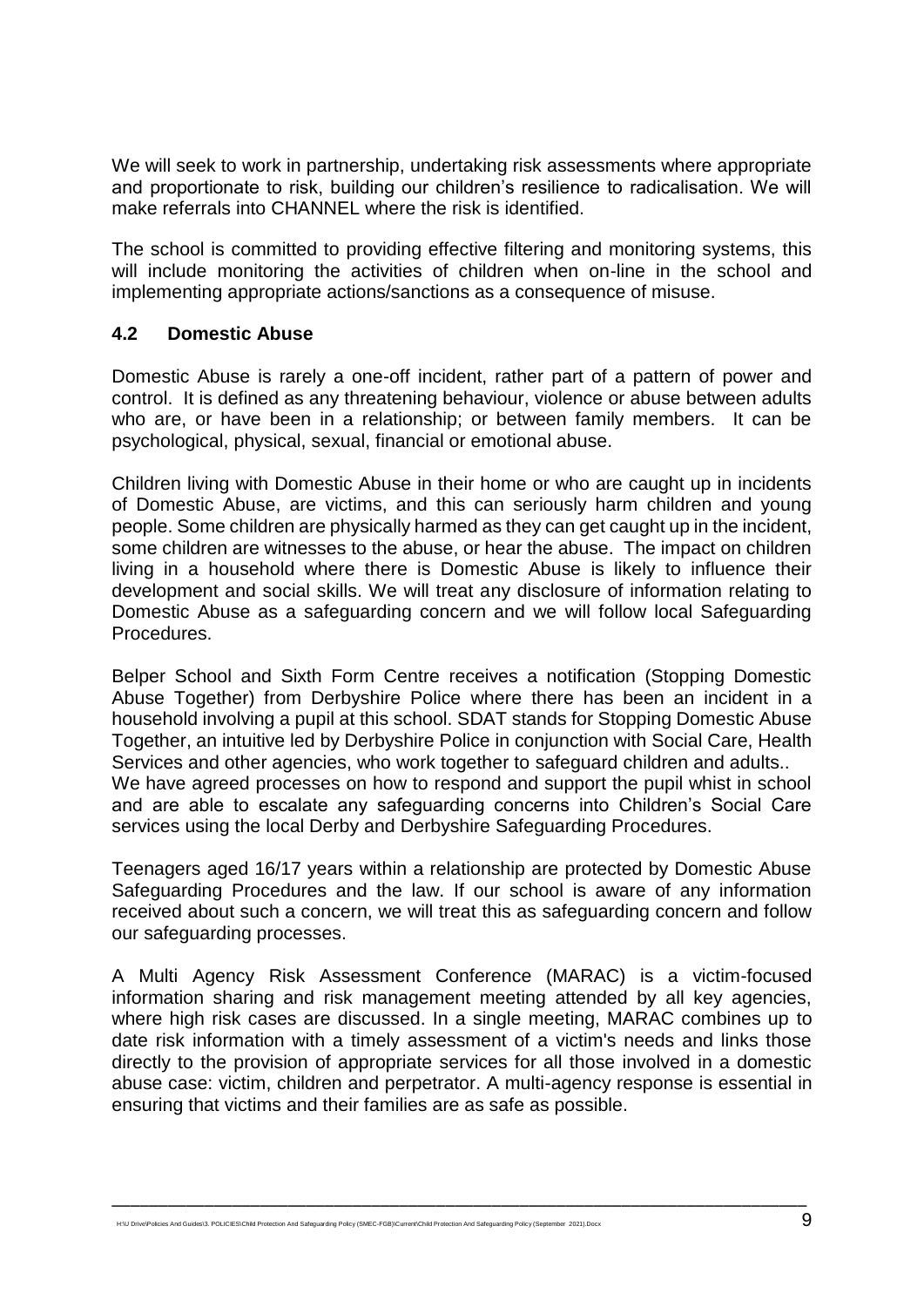Our school recognises this process and understands that as a partner we can make a referral into MARAC, based on information provided to them by a child, parent/carer:

[https://saferderbyshire.gov.uk/what-we-do/domestic-abuse/staff](https://saferderbyshire.gov.uk/what-we-do/domestic-abuse/staff-guidance/adults/marac/multi-agency-risk-assessment-conference.aspx)[guidance/adults/marac/multi-agency-risk-assessment-conference.aspx](https://saferderbyshire.gov.uk/what-we-do/domestic-abuse/staff-guidance/adults/marac/multi-agency-risk-assessment-conference.aspx) The necessary form to make a referral is available here: [dariskassessmentandreferral](https://www.saferderbyshire.gov.uk/dariskassessmentandreferral)

#### **4.3 Emotional/Mental Health and Wellbeing**

All staff should also be aware that mental health problems may, in some cases, be an indicator that a child has suffered or is at risk of suffering abuse, neglect or exploitation. Staff are well placed to observe children day-to-day and identify those whose behaviour suggests that they may be experiencing a mental health problem or be at risk of developing one.

Where children have suffered abuse and neglect, or other potentially traumatic Adverse Childhood Experiences, (ACES), this can have a lasting impact throughout childhood, adolescence and into adulthood. It is key that staff are aware of how these children's experiences can impact on their mental health, behaviour and education.

At Belper School and Sixth Form Centre we have delivered staff training on ACES and attachment issues. The school is working towards Attachment Aware School status within a programme delivered by the Virtual School, Derbyshire. We also work with Derbyshire Behaviour Support Service, Educational Psychologists, Child and Adolescent Mental Health Services (CAMHS) and other professionals to promote student mental health and staff awareness of concerning indicators. We have a dedicated mental health section on our website. During 2019/2020 we invested in Emotional Literacy Support Assistant (ELSA) training for one higher level teaching assistant. In 2021/2022 we will train at least one more colleague as an ELSA.

If staff have a mental health concern about a child we will respond to the concern, and discuss our concerns with parents/carers/social worker (unless doing so would place the child at risk of harm) and seek ways to support the child in and out of school.

Our school will contact the local School Community Advisor (SCA) at Rivermead, Belper, Derbyshire for advice:

<https://www.camhsnorthderbyshire.nhs.uk/specialist-community-advisors> [https://schoolsnet.derbyshire.gov.uk/site-elements/documents/news/camhs](https://schoolsnet.derbyshire.gov.uk/site-elements/documents/news/camhs-specialist-community-advisers-leaflet.pdf)[specialist-community-advisers-leaflet.pdf](https://schoolsnet.derbyshire.gov.uk/site-elements/documents/news/camhs-specialist-community-advisers-leaflet.pdf)

SCA advice will also be sought prior to approaching the School Nurse allocated to Belper School and Sixth Form Centre.

We will use this website to help us signpost staff and families to information and help: <https://derbyandderbyshireemotionalhealthandwellbeing.uk/>

If a child presents with a risk of serious immediate harm and is at risk of taking their own life, we will quickly seek advice from the urgent CAMHS services and/or seek medical intervention.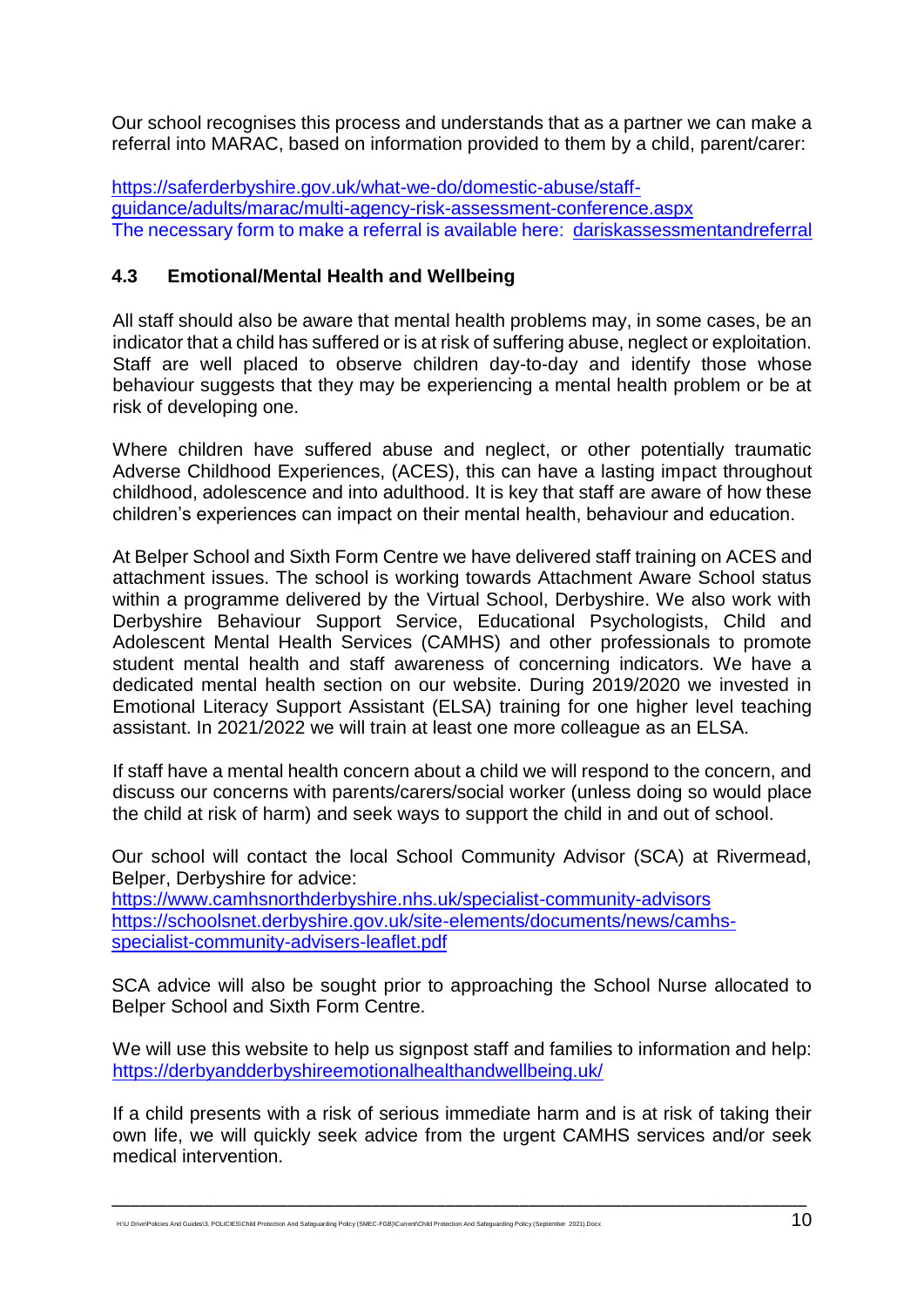[https://www.derbyshirehealthcareft.nhs.uk/services/childrens-mental-health-services](https://www.derbyshirehealthcareft.nhs.uk/services/childrens-mental-health-services-camhs-derby-and-southern-derbyshire/im-professional/camhs-rise)[camhs-derby-and-southern-derbyshire/im-professional/camhs-rise](https://www.derbyshirehealthcareft.nhs.uk/services/childrens-mental-health-services-camhs-derby-and-southern-derbyshire/im-professional/camhs-rise) <https://www.camhsnorthderbyshire.nhs.uk/urgent-care>

Only appropriately trained professionals should attempt to make a diagnosis of a mental health condition. However, our school will provide information and signposting services to children and parents/carers and assist with the teaching of emotional health and wellbeing to children, via our curriculum.

#### **4.4 Online Safety, Cyber Security (including remote/blended learning)**

We will ensure that we have information and processes to raise awareness of online safety and cyber security.

Staff and pupils will be made aware of online safety issues and concerns, through policy, training and the curriculum, plus assemblies, competitions and sign-posting to relevant information. This delivery covers a range of online safety issues, including online fraud and scams, copycat websites, phishing e-mails, identity theft, cyberbullying/trolling, cyberstalking, online grooming, online radicalisation, offensive/illegal content, child sexual exploitation and youth- produced sexual imagery (sexting), social media.

Cyber security is a growing safeguarding concern and we recognise the need to have procedures to ensure networks, data and systems are protected against cyber threats and help keep staff and pupils safe, particularly when using remote learning platforms and remote teaching platforms / delivery styles. We will work with Derbyshire Education Hub, Derbyshire Audit Services and / or Derbyshire Constabulary Cyber Protect Officer as appropriate to maximise our cyber security procedures. We will use the recommended national and local guidelines if / when staff and pupils need to work remotely.

We will work with the Derbyshire Community Safety Team, Derbyshire Constabulary Cybercrime Team and the regional cybercrime team at EMSOU (East Midlands Special Operations Unit) as appropriate to help identify, and provide support and diversionary services to cyber- gifted and talented pupils, who are identified as being vulnerable, or at risk of exploitation, in terms of committing cybercrime. We will use the Cyber Choices Toolkit, 2020 and referral pathways for pupils. [www.saferderbyshire.gov.uk/cyberchoices](http://www.saferderbyshire.gov.uk/cyberchoices)

The following policies pertain to online safety;

- Online Safety in a Digital World Policy
- Acceptable Use of the Internet and Electronic Communication Policy

• Policy on the use of Mobile Phones/Entertainment/Communication Devices We have shared guidance for safe blended/remote learning and teaching with staff, and will continue to refresh and share this advice as appropriate during the academic year 2020/2021.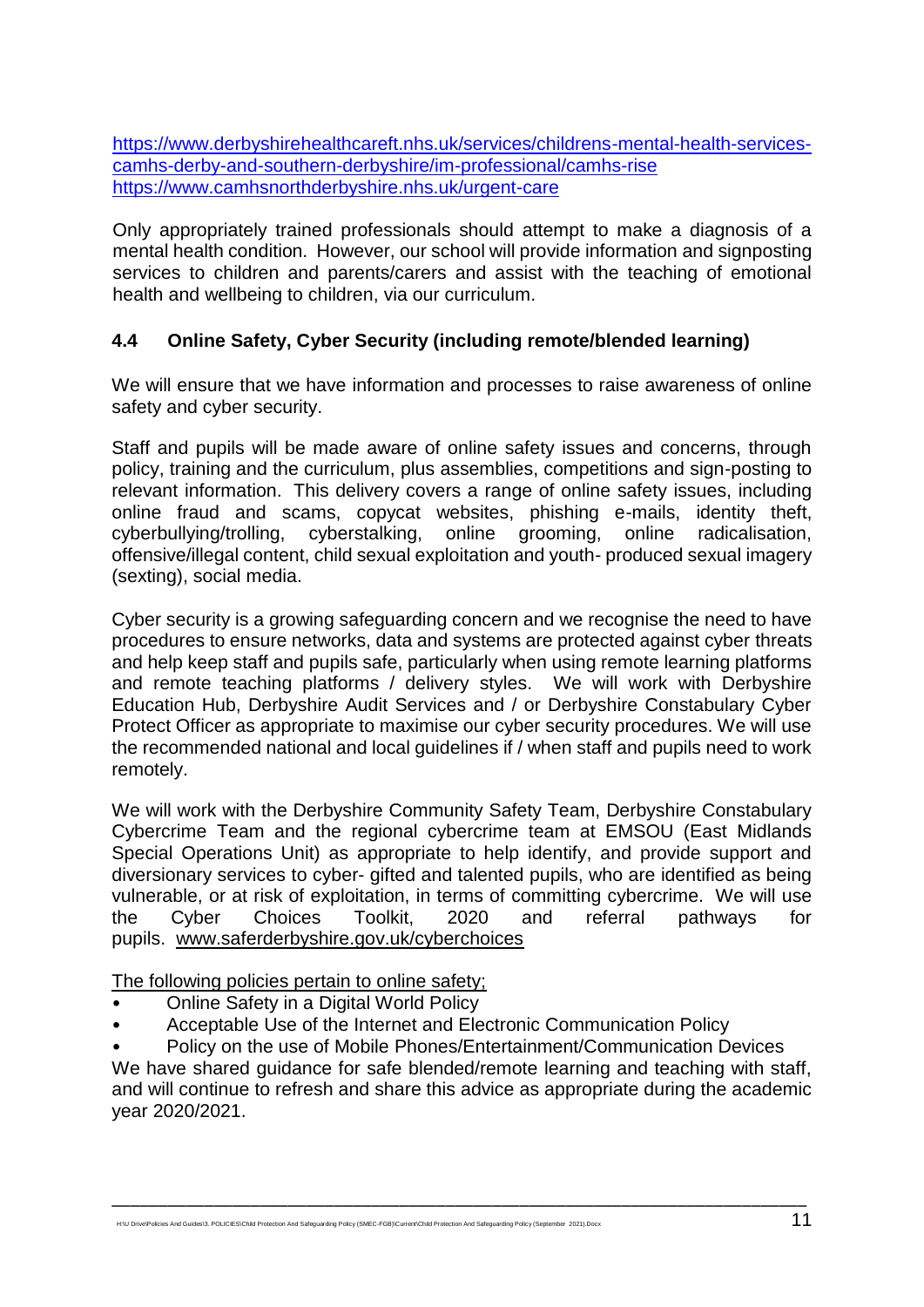The Local Authority has provided additional information and guidelines which we have taken into account. These are found in A**ppendix C,** Remote/Offsite Working- advice for schools issued June 2020 (LA Education Hub).

#### **4.5 Relationship, Sex, Health Education (RSHE)**

Relationship, Sex and Health Education is compulsory. As a school we have developed our approaches to meet statutory requirements. These include equality, diversity and difference.

Our Heads of Year have developed the schemes of work for this aspect of the curriculum, in conjunction with senior leaders and these have been updated in line with the national drive to erradicate sexual abuse and harassment. The team regularly meet to discuss and develop this crucial aspect of learning. At Belper School and Sixth Form Centre, healthy relationships are placed at the heart of school life.

We acknowledge that there may be times during the teaching of RSHE, when children may need an opportunity to talk to a trusted adult in the school. Children may want to talk about experiences at home or in the community. This may trigger discussions with a member of our Student Wellbeing Team, DSLs. We will listen to the child, then decide on any next steps and action.

#### **4.6 Child Sexual Exploitation (CSE) and Children at Risk of Exploitation (CRE) (Child Protection)**

We recognise that this is relevant to both boys and girls.

Risk factors may include;

- Going missing, staying out unusually late
- Engagement in offending
- Disengagement from education
- Using drugs or alcohol
- Unexplained gifts/money
- Overly secretive
- Repeat concerns about sexual health
- Decline in emotional wellbeing
- Association in gangs
- Unexplained injuries
- Carrying weapons, access to or carrying unusual number of mobile phones

All suspected or actual cases of CSE/CRE are a safeguarding concern in which Child Protection procedures will be followed; this will include a referral to the police. If any staff are concerned about a pupil, they should refer to the Student Wellbeing Team, DSLs within the school.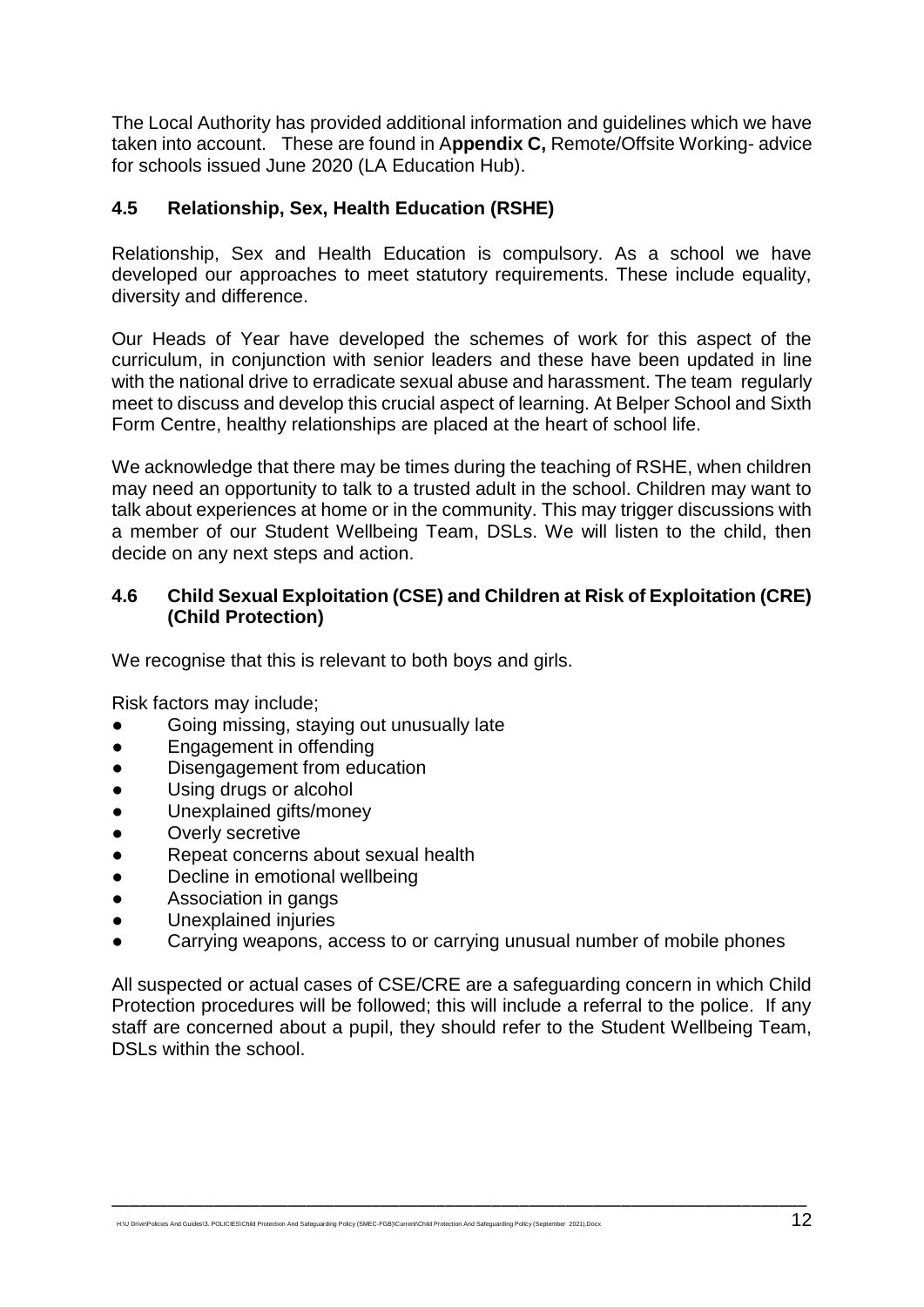#### **4.7 Female Genital Mutilation-FGM (Child Protection)**

The school recognises and understands that there is a now a **mandatory** reporting duty for all teachers to report to the police where it is believed an act of FGM has been carried out on a girl under 18 in the UK. Failure to do so may result in disciplinary action being taken.

All suspected or actual cases of FGM are safeguarding concerns in which safeguarding procedures will be followed; this will include a referral to the police. If any staff are concerned about a pupil, they will refer to the Student Wellbeing Team, DSLs within the school unless there is a good reason not to do so.

Signs may include;

- Days absent from school
- Not participating in Physical Education
- In pain/has restricted movement/frequent and long visits to the toilet/broken limbs
- Confides that she is having a special procedure, cut or celebration
- Unauthorised and or extended leave, vague explanations or plans for removal of a female in a high risk category\* especially over the summer period
- Plans to take a holiday which may be unauthorised, unexplained or extended in a country known to practice FGM

*\*parents from a country who are known to practice FGM*

#### **4.8 Allegations of abuse against other children/Peer on Peer Abuse (Child Protection)**

We recognise that some children abuse other children or their peers; the reasons for this are often complex and multi-faceted. We understand that we need to have clear mechanisms and procedures in place to identify and report incidents or concerns. We aim to reduce this behaviour and any related incidents, with an expectation to eliminate this conduct in the school.

Peer on Peer Abuse is a safeguarding concern and will require a discussion with a member of the Student Wellbeing Team, DSLs. They will seek advice from agencies and professionals including reference to the safeguarding procedures as outlined by the Local Authority. This may mean a referral into the Police and Social Care. The school may apply sanctions in accordance with the Behaviour policy. The school will offer support to any victim and appropriate support to any alleged perpetrator.

\_\_\_\_\_\_\_\_\_\_\_\_\_\_\_\_\_\_\_\_\_\_\_\_\_\_\_\_\_\_\_\_\_\_\_\_\_\_\_\_\_\_\_\_\_\_\_\_\_\_\_\_\_\_\_\_\_\_\_\_\_\_\_\_\_\_\_\_\_\_\_\_\_\_\_

We recognise Peer on Peer Abuse can take some of these forms;

- Language seen as derogatory, demeaning, inflammatory;
- Unwanted banter;
- Sexual harassment:
- Sexual Violence:
- Hate Crime;
- Homophobia:
- Based on gender differences and orientation;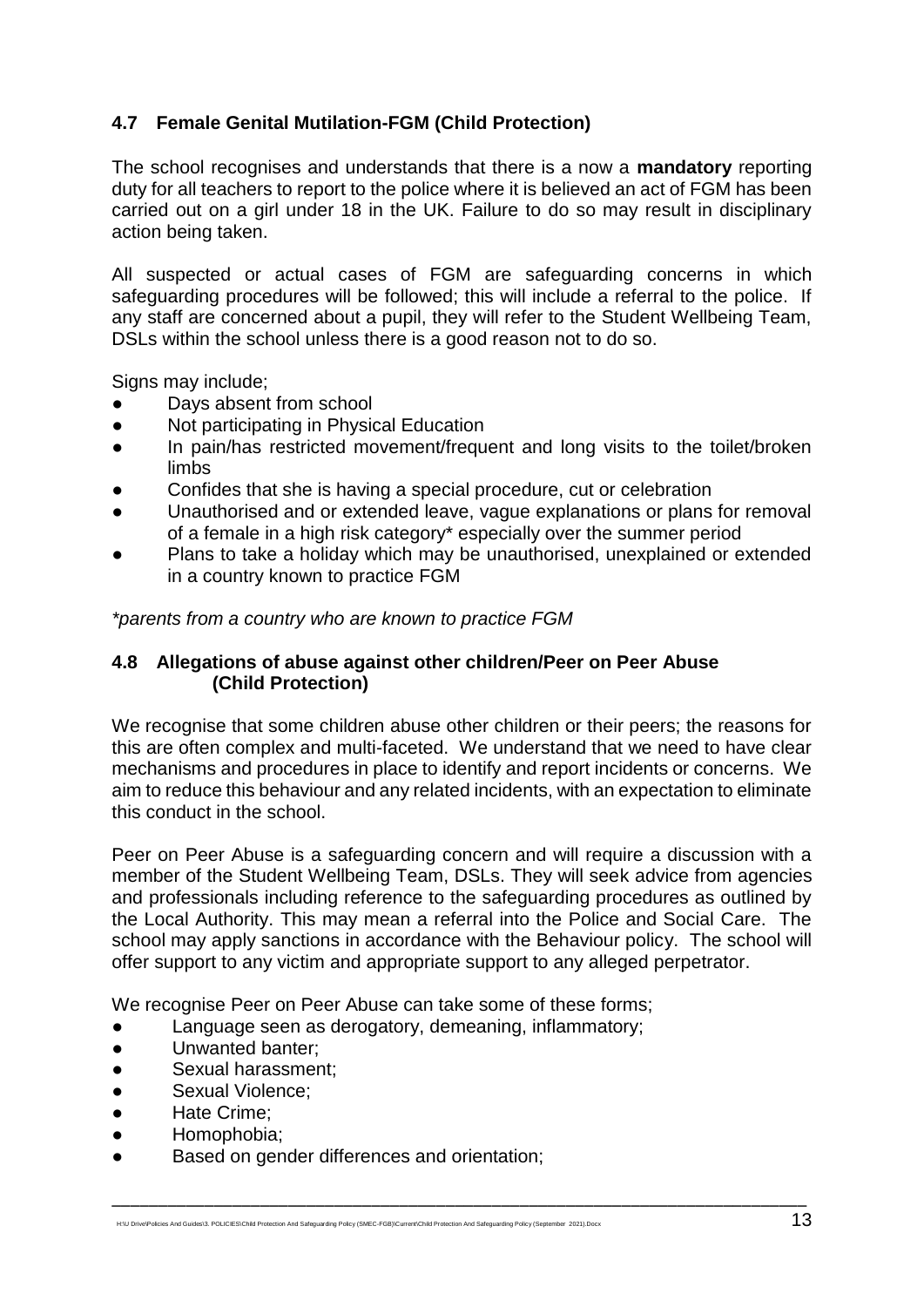**Based on difference.** 

As a school we recognise that peer on peer abuse can take place in intimate personal relationships between peers. We also recognise that peer on peer abuse includes causing someone to engage in sexual activity without consent (for example, forcing someone to strip, touch themselves sexually, or to engage in sexual activity with a third party)

We will adhere to the guidance available to schools/settings - *Sexual Violence and*  **Sexual Harassment in Schools/Colleges between Children (December 2017)** and we will identify, report and respond to any issues/incidents raised. These may be reported by students to any staff but are most likely to come through the Student Wellbeing Team, Pastoral Teams, Senior Leadership Team and Focus Room. We will challenge this type of abuse whenever it is brought to the attention of staff, who should report concerns immediately to our Student Wellbeing Team,DSLs. We will use approaches within the curriculum to address and tackle Peer on Peer Abuse.

Policies which support the creation and maintenance of a culture of healthy, nonabusive relationships are;

- Single Equality Policy and Equality Objectives APRIL 2018- APRIL 2021
- Relationships and Sex Education Policy

Belper School and Sixth Form Centre acknowledges the Voyeurism Act 2019, and the concerns around **up skirting.** This can be a form of Peer on Peer Abuse and may constitute a criminal act. Any incidents will be treated as safeguarding concerns and we will follow our usual procedures when dealing with such an incident. This will mean reporting any such incident to the police.

#### **4.9 The Sending of Indecent Images from one person to another through Digital Media Devices**

This school accepts that this is a safeguarding concern and one that is increasing in society, requiring a robust response. We will seek advice from agencies and professionals, acknowledging that we need to adhere to both national and local guidance in order to tackle concerns and work in partnership with external agencies.

We will refer to:

[Derby City & Derbyshire Thresholds Document](http://www.proceduresonline.com/derbyshire/scbs/user_controlled_lcms_area/uploaded_files/DSCB-Thresholds.pdf)

["Sexting in Schools & Colleges: Responding to Incidents & safeguarding young](https://www.gov.uk/government/uploads/system/uploads/attachment_data/file/609874/6_2939_SP_NCA_Sexting_In_Schools_FINAL_Update_Jan17.pdf)  [people" UK Council for child internet safety](https://www.gov.uk/government/uploads/system/uploads/attachment_data/file/609874/6_2939_SP_NCA_Sexting_In_Schools_FINAL_Update_Jan17.pdf) 

[The DfE guidance 2018 on Searching Screening and Confiscation Advice for](https://www.gov.uk/government/publications/searching-screening-and-confiscation)  **[Schools](https://www.gov.uk/government/publications/searching-screening-and-confiscation)** 

[The DfE guidance, June 2019 on Teaching Online Safety in Schools](https://www.gov.uk/government/publications/teaching-online-safety-in-schools)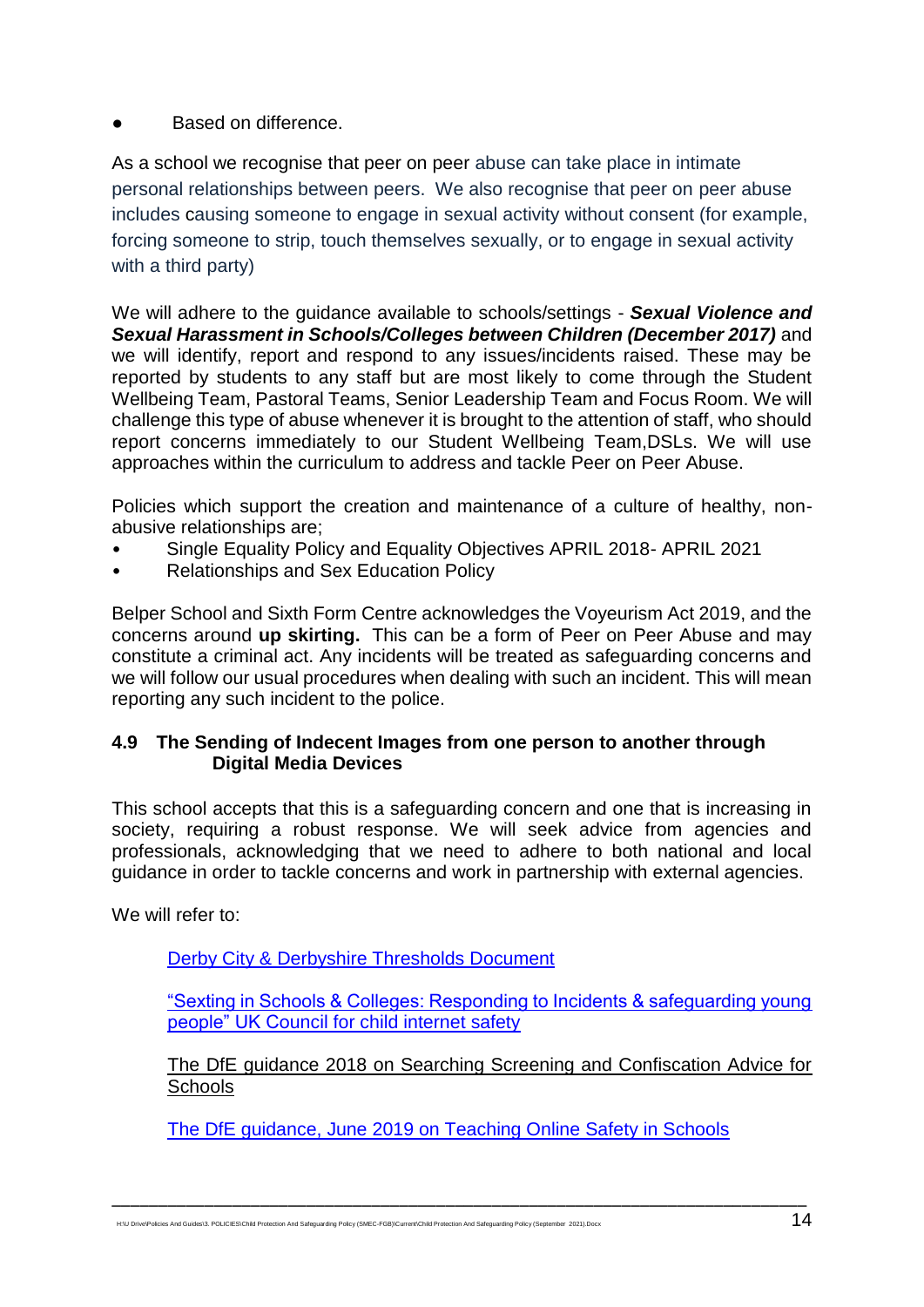#### **4.10 The Criminal Exploitation of Children (CEC):**

Signs which may indicate criminal exploitation:

- Persistently going missing from school or home and / or being found out-ofarea;
- Unexplained acquisition of money, clothes, or mobile phones
- Excessive receipt of texts /phone calls
- Relationships with controlling /older individuals or groups
- Leaving home / care without explanation
- Suspicion of physical assault /unexplained injuries
- Parental concerns
- Carrying weapons
- Significant decline in school results / performance
- Gang association or isolation from peers or social networks
- Self-harm or significant changes in emotional well-being

Criminal Exploitation of Children is a safeguarding concern and will require a discussion with a member of our Student Wellbeing Team DSLs, who will seek advice from agencies and professionals. This will include reference to safeguarding procedures as outlined by the Local Authority. This will mean a referral into the police and Social Care. The school will offer support to any victim(s).

#### **4.11 Serious Violence/ Carrying Knives/Offensive Weapons and Gang Culture**

Bringing and carrying a knife/offensive weapon onto school premises is a criminal offence and immediate action will be taken by calling the police. The guidance on Searching, Screening and Confiscation for Head teachers, Schools and Governors, January 2018 will be consulted and the school will apply the Behaviour policy.

If a member of staff suspects a student of being involved in gang culture, this is a safeguarding concern and will require a discussion with a member of our Student Wellbeing Team, DSLs. We will seek advice from agencies and professionals including reference to the safeguarding procedures as outlined by the Local Authority. The student may be an exploited child and victim, to whom the school will offer appropriate support, guided by specialist agencies.

#### **5. Safeguarding Roles and Responsibilities**

#### **All staff who have contact with a child or young person, including Governors and volunteers, have responsibility for the following:**

- Being aware that the Local Safeguarding Partnership procedures must be followed;
- Listening to, and seeking out, the views, wishes and feelings of children and young people, ensuring that the child's voice is heard and referred to;
- Knowing the identity of the school's Senior Designated Safeguarding Lead/Deputy Designated Safeguarding Leads (Student Wellbeing Team), Family Support Worker (Student Wellbeing Team, Early Help) Designated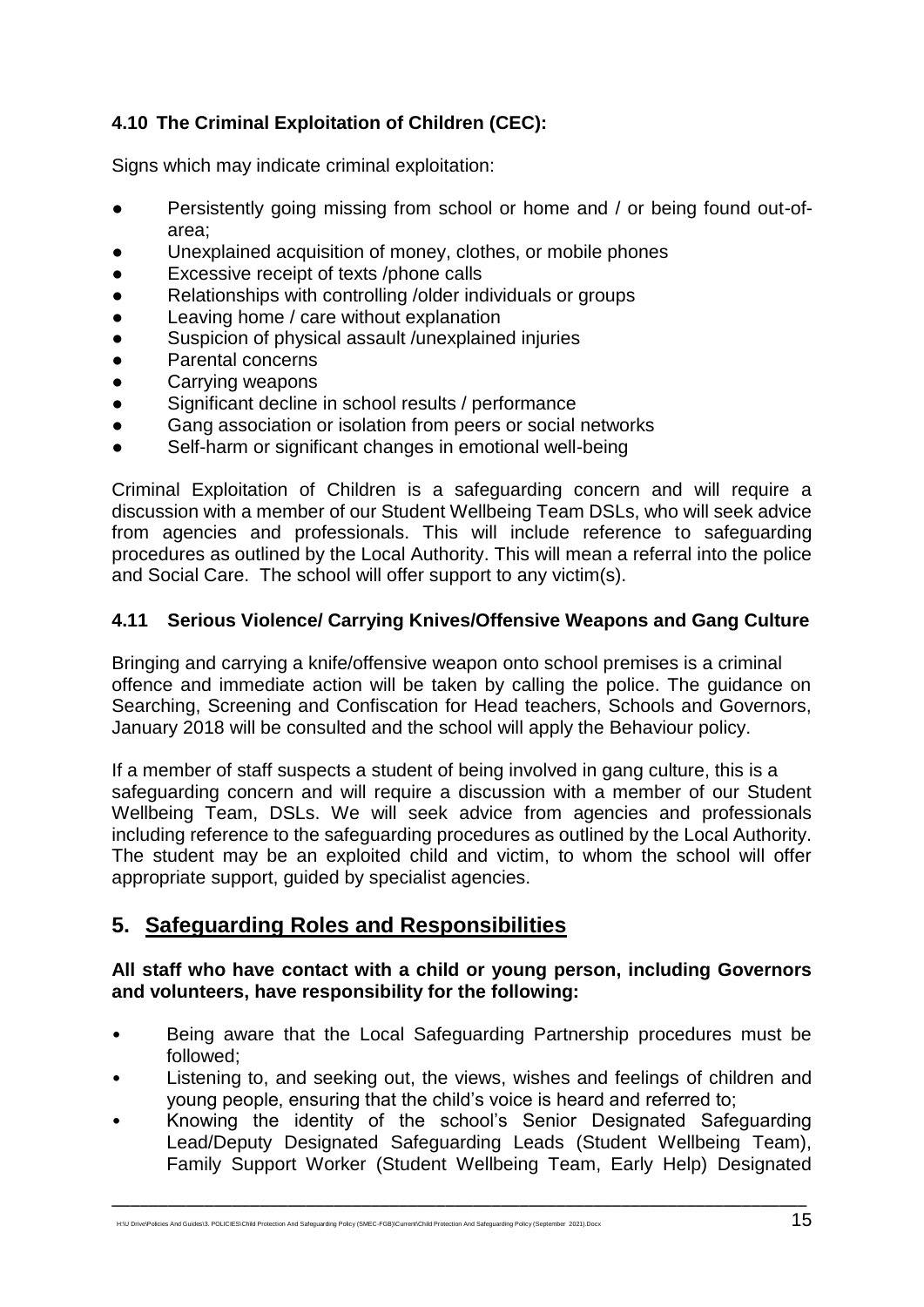Teacher CIC (Child in Care / Looked After Children), SENDCo (Special Educational Needs and Disabilities Co-ordinator), Anti- Bullying Lead, plus the identity of the Link Governor for Child Protection and Safeguarding; (please see list at front of policy)

- Being alert to signs of abuse, including specific issues in safeguarding and the need to refer any concerns to the school Student Wellbeing Team,DSLs
- Being aware of the 'Allegations Against Professionals' LADO procedures and feeling confident in using them. This includes how to report concerns about other staff and the setting; (please see pages 28, 29 and 30). These are also available to view on the on the Derbyshire Schoolsnet website and on our staffroom Safeguarding display board.
- Referring any concerns about the Headteacher to the Chair of Governors.
- Referring any concerns about the Chair of Governors to the Local Authority
- Being aware of Whistle Blowing procedures and where to obtain further information, advice and support. Please see staff intranet Whistle Blowing policy and NSPCC Whistleblowing Advice Line 0800 0280285 or email help@nspcc.org.uk
- Being aware of the 'Guidance for Safer Working Practices when working with Children and Young People in Education Settings' (2019), relevant sections of 'Keeping Children Safe in Education 2021" (KCSIE 2021) and local procedures for 'Safer Working Practices.' Please also refer to our staff Code of Conduct.
- Ensuring that their Child Protection training is up to date, undertaking refresher/update training at least annually;
- Sharing information and working together with agencies to provide children and young people with the help and support they need;
- Supporting students who have been abused, in accordance with their Child Protection Plan;
- Seeking Early Help, from our Family Support Worker (Student Wellbeing Team) where a child and family would benefit from co-ordinated support from more than one agency (e.g. education, health, housing, police) to prevent needs escalating to a point where intervention would be needed via a statutory assessment;
- Acting (usually by contacting the school Student Wellbeing Team,DSLs) if at any time it is considered that the child may be a 'Child in Need' as defined in the [Children's Act 1989;](http://www.legislation.gov.uk/ukpga/1989/41/contents) or that the child has suffered significant harm or is likely to do so, so that a referral is made to Local Authority Children's Social Care;
- Raising any safeguarding/child protection concerns regarding a child with the Student Wellbeing Team DSLs who will normally take the next steps. (However, any member of staff, Governor or volunteer/student, supply teacher in a school may make a referral);
- If they feel unclear about what has happened to their concerns following a referral they can enquire further and obtain feedback;
- All staff are aware of the local Safeguarding Partnership's Escalation Policy and Process, which may be followed if a staff member fears their concerns have not been addressed, and of our school's Whistle Blowing policy;
- To recognise the new requirements on Children Missing from Education (CME) and particularly those where it is believed a child/children may be leaving the country;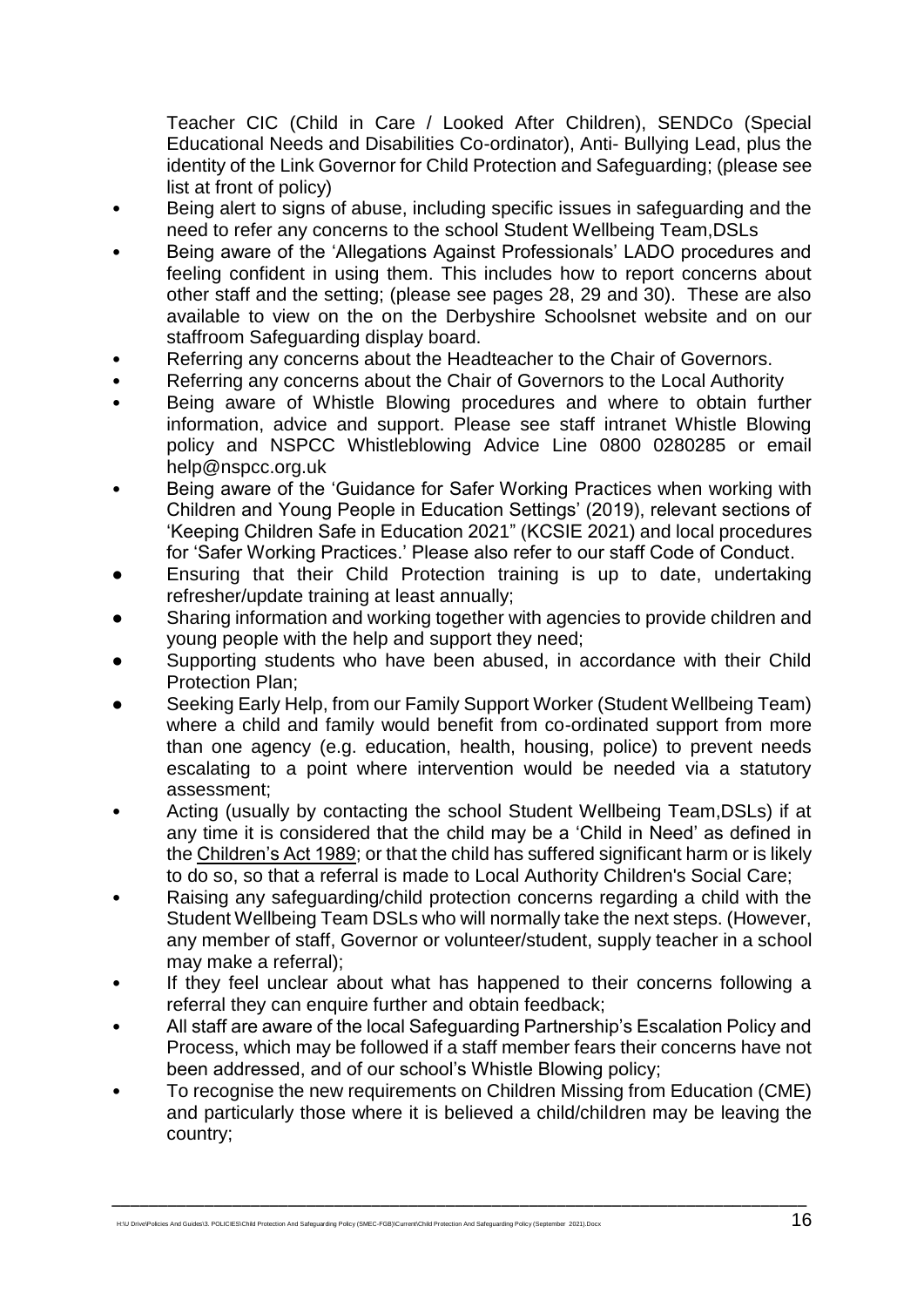- To refer and adhere to Children Missing from Education (CME) processes and procedures as set out by national and local guidelines on all children where there is a concern they may be missing or who are missing.
- Recognising that Home Educated Children can be more vulnerable than other children and with regard to the motivations of the intention to home educate. Therefore, recognising the responsibilities the school has to those who are thinking about or who are about to home educate, including those who have been removed from a school roll with a view to home educate;
- Recognising that Looked After Children and care leavers are more vulnerable than other children, often having poorer educational outcomes; therefore, ensuring their wellbeing, safety and welfare, helping them to reach their potential which includes the Looked After Child who is moving on. The school will also ensure that care leavers are supported with pathways including liaison with the Local Authority where a careers personal advisor will be appointed;
- All staff recognise their roles and responsibilities under Special Educational Needs and Disability (SEND) and understand that those children in the school may not be able to recognise abuse, abusive situations or protect themselves from significant harm and exploitation;
- Recognising the needs of Young Carers in that they can be more vulnerable or placed at risk. Therefore, being able to identify Young Carers and ensure they are supported to help reach their potential, with an understanding that staff and volunteers will need to refer into Early Help / social care services for an assessment of their needs;
- All staff are aware of the school's Private Fostering Policy and have an understanding of host families, and recognising they have a duty to notify the local Children's Social Care department if it is thought or known that a child or young person may be Privately Fostered or subject to a host family arrangement which is unclear or ambiguous;
- All staff are aware of Extremism, which include the signs of, alerts to concerning behaviours, and ideologies considered to be extreme; as well as having an understanding of the British Values Agenda. This will include training on either Prevent/Wrap or training considered sufficient by the Local Authority which fulfils the requirements of the Prevent Duty for schools/colleges;
- All staff know about the Prevent Duty and will report any concerns to the Student Wellbeing Team (DSLs) in the school, who have responsibilities under Prevent to take action and offer advice and support. This may include a referral into Channel using the case pathway process;
- All staff should recognise that children are capable of abusing other children or their peers, and work to reduce and eliminate such behaviour in their setting;
- All staff should recognise the features of child sexual exploitation and trafficking and know that they should seek advice from the school Student Wellbeing Team DSLs in the event of a concern;
- All staff should recognise that a child may be criminally exploited or involved in gang culture and should seek advice and report any issues /incidents to the Student Wellbeing Team DSLs;
- If using reasonable force, this is in line with national guidelines and takes into account individual student needs and risk management /care plans and in particular having regard to SEND;
- All staff should recognise homelessness and the impact on the student facing homelessness, or who is homeless;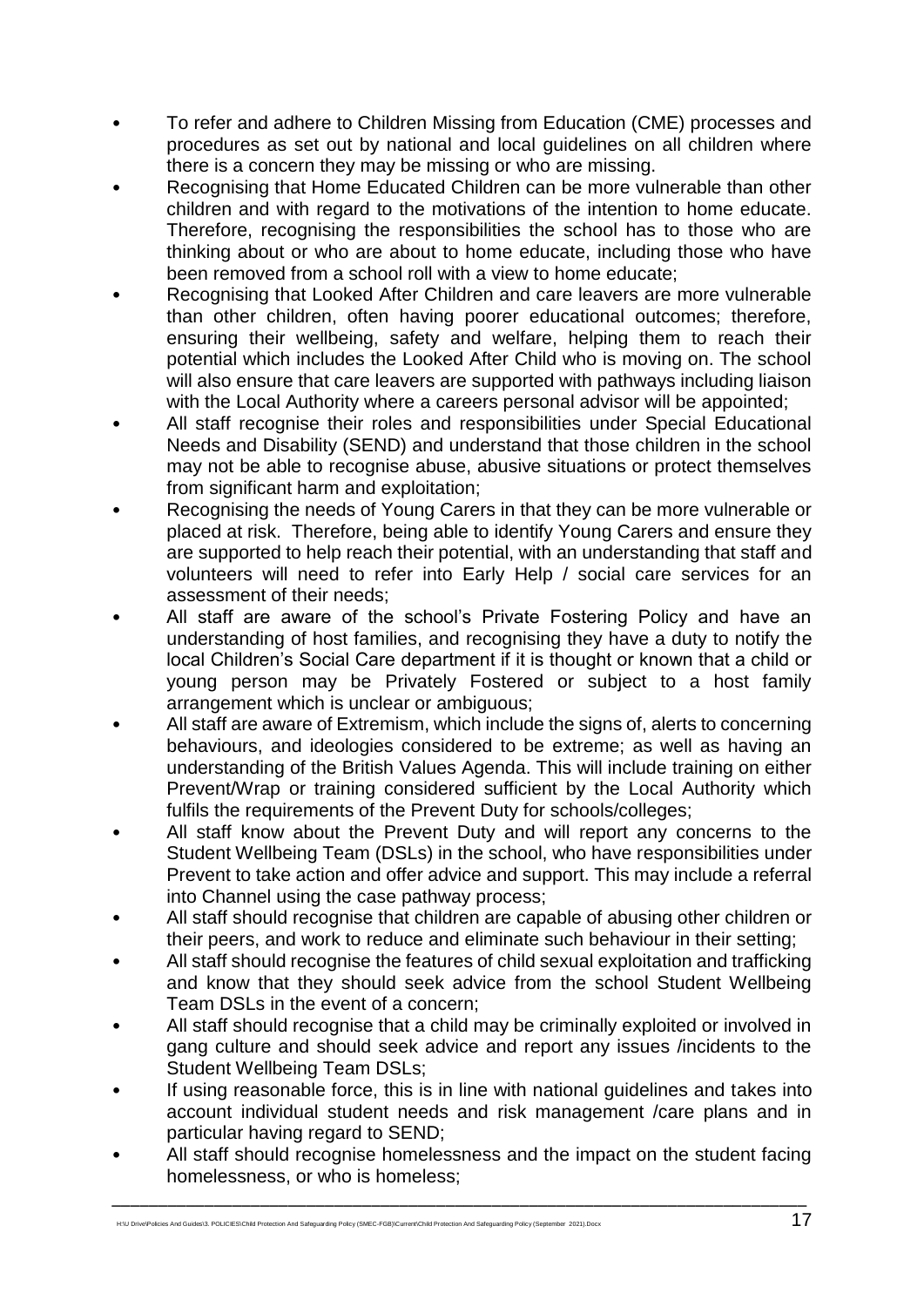• This school recognises the importance of learning from national and local Serious Case Reviews and Thematic Learning Reviews. We are aware of the impact this has on how we carry out our Safeguarding and Child Protection responsibilities and roles. A summary of learning for schools is available in this policy in appendix D.

#### **All Staff have responsibility for the following:**

To share and report a concern, know how to do this and who to, and record where appropriate in the role: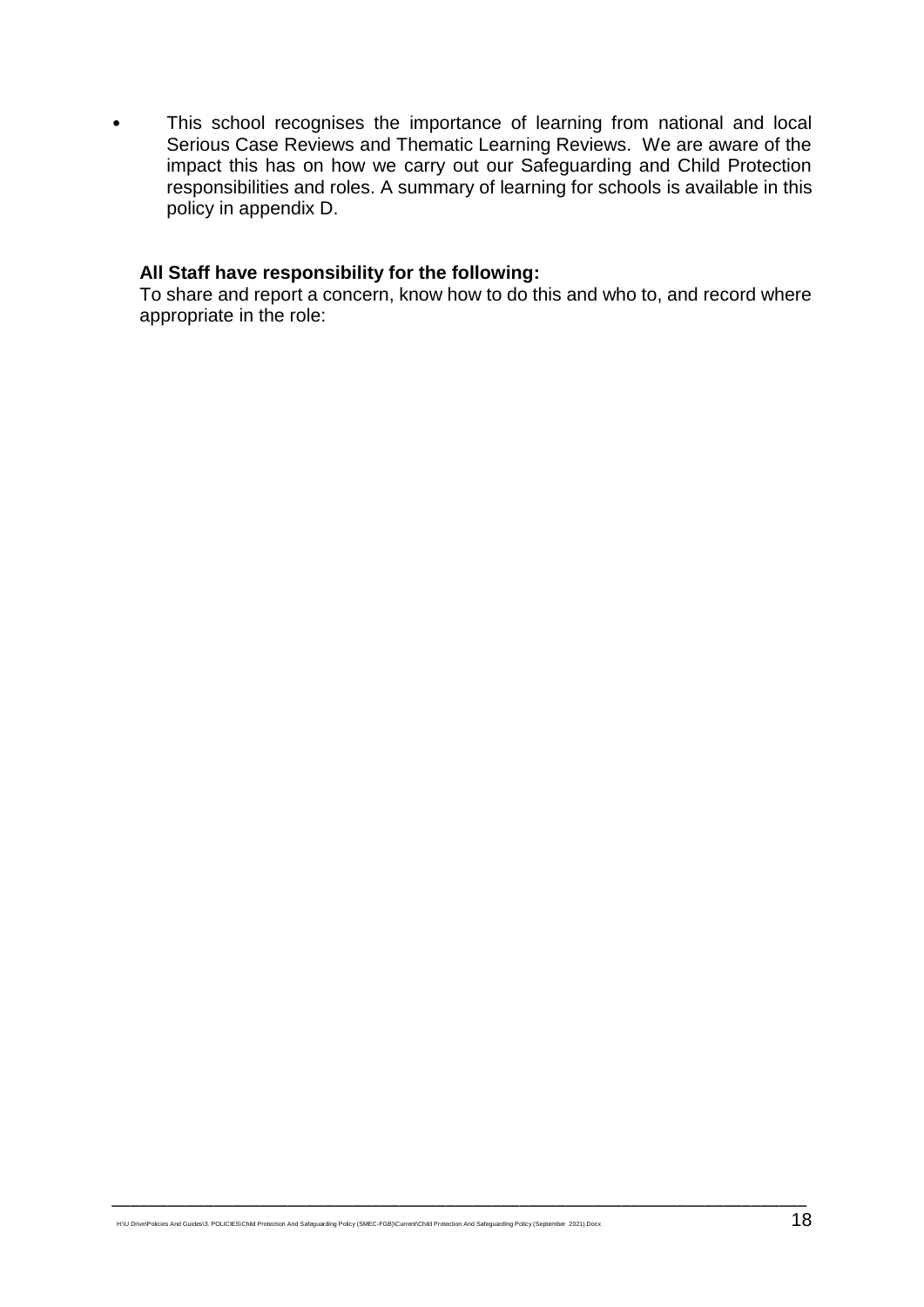

Section 47: Child Protection Initial Assessment Section 17: Child in Need Initial Assessment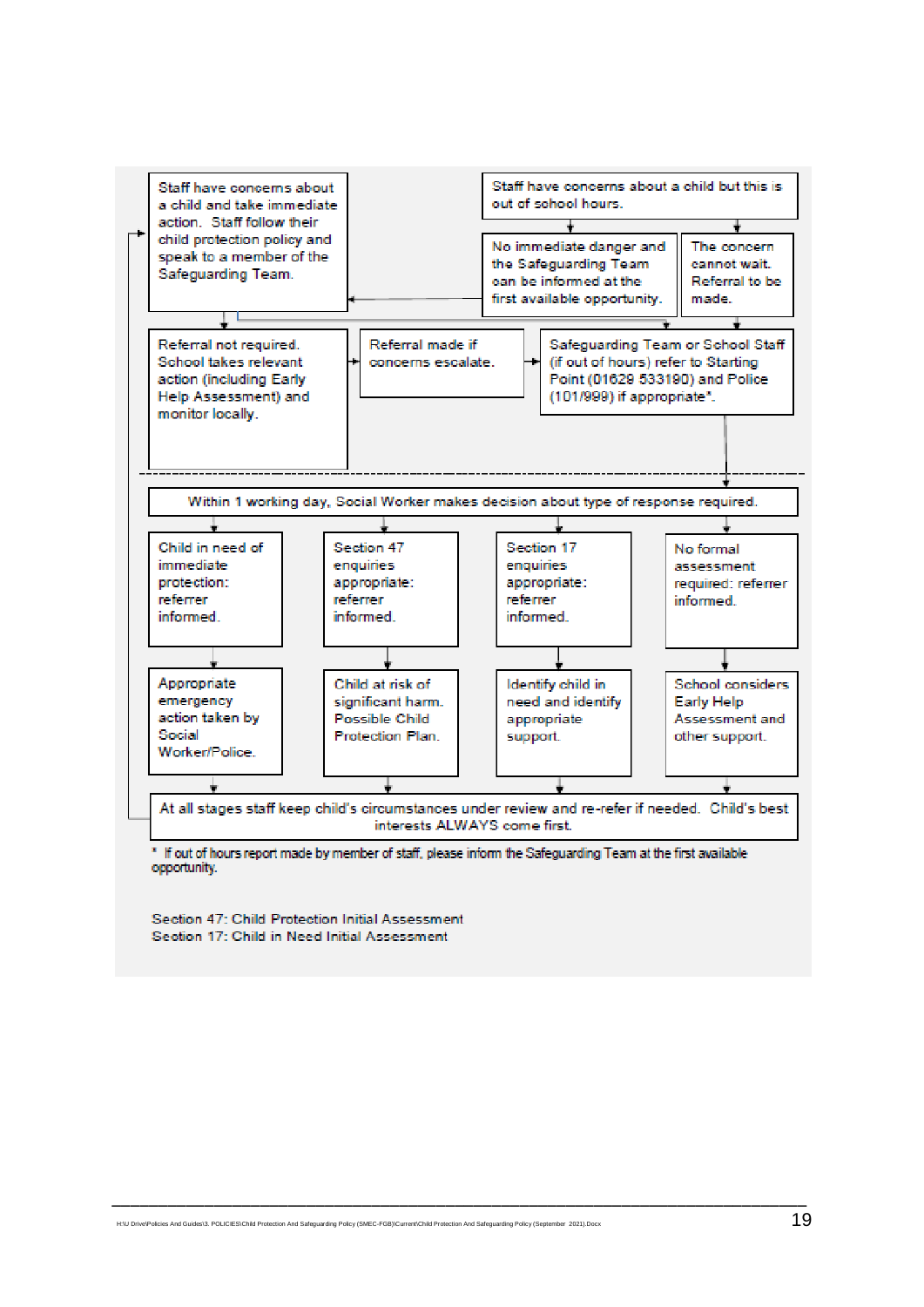#### **6. Governors and Senior Leadership Team are responsible for:**

- Taking leadership responsibility for the school's Safeguarding and Child Protection arrangements;
- Ensuring there are robust Safer Recruitment procedures and a framework of checks, tracking and monitoring;
- Keeping up to date with emerging issues in safeguarding and recognising the strategies deployed by the Local Authority in trying to keep children safe In Derbyshire;
- Ensuring that we have a nominated Link Governor for Child Protection and Safeguarding who can also provide a link to the Local Authority on matters of safeguarding in their school, liaising with other partners and agencies;
- Ensuring that we have a Senior Designated Safeguarding Lead for Child Protection, appointed from the Senior Leadership Team, who oversees and line manages the activities of all other leads (Deputy Designated Safeguarding Leads) in the school. The number of Designated Safeguarding Leads (DSLs) needs to be sufficient in number depending upon the size and demands of the school (we have 5 trained DSLs in our Student Wellbeing Team). Ensuring that the DSLs are fully equipped to undertake the safeguarding role and that they have access to the appropriate training that has updates at least annually and with certified training every two years.
- Ensuring that a Designated Safeguarding Lead is on the premises and available at all times during the school day and that there is a contact for school holidays. (The latter will be remotely, via dedicated school child protection email checked periodically. We also provide the Local Authority with an emergency personal Senior DSL phone and email contact for school holidays and out of hours up to midnight). If this is not available or in exceptional circumstances, there is cover in place. The Senior Leadership Team will ensure there is cover at all times and that there is a clear pathway for raising and reporting concerns in a timely way. This will include a DSL being a point of contact for trips, outings and residential visits;
- Ensuring that appointed Senior Designated Safeguarding Lead/DSL Deputies are fully equipped with the knowledge and skills to carry out the role and have access to appropriate regular training to help them keep up to date;
- Ensuring that we have a nominated link Governor for CIC (Children in Care/ Looked After Children) and SEND
- Ensuring that we have a Designated Teacher who is responsible for Looked After Children who understands their safeguarding responsibilities and is fully aware of the local safeguarding procedures and the school's procedures for reporting, responding and recording Child Protection concerns;
- Making sure that procedures are in place for handling allegations against staff or volunteers and for dealing with any concerns that staff and volunteers have (including concerns about the setting). Ensuring that these are referred to the Local Authority Designated Officer (LADO) in every case;
- Ensuring all staff / anyone who has contact with a child or young person including Governors, volunteers and frequent visitors who will be working in the school, are given a mandatory induction which includes knowledge regarding abuse, neglect, specific safeguarding issues and familiarisation with Child Protection responsibilities. The induction will also include procedures to be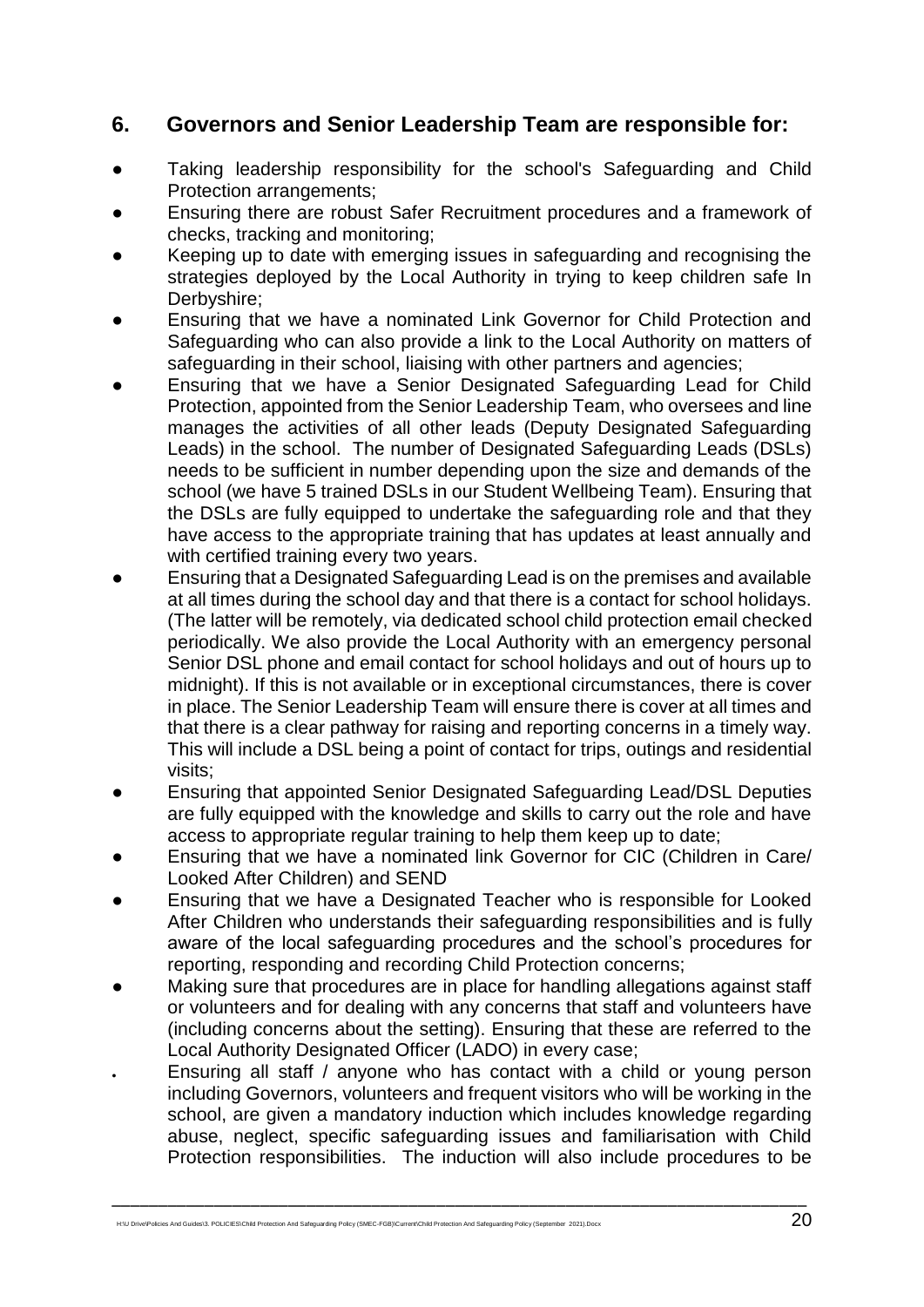followed if anyone has any concerns about a child's safety or welfare, and knowledge about the school's policies and procedures;

- Ensuring that all staff have opportunity to review their own practice to ensure ongoing personal/professional development;
- Ensuring that all staff / anyone who has contact with a child or young person including Governors and volunteers receives appropriate training which is regularly updated;
- Ensuring that we have in place effective ways to identify emerging problems and potential unmet needs for individual children and families;
- Ensuring that important policies such as those for Behaviour and Anti-bullying, are kept up to date;
- Ensuring that children are taught about safeguarding, including online, through teaching and learning opportunities, as part of providing a broad and balanced curriculum;
- Ensuring that the curriculum will include teaching about healthy relationships and sex and make the best use of PSHE to cover safeguarding issues with children, in line with the statutory obligations 2020;
- Having in place an Online Safety Policy equipped to deal with a widening range of issues associated with technology;
- That we understand the need to identify trends and patterns regarding Children Missing from Education (CME) and to respond / refer where required;
- Understanding the updated definition of Child Sexual Exploitation and expectations around identifying, reporting and responding to any potential or actual cases thereof;
- Notifying the Children's Social Care department if there is an unexplained absence of a pupil who is the subject of a Child Protection Plan.
- Notifying the Children's Social Care department if it is thought or known that a child or young person may be privately fostered.
- Using the Local Authority Case Referral Pathway on reporting concerns about extremism or views considered to be extreme which may include a referral to PREVENT/CHANNEL and/or Social Care.
- Acting on the 'Learning from Serious Case Reviews' see appendix  $A$ ;
- Ensuring that all staff (governors and volunteers) are made aware of the school's Whistle Blowing policy.
- Ensuring that all Child Protection records are kept centrally, kept up to date, are secure and reviewed annually.
- Ensuring that all staff are aware of the General Data Protection Regulation (GDPR) 2018 regulations and know that GDPR cannot be used as a reason not to share information about the welfare, health or safety of a child.
- Making sure that the Child Protection and Safeguarding Policy is available to parents and carers as appropriate, including display on the school's website.

#### **7. Creating a Safe Environment:**

We will ensure that all staff are competent to carry out their responsibilities for safeguarding in promoting the welfare of children, by creating an environment and ethos whereby all staff (including volunteers) feel able to raise concerns, along with being supported in their safeguarding role.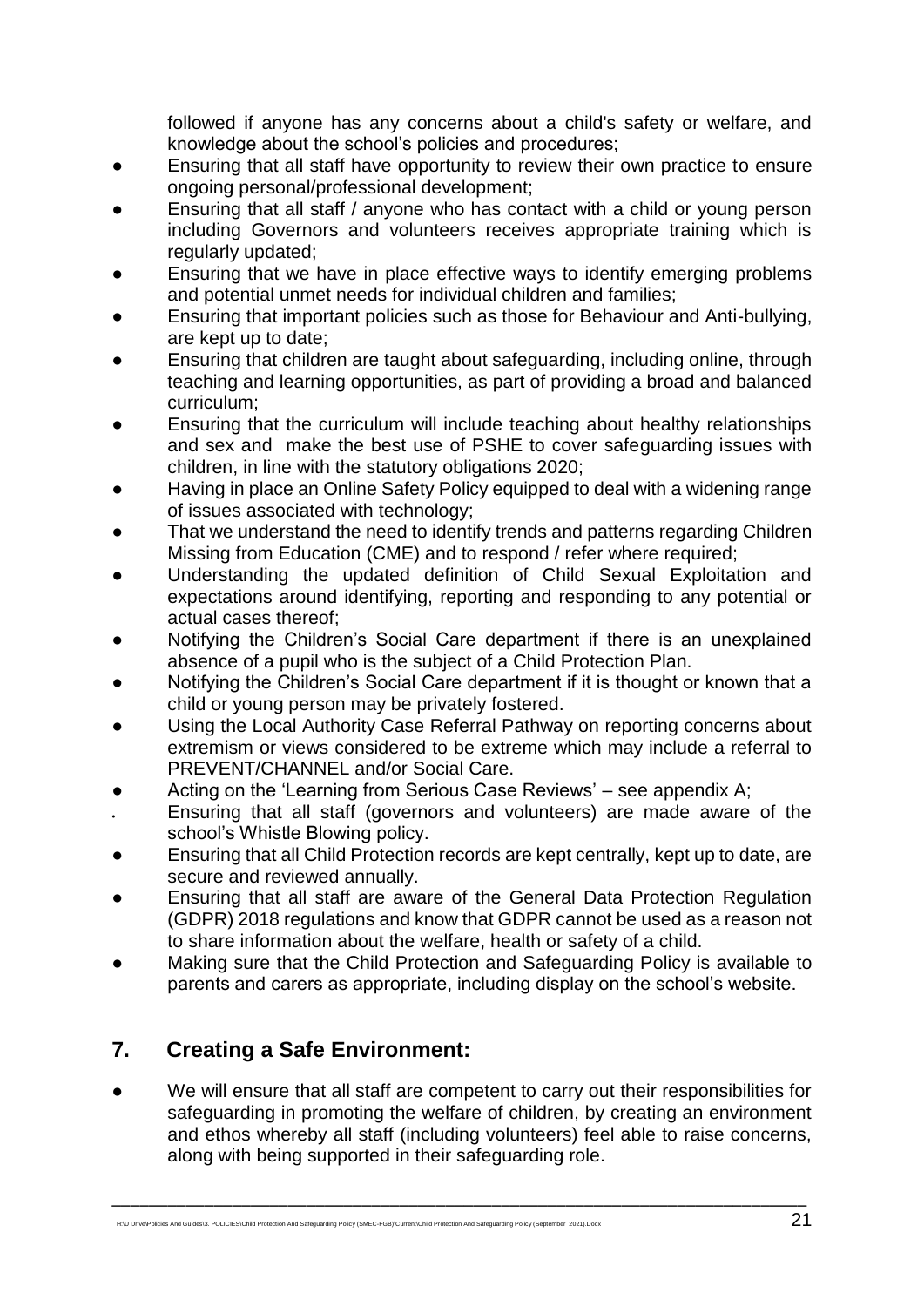- We will endeavour to create a culture of listening to children, taking account of their wishes, feelings and voices both in individual decisions and in the school's development (including use of Year Councils, School Council, questionnaires and focus groups).
- Our staff will adhere to the following statement in carrying out our duty of care for our students

All staff should be able to reassure victims that they are being taken seriously and that they will be supported and kept safe. A victim should never be given the impression that they are creating a problem by reporting abuse, sexual violence or sexual harassment. Nor should a victim ever be made to feel ashamed for making a report.

- We will ensure that the site and buildings are safe and conducive to children feeling safe.
- We will provide a robust PSHE curriculum which teaches students about safe relationships and behaviour. This will include assemblies and lessons on sexual harassment and abuse and will educate students on how to report and support others on this.
- Where 'extended school' activities are provided by /managed by the school, our own safeguarding policy and procedures apply. If other organisations provide services or activities on our site we will check that they have appropriate procedures in place, including safer recruitment checks and procedures, insurance and staff suitability. When our children attend offsite activities, we will check that effective child protection arrangements are in place. We will use risk assessment / or risk management models as appropriate to assist us to do this.
- We will ensure that parents/carers and the local community know about our principles in safeguarding via our website, and are able to participate in any policy, procedure or initiatives which contribute to the safety of the children in that local community.
- We will ensure that we have clear protocols at Visitor Reception for visitors and at the appropriate site entrance for contractors, with procedures in place to ensure that appropriate questions are asked and checks made in line with KCSIE 2021 and Derbyshire County Council requirements regarding the Single Central Record
- We recognise the need to provide safe provision and exchanges in the event of homestays/exchange visits. We do not currently operate exchanges/homestays, but would put a system in place, ensuring the suitability of adults in families before arranging hosting and exchanges;
- We recognise that where our school places students in another setting (alternative curriculum) we are responsible for the safeguarding of that student and will check and review those arrangements to reassure ourselves of safeguarding arrangements and that of the health, safety and wellbeing of that student. We will obtain written confirmation from the provider that checks have been carried out on individuals working in any such arrangement;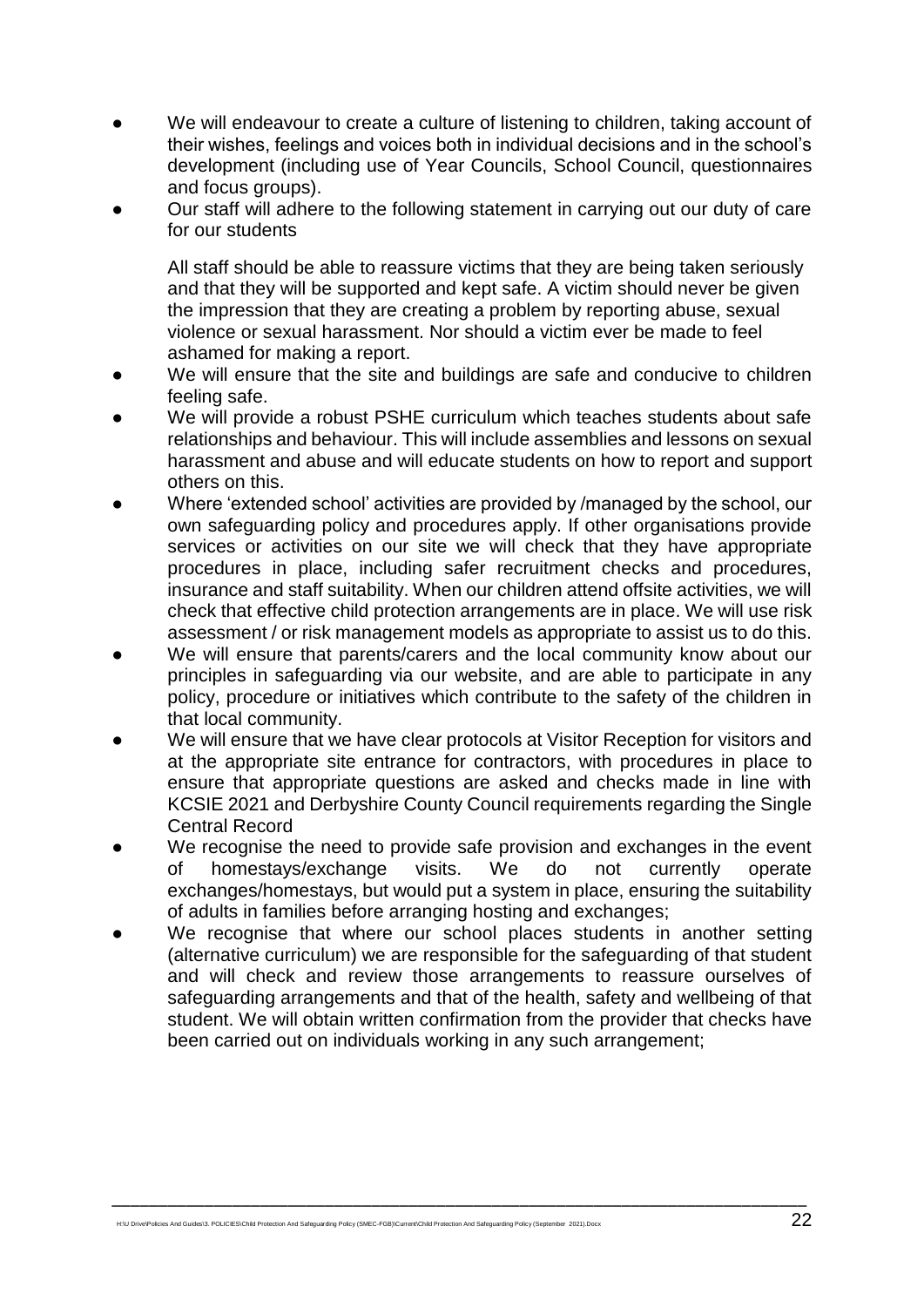## **8. Recruitment, Staffing:**

- We must prevent people who pose a risk of harm from working with children by adhering to statutory responsibilities to check all staff who work with children, taking proportionate decisions on whether to ask for any checks beyond what is required;
- We must, where relevant, check the identity of a person being considered for appointment and their right to stay in the UK;
- We must undertake overseas checks if a staff member being employed has returned from a period of employment abroad;
- If the person has lived or worked outside the UK, we will make any further checks the school considers appropriate;
- We must verify professional qualifications, as appropriate. The Teacher Services' system should be used to verify any award of qualified teacher status (QTS);
- The school must ensure that a candidate to be employed to carry out teaching work is not subject to a Prohibition Order issued by the Secretary of State
- We must ensure staff and volunteers undergo appropriate checks via the Disclosure and Barring Service (DBS) relevant to their post and this includes any Prohibition checks necessary for the post;
- We must be aware of the Disqualification by Association rules; having a relevant procedure in place which can be applied if required;
- We must have procedures in place to make a referral to the Disclosure and Barring Service (DBS) if a person in regulated activity has been dismissed, removed due to safeguarding concerns, or would have been had they not resigned; aware that this is a legal duty, this includes Teaching Disciplinary Regulations, 2012;
- We must make use of the DBS Service where appropriate;
- We must ensure that applications are scrutinised and further enquiries are made and evidenced around any clarification or need for further exploration;
- We must have at least one person on any appointment panel who has undertaken Safer Recruitment Training, including a Governor (schools may choose their training ensuring at a minimum it covers the 'Keeping Children Safe Guidance', and equips them with the necessary knowledge and skills);
- We must pursue references, with measures in place to ensure scrutiny and to verify all potential staff;
- We must raise an alert with a member of the Senior Leadership Team if there are gaps in references and / or any missing references;
- We must ensure that our volunteers/student teachers and practitioners/supply staff are adequately supervised, being aware of the differences between supervised and unsupervised interaction with the children and have risk assessments in place for volunteers in the school undertaking activities with the children;
- We must ensure that all our Governors have the enhanced DBS and other checks that may be required (including Section 128, to ensure they are not barred from governance);
- We must make sure that we understand the requirements if we hire out our premises ,asking the relevant questions, making sure that checks are in place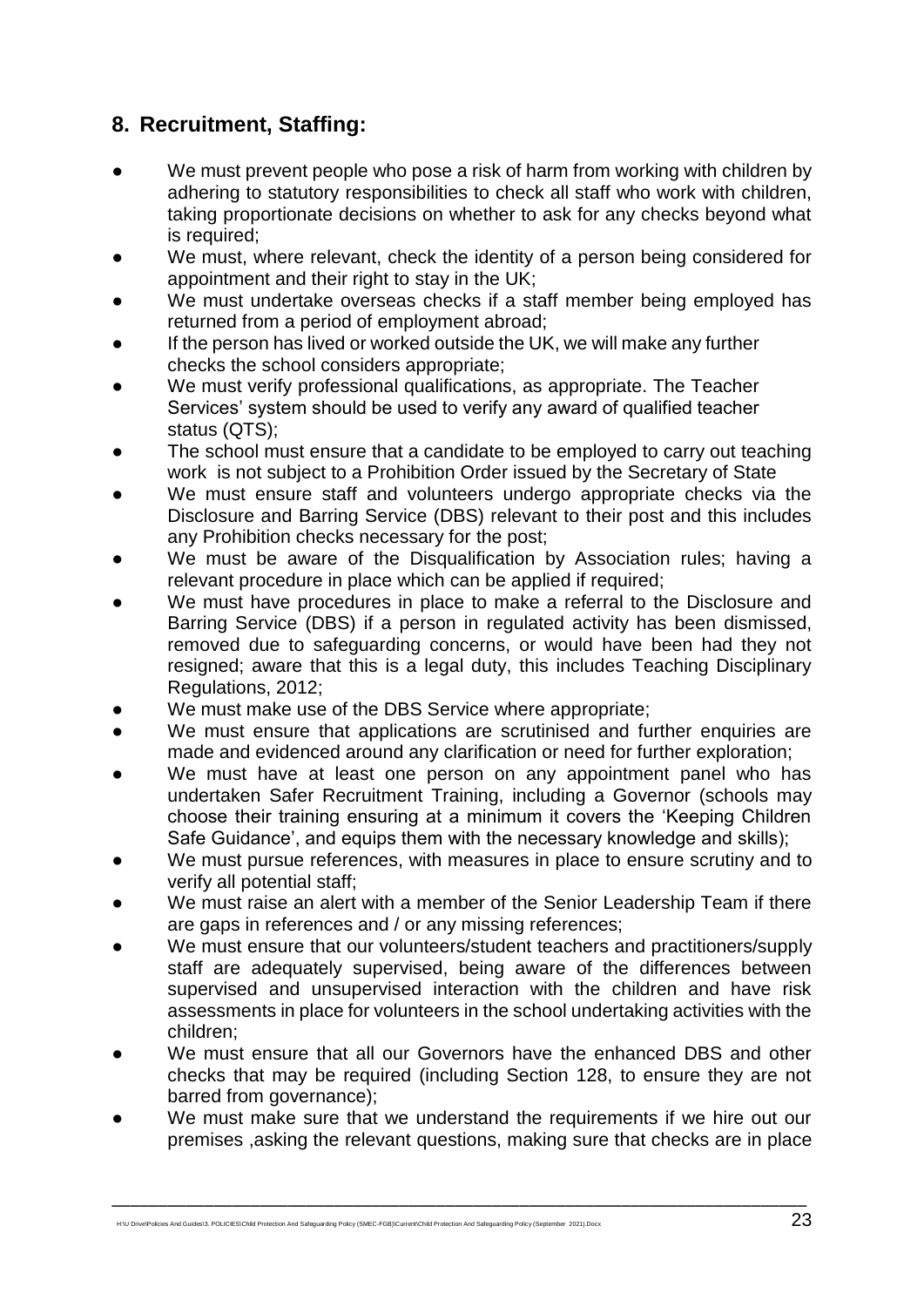to ensure safeguarding the children / young people who attend clubs, holiday schemes and other activities on our premises;

We will be mindful of those who seek to hire our premises to and we will refuse the hiring of premises for any activity deemed not in the interests of the children/young people/ the school, the local community and/ or viewed to be inflammatory e.g.- banned political groups

We have provided a full list of staff appointed to the specific roles and responsibilities in safeguarding.

These are listed at the front of the policy. Notices with photographs of the Student Wellbeing Team are displayed around school to remind our school community of safeguarding staff and how to contact them. We have placed simple student-friendly safeguarding posters in classrooms and around the school, so that students know the definition of safeguarding and how to raise safeguarding concerns.

#### **8.1 Supply/Agency Staff**

We will induct all supply and agency staff, and supply them with this Child Protection and Safeguarding policy and other policies deemed relevant for them to carry out their duties safely and consistently.

The Allegations Against Professionals, Volunteers and Carers procedures will apply to supply/agency teachers. Whilst this school is not the employer of supply/agency teachers, we will ensure allegations are dealt with according to these procedures. In the event of a concern, the Senior DSL/ Headteacher will discuss with the supply agency whether it is appropriate for the agency to suspend the supply teacher, or whether they should be redeployed to another part of the school, whilst they carry out their investigation.

As a school we will be fully involved and co-operate in any enquiries from the LADO, police and/or Children's Social Services.

#### **8.2 Students/Work Placements**

We will induct all work experience personnel and student teachers, and supply them with this Child Protection and Safeguarding policy and other policies deemed relevant for them to carry out their duties, safely and consistently.

We may use a risk assessment model (where necessary) with the student practitioner to determine suitability, and expectations around the placement.

We will work closely with teacher training institutions to ensure that all relevant information has been shared, that the student teacher meets the provider's requirements for entering the placement and we will seek written confirmation that relevant checks have been made by the provider.

If the student practitioner/teacher is over 18 years of age, we will apply the Allegations Against Professionals, Volunteers, and Carers criteria if any concerns come to our attention.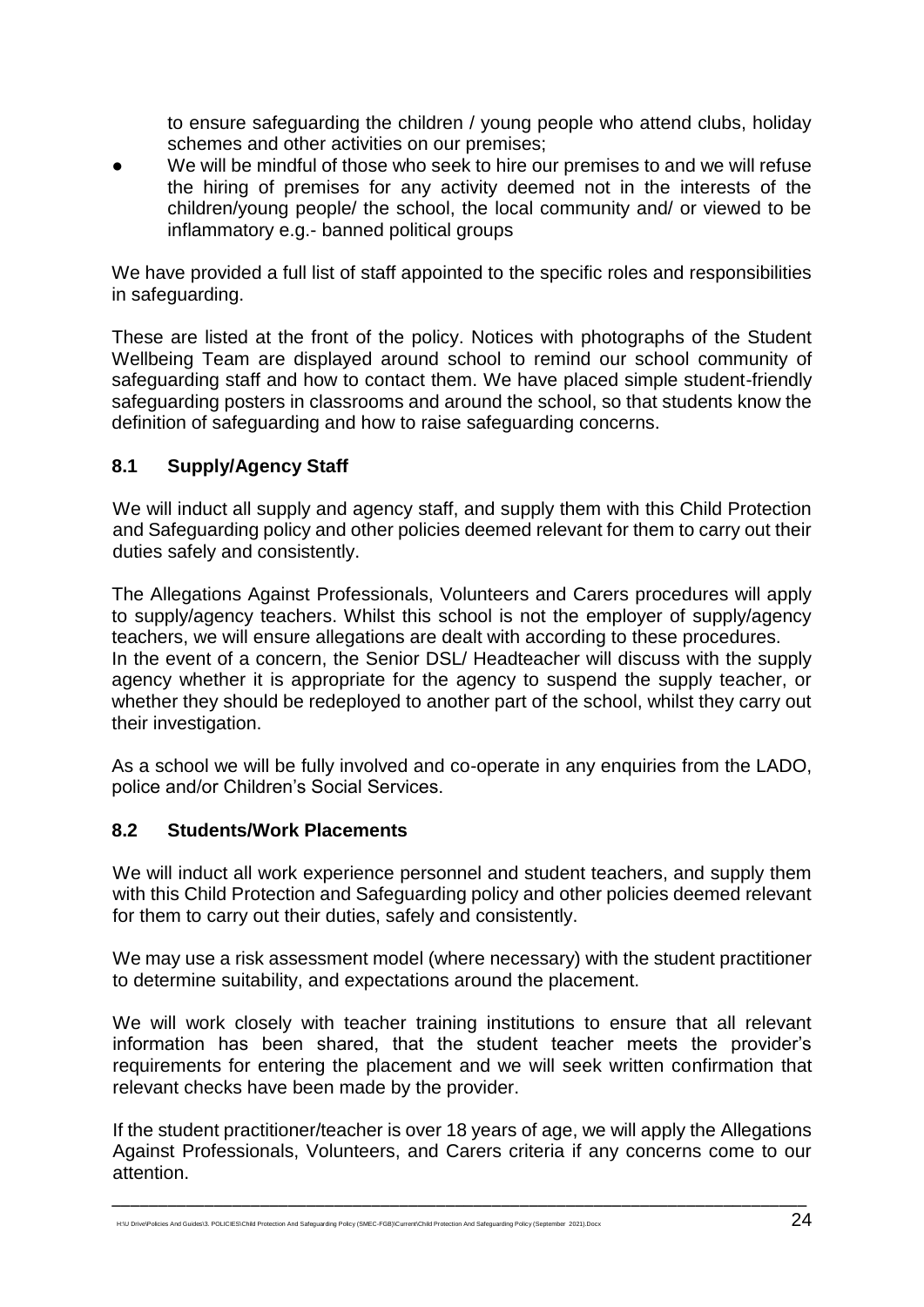If the student practitioner on placement is under 18 years of age and we have a safeguarding concern we will seek advice from the Senior Designated Safeguarding Lead and determine any next steps which may mean using the local safeguarding procedures.

#### **9. Safeguarding Processes and Procedures**

The school will deliver its responsibilities in identifying and acting on Emerging Needs, Early Help needs, Safeguarding and Child Protection in line with the policies and procedures identified by the Local Safeguarding Partnership.

The Threshold Document is available and assists with meeting a child's needs in Derby and Derbyshire and can be found in the Local Safeguarding Partnership Procedures. This document should be used to help identify the level of concern and next course of action.

#### **9.1 Emerging Needs / Early Help**

All staff who have contact with a child or young person are made aware of what Early Help means, how to identify emerging needs and understand their role within it. This means having briefings, sharing information and having discussions with the school's Family Support Worker, who is a member of the Student Wellbeing Team. This will involve liaising with other professionals and supporting children identified in the school (i.e. the potentially vulnerable and those who are already identified as vulnerable) who may therefore need Early Help intervention.

The provision of Early Help services should form part of a continuum of help and support to respond to the different levels of need of individual children and their families.

When providing Early Help provision in the school, this school can demonstrate it has a framework and structures to support the work including information sharing, procedures around a step up into children's social care, robust recording and advice, and support to staff in Early Help activity. We are supported in our work by the local authority Early Help Transition Team. They are available to provide us with guidance, information, training and opportunities for peer colleagues from different settings to meet in person or remotely to share good practice.

Starting Point is Derbyshire's first point of contact and referral service for children. It provides us with advice, support and next steps. This includes a professional's advice line available for all the Student Wellbeing Team (DSLs and Family Support Worker) to use.

Starting Point will ask what Early Help work has been undertaken at point of referral into Children's Services, and will check that the referral is supported by an Early Help Assessment.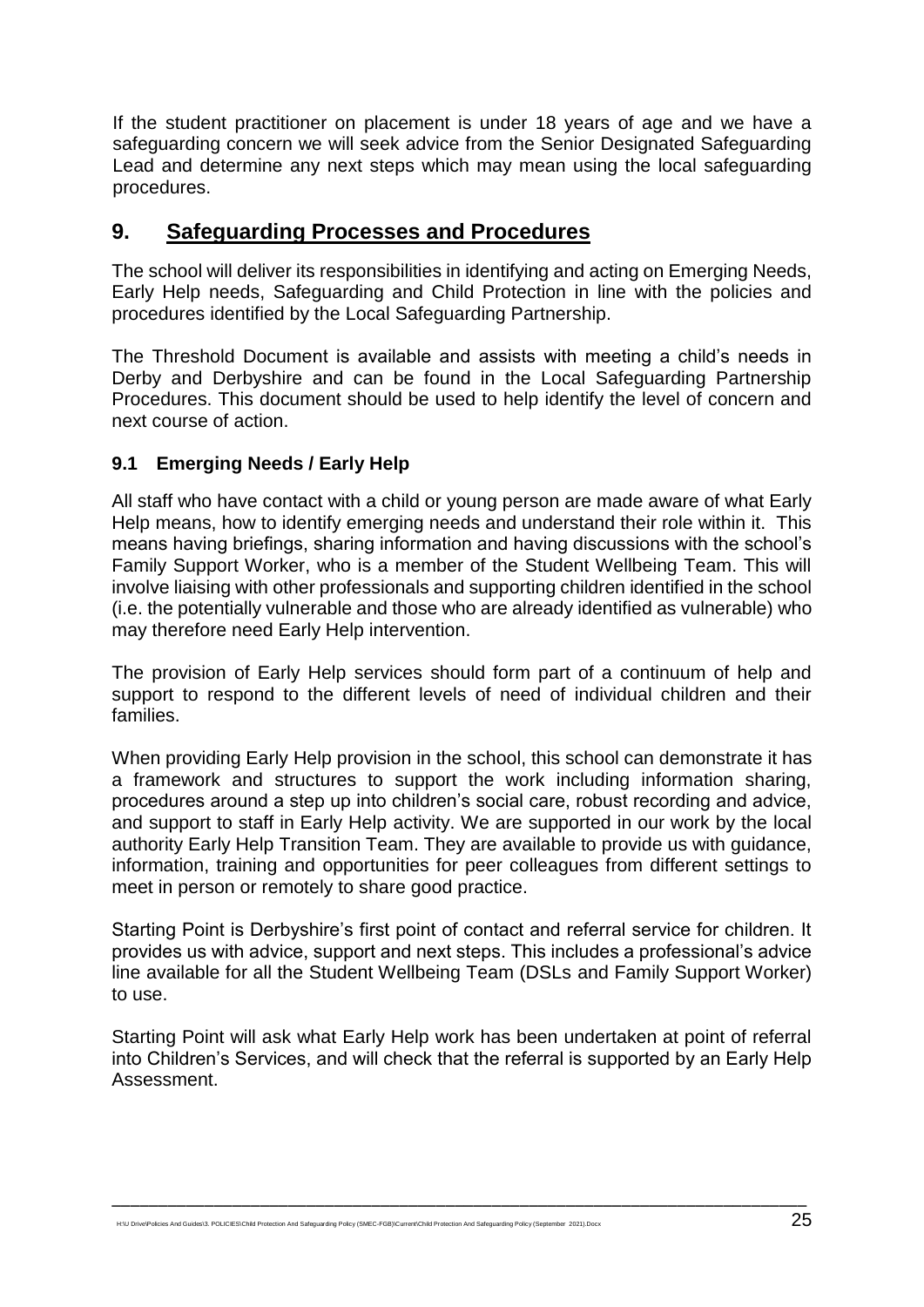#### **9.2 Needs of Children with a Social Worker**

We recognise that children may need a social worker due to safeguarding or welfare needs. Children may need this help due to abuse, neglect and complex family circumstances. A child's experiences of adversity and trauma can leave them vulnerable to further harm, as well as educationally disadvantaged in facing barriers regarding attendance, learning, behaviour and mental health.

The Student Wellbeing Team will hold and use this information so that decisions can be made in the best interests of the child's safety, welfare and educational outcomes. Where children need a social worker, we understand that this should inform decisions about safeguarding, with regard to attendance, going missing and exclusions. We should work to actively promote the child's welfare, providing pastoral support and access to services and working with the Virtual School, Derbyshire.

#### **9.3 Referring to Children's Social Care**

Belper School and Sixth Form Centre will ensure all staff know that if they have concerns about the welfare and safety of a child, they should quickly (as soon as possible) contact the Student Wellbeing Team (school DSLs). The Student Wellbeing Team DSL(s) will act upon the information received; however, we also recognise that anyone can make a direct referral into Children's Social Care.

Where welfare and safeguarding concerns are identified e.g. as a child having an injury or making a disclosure of sexual abuse, this is a child protection concern and safeguarding procedures must be followed. A **telephone referral** must be made to Starting Point, Derbyshire's first point of contact for children and younger adults for referral into Children's Social Care:

[https://www.derbyshire.gov.uk/social-health/children-and-families/support-for](https://www.derbyshire.gov.uk/social-health/children-and-families/support-for-families/starting-point-referral-form/starting-point-contact-and-referral-service.aspx)[families/starting-point-referral-form/starting-point-contact-and-referral-service.aspx](https://www.derbyshire.gov.uk/social-health/children-and-families/support-for-families/starting-point-referral-form/starting-point-contact-and-referral-service.aspx)

If the child has been the subject of an Early Help Assessment then a chronology, a copy of the assessment, together with a copy of the Multi-Disciplinary Plan, and any supporting document evidence to support a threshold should be attached to the written confirmation. If the professional does not have a copy, reference to the completed Early Help Assessment should be made in the written confirmation. Details within the reference should include: who undertook the Assessment, and their contact details if known.

Starting Point should provide feedback, an e- mail school contact must be provided and the name of the person nominated in school to receive that feedback.

When a member of staff has concerns for a child, and if the school are aware that the case is open to an allocated worker in the locality, school staff (usually the Student Wellbeing Team, DSLs) should discuss escalation to Children's Social Care with the Allocated Worker or their manager.

Schools should ensure they have spoken to the family/carer about their concerns and proposed actions unless to do so would place the child at significant risk (imminent danger because of a disclosure made. The decision not to inform parents/carers must be justified and the details recorded. If a child makes a disclosure or presents with an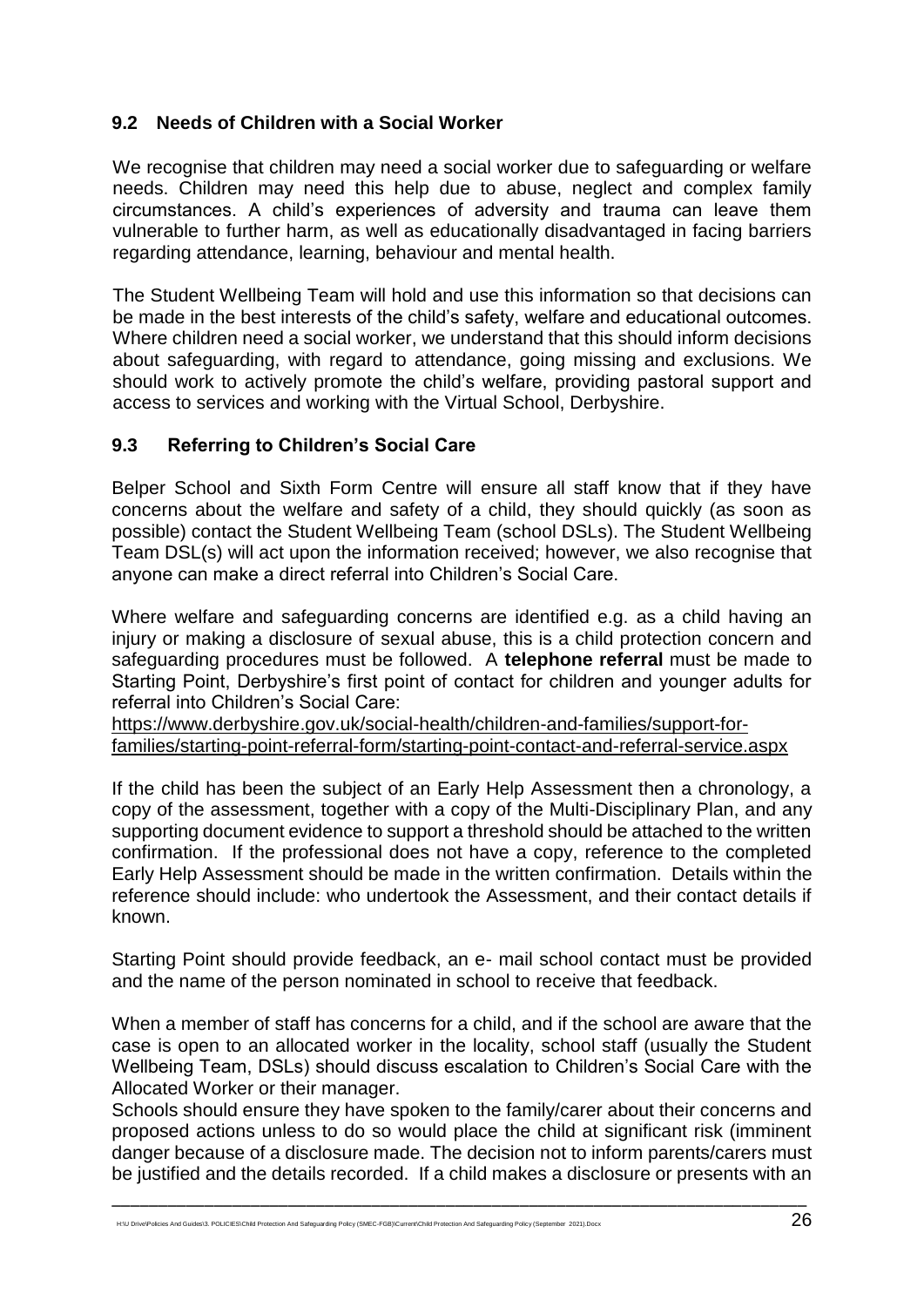injury, it is imperative that advice is sought immediately **prior to the child returning home and as soon as the school become aware of this.** 

Making a referral and referral pathways are found in Appendix F.

#### **9.4 Records**

All concerns about a child will be recorded and records kept. This record will be a separate child protection/welfare record held on a separate child protection file and each concern clearly recorded with all decisions, actions taken and with outcomes and feedback to the referrer. We will endeavour to keep centralised records, hold them as private and confidential records but allow access to key staff that are designated in a role to safeguard children at the school.

We will follow the recommended GDPR guidelines on all records kept on staff and children, in relation to safeguarding. We know that the Data Protection Act 2018 and GDPR do not prevent the sharing of information for the purposes of keeping children safe. Fears about sharing information must not be allowed to stand in the way of the need to safeguard, promote the welfare of, and protect the safety, of children.

We will follow the Local Authorities' (Derby City and Derbyshire) current guidance on the Child Protection Record Keeping Guidance for Schools and await any instruction with regard to the National Inquiry into Child Sexual Abuse (historical Child Protection records on children and records on staff where there are allegations). We will therefore not destroy any child protection/welfare records, including records which hold information on allegations against staff and any other person working in the school or connected to the school.

#### **9.5 Recruitment**

This school will ensure that Safer Recruitment practices are always followed and that the requirements outlined in the statutory guidance 'Keeping Children Safe in Education 2021" and any supporting DBS documentation are followed in all cases.

All interview panels will have at least one member who has undergone Safer Recruitment Training with the necessary skills and knowledge. We will in all cases;

- Check on the identity of candidates;
- Check of professional qualifications;
- Check the right to work in the UK;
- Make overseas checks where relevant;
- Ask for and follow up at least two references:
- Scrutinise applications for gaps in employment;
- Include at least two questions regarding safeguarding.

We will have a Single Central Record which will cover all staff, including Governors, volunteers, frequent visitors, student practitioners on placement, agency and supply, and in some instances, contractors providing a service to the school. We will ensure this record is regularly updated and reviewed in line with national and local requirements.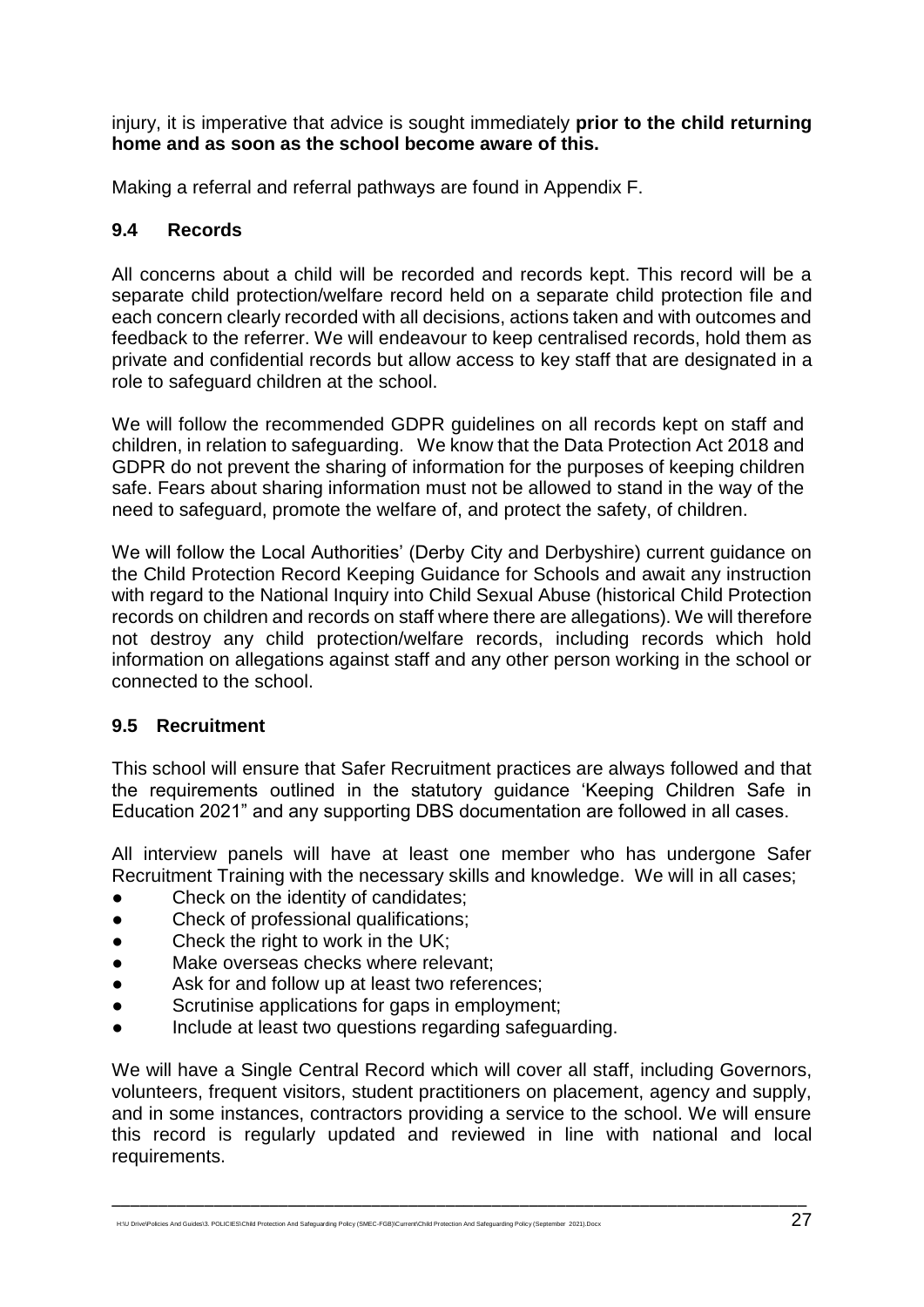We will ensure that all staff are aware of Government guidance on Safer Recruitment and Safer Working Practices and that these recommendations are followed.

We will ensure there is a staff Code of Conduct, ensuring all staff are familiar with Safer Working Practices. Please refer to the staff Code of Conduct on the school intranet.

This document includes advice on conduct, safe use of mobile phones, use of social media and media-based platforms and guidance on personal / professional boundaries in emailing, messaging, or participating in social networking environments. Staff have been provided with separate guidance on any use of blended/remote learning. This guidance will be updated and refreshed as appropriate during 2021/2022.

We will ensure that safeguarding considerations are at the centre of each stage of the recruitment process and if in any doubt will seek further Human Resources and/ or legal advice from Derbyshire County Council.

#### **9.6 The Disclosure and Barring Service (DBS):**

The Disclosure and Barring Service (DBS) helps employers make Safer Recruitment decisions which helps preventing unsuitable people from working with vulnerable groups, including children.

The DBS are responsible for:

- Processing requests for criminal records checks
- Deciding whether it is appropriate for a person to be placed on or removed from a barred list
- Placing or removing people from the DBS Children's Barred list and Adults' Barred list for England, Wales and Northern Ireland
- Providing an online DBS service

The DBS search police records and in relevant cases, the barred list information, before issuing a DBS certificate to the applicant.

A DBS check will be requested as part of the pre-recruitment checks following an offer of employment, including unsupervised volunteering roles, and staff engaging in regulated activity, where the definition of regulated activity is met.

We have a clear understanding of what regulated activity is and the implications for volunteers in the school. This may mean undertaking risk assessments on any activity.

We will follow advice on DBS checks as detailed by this guidance and this will include;

- Where relevant a separate Barred Check List has been completed;
- That individuals are not disqualified from working with children under the Child Care (Disqualification) Regulations 2009 and will adhere to any changes made to this;
- A check to include a Secretary of State Prohibition Order (Teacher Prohibition Order) and this may mean on Teaching Assistants;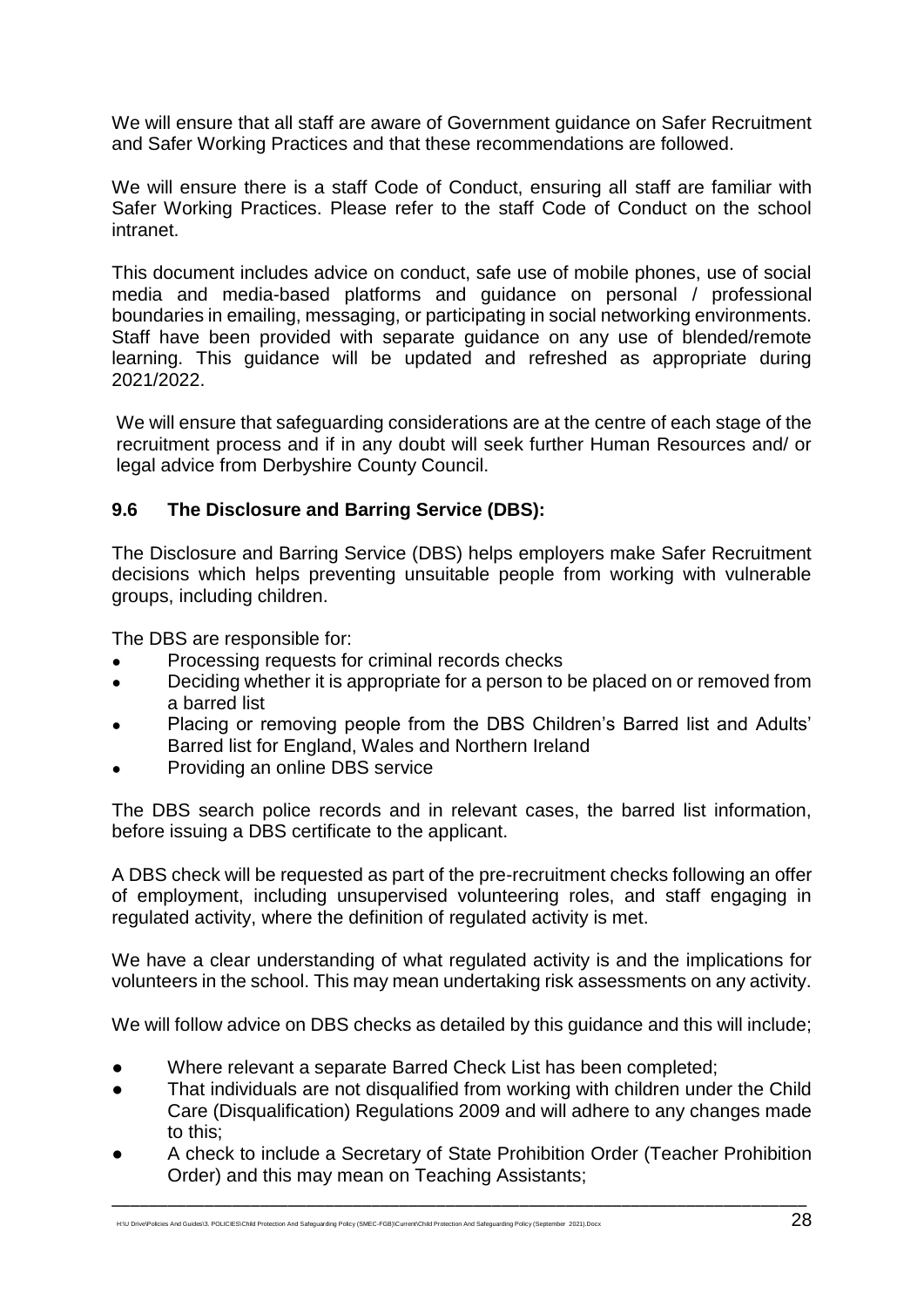A Section 128 Direction check on all Governors. A Section 128 Direction disqualifies a person from holding or continuing to hold office as a governor of a maintained school.

#### **9.7 Dealing with allegations against staff and volunteers who work with children**

The school will adhere to the procedures set out under 'Allegations Made Against Professionals' (Allegations of Abuse by Teachers and other Staff), this document can be found on the Local Safeguarding Children's Partnership website. We have made this information available to our staff via a safeguarding display in the staff room, including a leaflet and flowchart.

If a member of staff has concerns about another member of staff, volunteer, carer, student practitioner on placement, supply / agency staff, then this will be referred to the Headteacher (or Deputy Headteacher). Where there are concerns about the Headteacher this will be referred to the Chair of Governors.

We will ensure that the allegations threshold is considered, where it is alleged that anyone working in the school, who provides education for children under 18 years of age, including supply teachers and volunteers has:

- behaved in a way that has harmed a child, or may have harmed a child;
- possibly committed a criminal offence against or related to a child;
- behaved towards a child or children in a way that indicates he or she may pose a risk of harm to children; or
- behaved or may have behaved in a way that indicates they may not be suitable to work with children.

This may also mean a referral to the police. A referral to the police will also apply:

- Regardless of whether the school is where the alleged abuse took place.
- For allegations against a teacher who is no longer teaching (retired)
- For Historical Allegations of Abuse

In our considerations, where it is felt it meets the criteria, or we require advice, we will make a referral in every case to the Local Authority Designated Officer (LADO), using the [Derby and Derbyshire LADO Referral Form](http://www.proceduresonline.com/derbyshire/scbs/user_controlled_lcms_area/uploaded_files/Derby%20and%20Derbyshire%20LADO%20referral%20form%20FINAL%20March%202017.docx) and this will be done by an appropriate member of the Senior Leadership Team.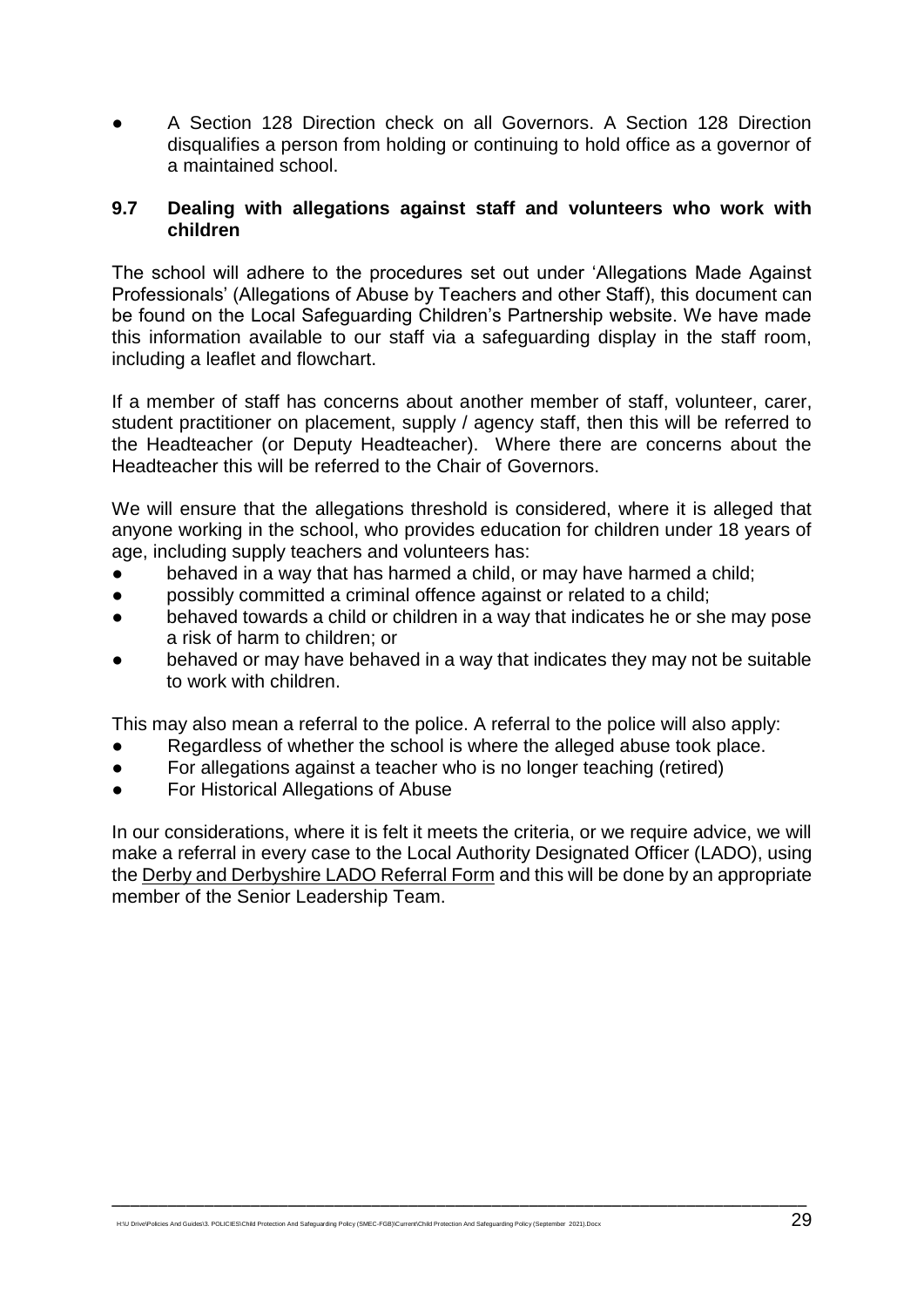#### **Allegations/Concerns Against Staff and Volunteers – Child Protection Process Education and Schools** (Version 1 – June 2014)

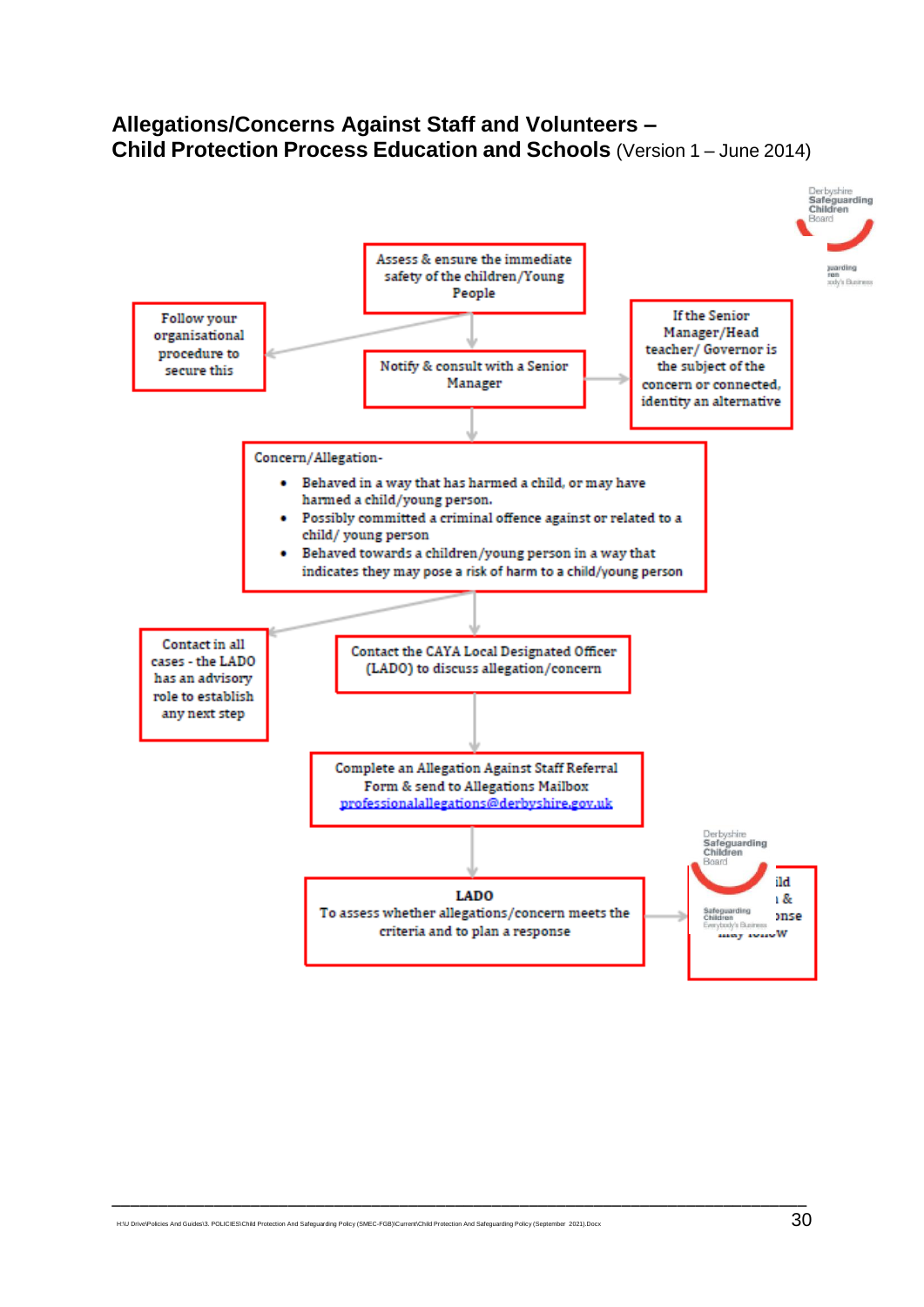The school will ensure it has followed all the necessary duties and processes under this process and under Whistle Blowing (if applicable) and this will be undertaken in accordance with guidance.

Where there are allegations that are substantiated, the school will fully ensure any specific actions are undertaken regarding management and exit arrangements as outlined in

[Keeping Children Safe in Education Statutory Guidance for schools/colleges](https://www.gov.uk/government/publications/keeping-children-safe-in-education--2)

The Local Safeguarding Partnership Procedures, and the school's HR procedures.

#### **10. Important Contacts**

A list of important contacts are explained in Appendix F.

#### **11. Management of the Policy**

The Governing Body will;

- Ensure all governors are effective in the management of safeguarding;
- Ensure all staff including all other governors and volunteers read and have access to the policy
- Ensure that the policy is displayed on the school's website
- Ensure that it is overseen to ensure its implementation (Our Link Safeguarding Governor has a role to play here, reporting to Full Governing Body)
- Review its content on an annual basis.

The Headteacher will report to the Governing Body annually on Safeguarding activity and progress within the school.

An appointed Designated Safeguarding Lead will complete the S175 Safeguarding Audit and Action Plan, which will be used to report on safeguarding activity and progress. We will include our Link Safeguarding Governor in this activity.

A copy of the S175 Safeguarding Audit and Action Plan will be submitted to the Child Protection Manager for Schools / Education settings at Derbyshire County Council. This will be held on file and reported to the Derby City and Derbyshire Safeguarding Children's Partnership.

The Headteacher should report to the Chair of the Governing Body about any significant issues that may have an impact on safeguarding in the school setting and should use Local Authority processes to report.

\_\_\_\_\_\_\_\_\_\_\_\_\_\_\_\_\_\_\_\_\_\_\_\_\_\_\_\_\_\_\_\_\_\_\_\_\_\_\_\_\_\_\_\_\_\_\_\_\_\_\_\_\_\_\_\_\_\_\_\_\_\_\_\_\_\_\_\_\_\_\_\_\_\_\_

H:\U Drive\Policies And Guides\3. POLICIES\Child Protection And Safeguarding Policy (SMEC-FGB)\Current\Child Protection And Safeguarding Policy (September 2021).Docx 31 Docx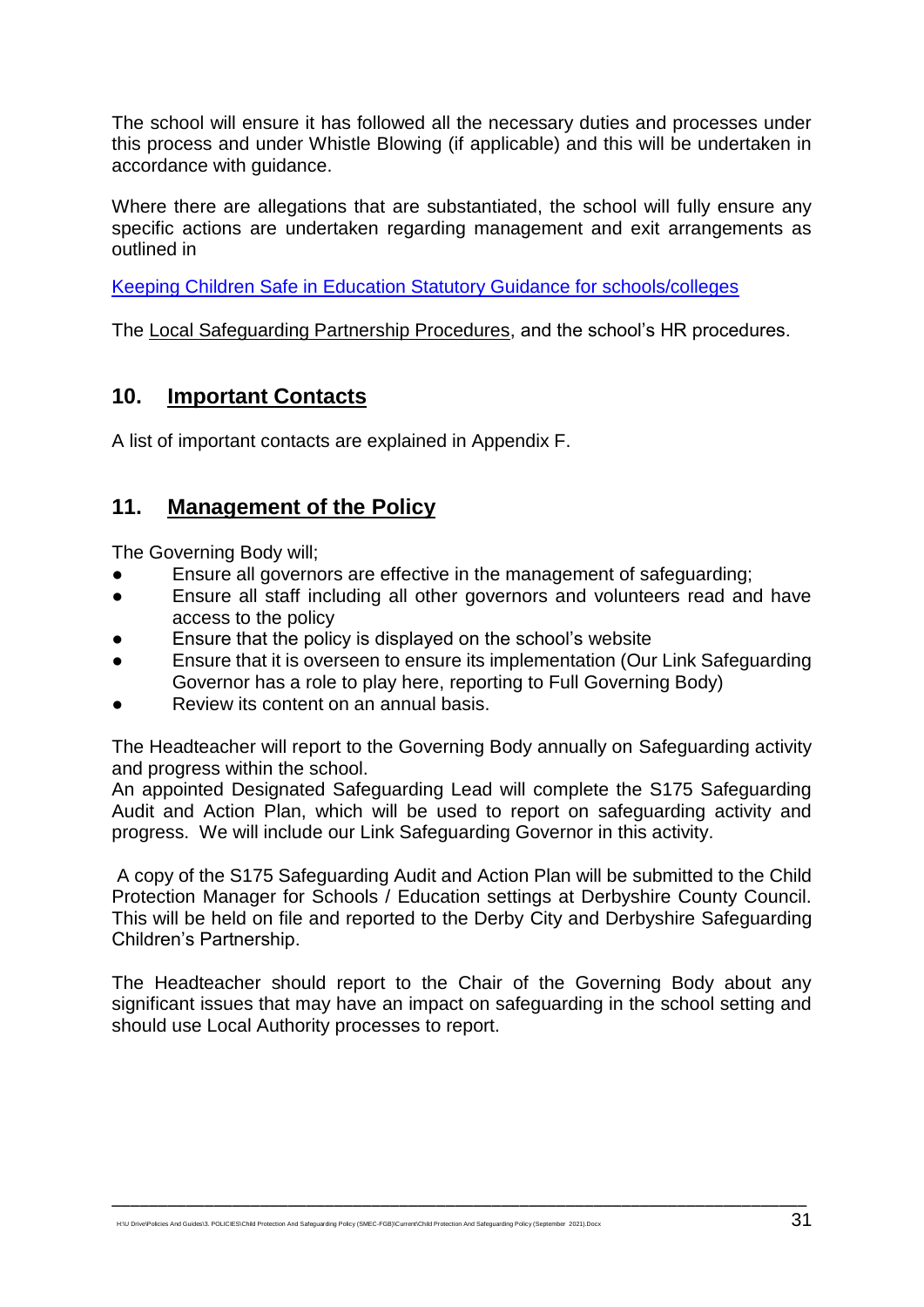## **Signed by:**

Chair of Governors **Headteacher** 

Date: **Date:** Date: **Date: Date: Date: Date: Date: Date: Date: Date: Date: Date: Date: Date: Date: Date: Date: Date: Date: Date: Date: Date: Date: Date: Date: Date: Date: D** 

Safeguarding Link Governor

Date: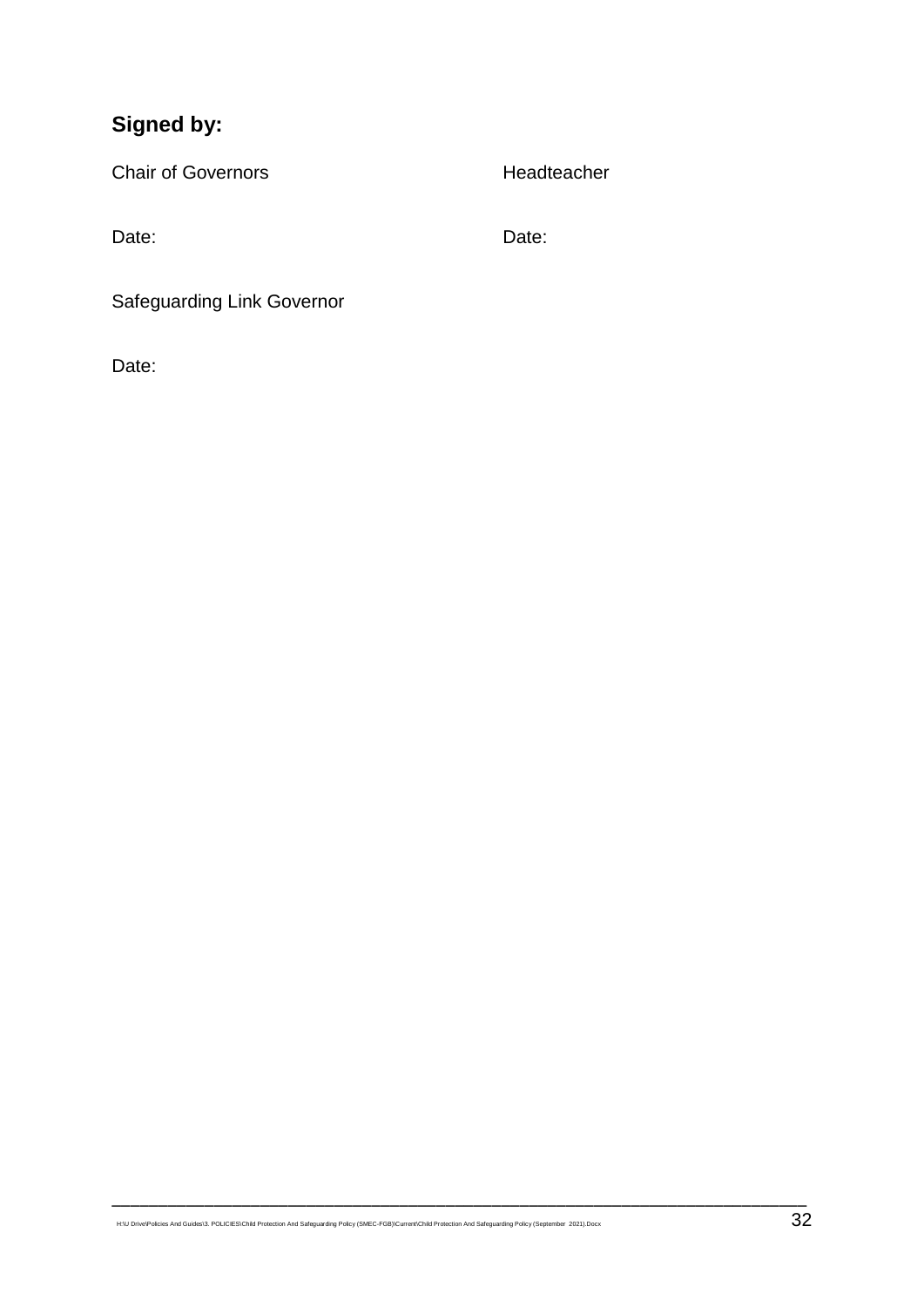#### **Appendix A. Types of Child Abuse**

- **Physical Abuse -** may involve hitting, shaking, throwing, poisoning, burning/scalding, drowning, suffocating, or otherwise causing physical harm to a child. Physical harm may also be caused when a parent or carer fabricates the symptoms of, or deliberately induces, illness in a child.
- **Emotional Abuse -** is the persistent emotional maltreatment of a child such as to cause severe and persistent adverse effects on the child's emotional development. It may involve conveying to children that they are worthless or unloved, inadequate, or valued only insofar as they meet the needs of another person. It may include not giving the child opportunities to express their views, deliberately silencing them or 'making fun' of what they say or how they communicate. It may feature age or developmentally inappropriate expectations being imposed on children. These may include interactions that are beyond the child's developmental capability, as well as overprotection and limitation of exploration and learning, or preventing the child participating in normal social interaction. It may involve seeing or hearing the ill-treatment of another. It may involve serious bullying (including cyber bullying), causing children frequently to feel frightened or in danger, or the exploitation or corruption of children. Some level of emotional abuse is involved in all types of maltreatment of a child, though it may occur alone.
- **Sexual Abuse** and child sexual abuse within (intra) the family (CSAIF) involves forcing or enticing a child or young person to take part in sexual activities, not necessarily involving a high level of violence, whether or not the child is aware of what is happening. The activities may involve physical contact or non-contact activities, such as involving children in looking at, or in the production of, sexual images, watching sexual activities, encouraging children to behave in sexually inappropriate ways, or grooming a child in preparation for abuse (including via the internet). Sexual abuse is not solely perpetrated by adult males; women can also commit acts of sexual abuse, as can other children.
- **Neglect** is the persistent failure to meet a child's basic physical and/or psychological needs, likely to result in the serious impairment of the child's health or development. It may include a failure to:
	- Provide adequate food, clothing and shelter.
	- Protect a child from physical and emotional harm or danger.
	- Ensure adequate supervision (including the use of inadequate care-givers); or
	- Ensure access to appropriate medical care or treatment.
	- Respond to a child's basic emotional needs
- **Bullying** and forms of bullying, on and off line, including prejudice based and Cyber Bullying are abusive. Bullying will include at least one, if not two, three or all four, of the defined categories of abuse . Please refer to our Anti-Bullying policy, on the school website.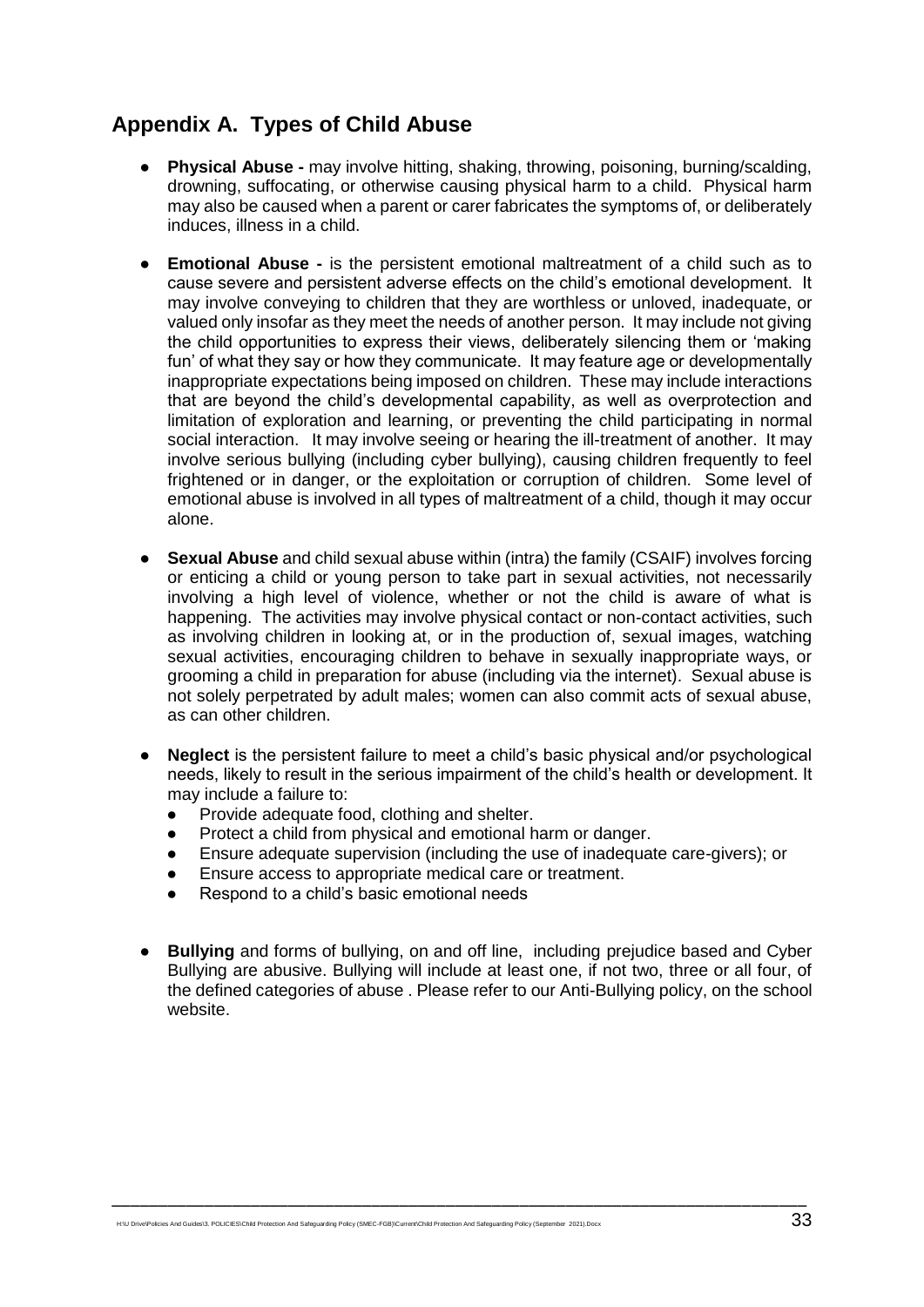## **Appendix B. Indicators of Child Abuse**

#### **Physical Abuse**

Most children will collect cuts and bruises and injuries, and these should always be interpreted in the context of the child's medical / social history, developmental stage and the explanation given. Most accidental bruises are seen over bony parts of the body, e.g. elbows, knees, shins, and are often on the front of the body. Some children, however, will have bruising that is more than likely inflicted rather than accidental.

Important indicators of physical abuse are bruises or injuries that are either unexplained or inconsistent with the explanation given; these can often be visible on the 'soft' parts of the body where accidental injuries are unlikely, e g, cheeks, abdomen, back and buttocks. A delay in seeking medical treatment when it is obviously necessary is also a cause for concern.

The physical signs of abuse may include:

- Unexplained bruising, marks or injuries on any part of the body
- Multiple bruises- in clusters, often on the upper arm, outside of the thigh
- Cigarette burns
- Human bite marks
- Broken bones
- Scalds, with upward splash marks.
- Multiple burns with a clearly demarcated edge.

Changes in behaviour that can also indicate physical abuse:

- Fear of parents being approached for an explanation
- Aggressive behaviour or severe temper outbursts
- Flinching when approached or touched
- Reluctance to get changed, for example in hot weather
- Depression
- Withdrawn behaviour
- Running away from home.

#### **Emotional Abuse**

Emotional abuse can be difficult to identify as there are often no outward physical signs. Indications may be a developmental delay due to a failure to thrive and grow, however, children who appear well-cared for may nevertheless be emotionally abused by being taunted, put down or belittled. They may receive little or no love, affection or attention from their parents or carers. Emotional abuse can also take the form of children not being allowed to mix or play with other children.

\_\_\_\_\_\_\_\_\_\_\_\_\_\_\_\_\_\_\_\_\_\_\_\_\_\_\_\_\_\_\_\_\_\_\_\_\_\_\_\_\_\_\_\_\_\_\_\_\_\_\_\_\_\_\_\_\_\_\_\_\_\_\_\_\_\_\_\_\_\_\_\_\_\_\_

Changes in behaviour which can indicate emotional abuse include:

- Neurotic behaviour e.g. sulking, hair twisting, rocking
- Being unable to play
- Fear of making mistakes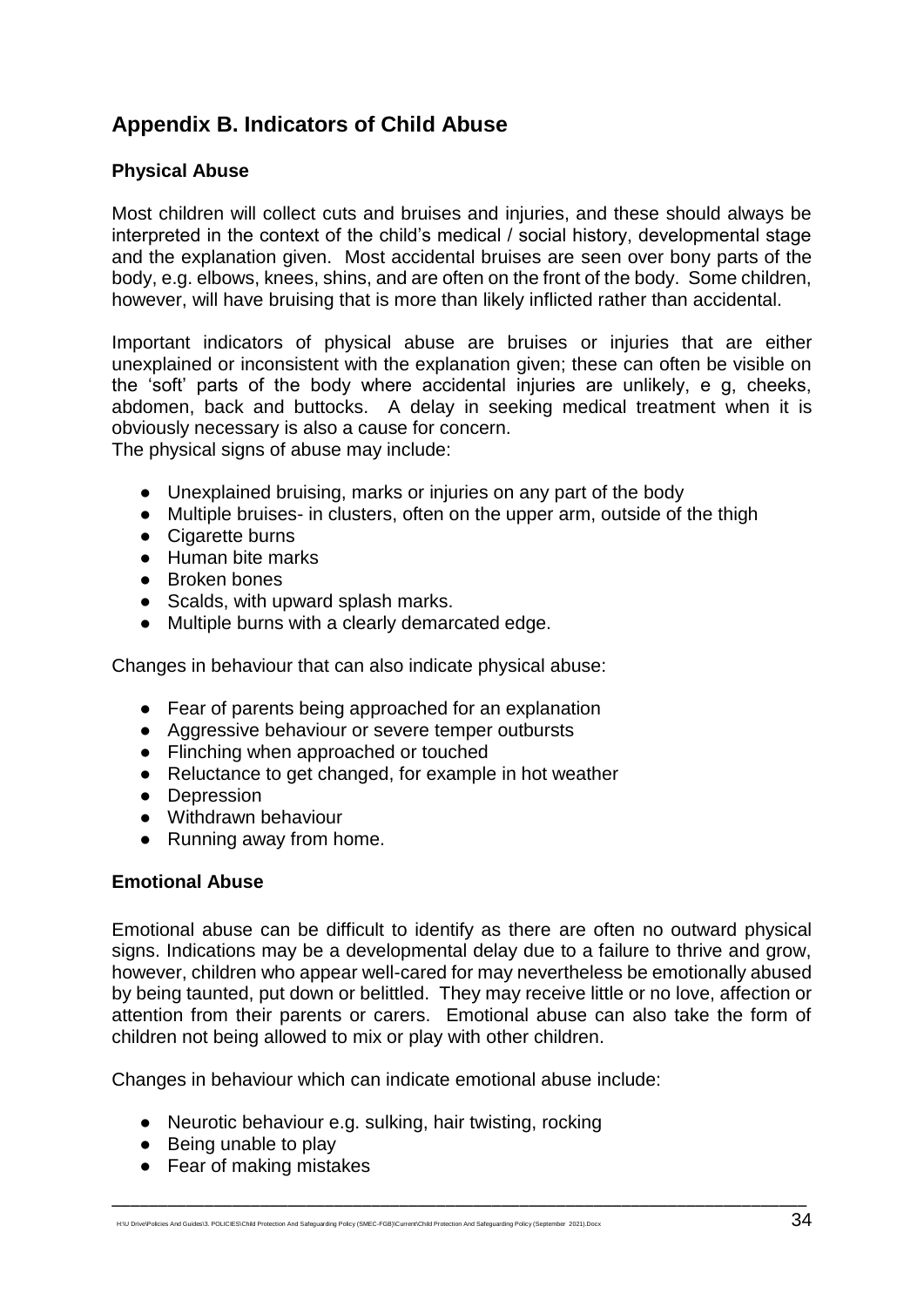- Sudden speech disorders
- Self-harm
- Fear of parent being approached regarding their behaviour
- Developmental delay in terms of emotional progress.

#### **Sexual Abuse**

It is recognised that there is underreporting of sexual abuse with in the family. School staff and volunteers should play a crucial role in identifying / reporting any concerns that they may have through, for example, the observation and play of younger children and understanding the indicators of behaviour in older children which may be underlining of such abuse.

All staff and volunteers should be aware that adults, who may be men, women or other children, who use children to meet their own sexual, needs abuse both girls and boys of all ages. Indications of sexual abuse may be physical or from the child's behaviour. In all cases, children who tell about sexual abuse do so because they want it to stop. It is important, therefore, that they are listened to and taken seriously.

The physical signs of sexual abuse may include:

- Pain or itching in the genital area
- Bruising or bleeding near genital area
- Sexually transmitted disease
- Vaginal discharge or infection
- Stomach pains
- Discomfort when walking or sitting down
- Pregnancy.

Changes in behaviour which can also indicate sexual abuse include:

- Sudden or unexplained changes in behaviour e.g. becoming aggressive or withdrawn
- Fear of being left with a specific person or group of people
- Having nightmares
- Running away from home
- Sexual knowledge which is beyond their age, or developmental level

- Sexual drawings or language
- Bedwetting
- Eating problems such as overeating or anorexia
- Self-harm or mutilation, sometimes leading to suicide attempts
- Saying they have secrets they cannot tell anyone about
- Substance or drug abuse
- Suddenly having unexplained sources of money
- Not allowed to have friends (particularly in adolescence)
- Acting in a sexually explicit way towards adults.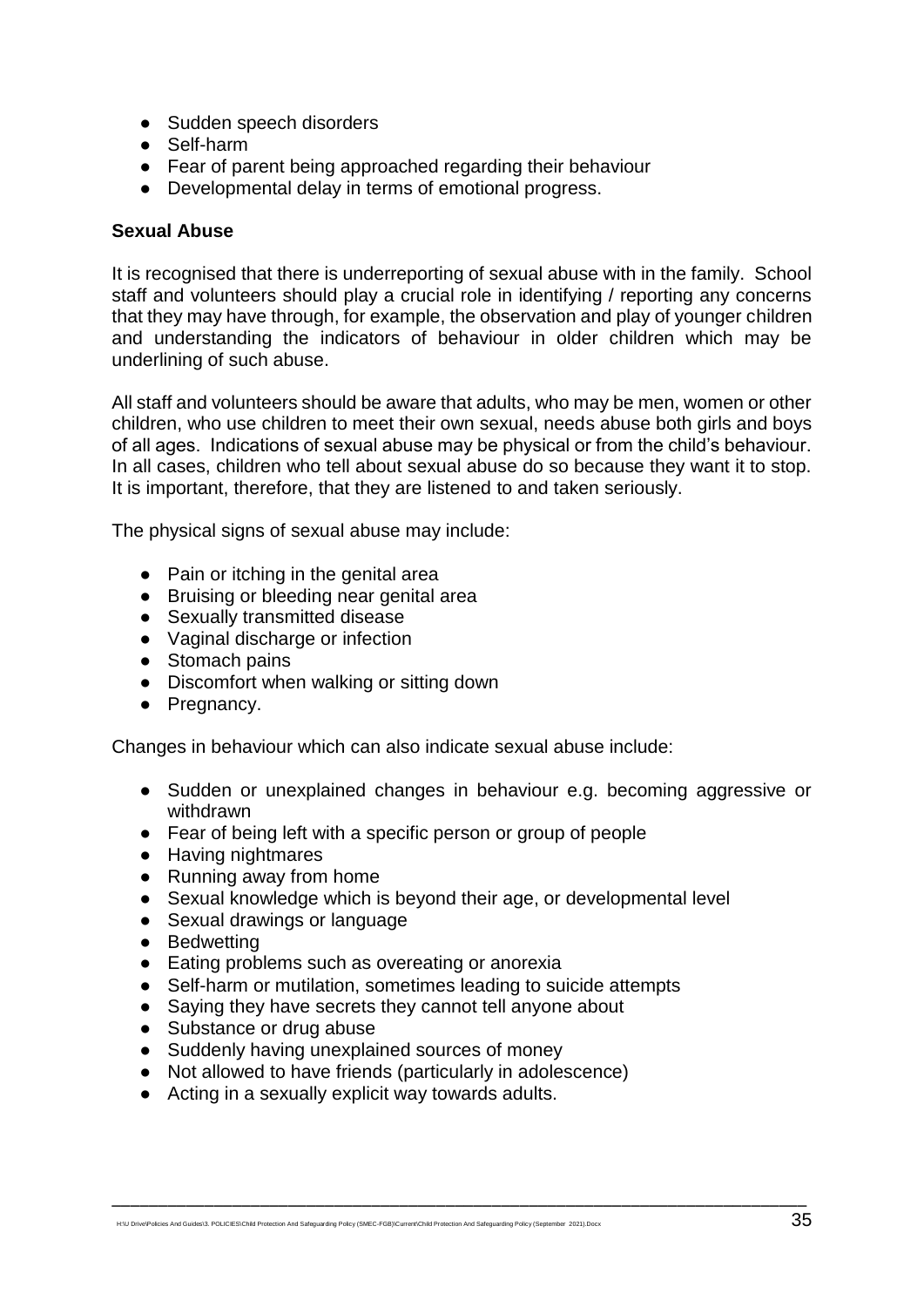#### **Neglect**

It can be difficult to recognise Neglect, however its effects can be long term and damaging for children.

The physical signs of neglect may include:

- Being constantly dirty or 'smelly'.
- Constant hunger, sometimes stealing food from other children.
- Losing weight, or being constantly underweight.
- Inappropriate or dirty clothing.

Neglect may be indicated by changes in behaviour which may include:

- Mentioning being left alone or unsupervised.
- Not having many friends.
- Complaining of being tired all the time.
- Not requesting medical assistance and/or failing to attend appointments.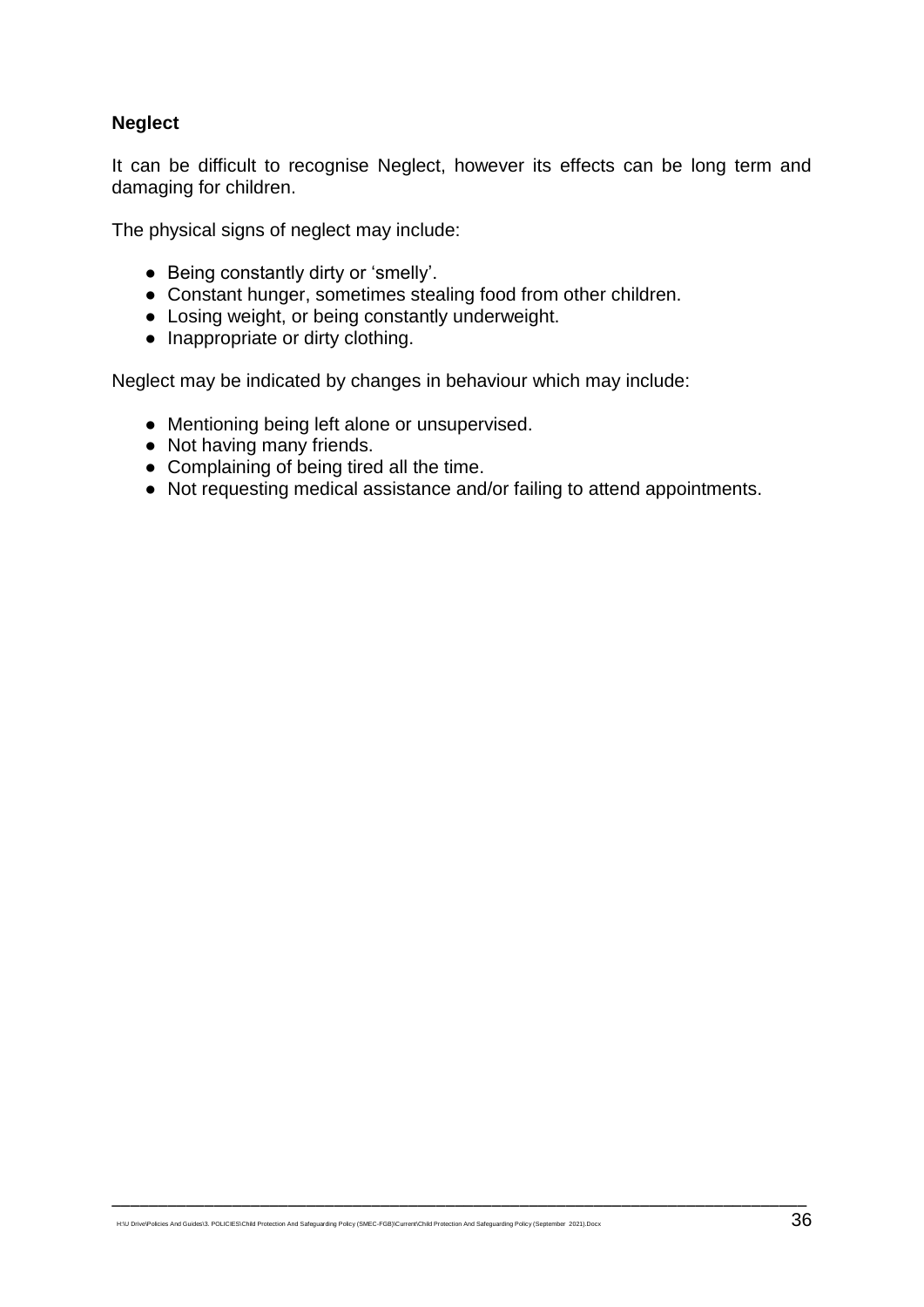#### **Appendix C. Remote/Offsite Working and safeguarding**



Remote/Off-Site Working Advice for Schools **PUDLIC** 

#### The aim of this document

To promote the importance of safe working practice and Cyber Security for remote/off-site workers during the COVID-19 Pandemic, and to draw together in one document the various guidance that has been provided by Derbyshire County Council for staff, by Cyber Security **Experts and the UK Government** 

#### The purpose of this document

To provide school staff with clear advice for addressing and minimising potential threats to **Cyber Security and Data Privacy.** 

Further information is available from the GDPR in Schools team and Tracy Coates, Senior Community Safety Officer: tracy.coates@derbyshire.gov.uk

#### **Audience**

This document is intended for Headteachers, Business Managers, IT Managers and IT Coordinators

#### Introduction

Cyber-crime is on the increase and simple measures can drastically reduce the likelihood and effects of cyber-attacks. As well as cost implications, physical impact and reputational damage, cyber security breaches can also lead to unauthorised access to information of a sensitive nature. All school staff need to be up to date on the latest cyber security threats and the best methods for protecting data.

Mobile devices are now critical to the functioning of your school. It is vital staff follow school policies for software-updating, backups, and protective-controls such as strong passwords and encryption.

#### **School Policy and Procedures**

Whilst school staff are working remotely they should still follow school policies and understand their responsibilities relating to confidentiality and security. School policies and procedures protect both individual staff and the school, enabling the school to maintain functions and provide the structure needed to continue to provide services to children and families.

- Take this opportunity to remind users about your Acceptable Usage Policy (AUP). 11 Remind staff not to lend their machines to their children or other members of their family.
- Staff must be conscious of the school's reputation when using communication platforms. 12 Remind staff professional standards apply.
- $13$ Keep a printed copy of your procedures and checklists offsite or securely store them in the cloud.
- 14 Remind staff that you can monitor/check their activity as per your policies and terms and conditions of employment. At home, staff may 'forget' they are using work devices and the delineation is more blurred.
- 15 Have a designated method for staff to send critical messages (health, safety, mental health, security incident) quickly and securely. Consider how this would work if the issue was IT related.
- $1.6$ If using file sharing services be sure to check who has 'modify or read-write' access, who can view and who is the document owner. Ensure there is access to school policies and key documents for staff.

\_\_\_\_\_\_\_\_\_\_\_\_\_\_\_\_\_\_\_\_\_\_\_\_\_\_\_\_\_\_\_\_\_\_\_\_\_\_\_\_\_\_\_\_\_\_\_\_\_\_\_\_\_\_\_\_\_\_\_\_\_\_\_\_\_\_\_\_\_\_\_\_\_\_\_

Remote/Off-Site Working Advice for Schools Issued April 2020 © Education **Data Hub** 

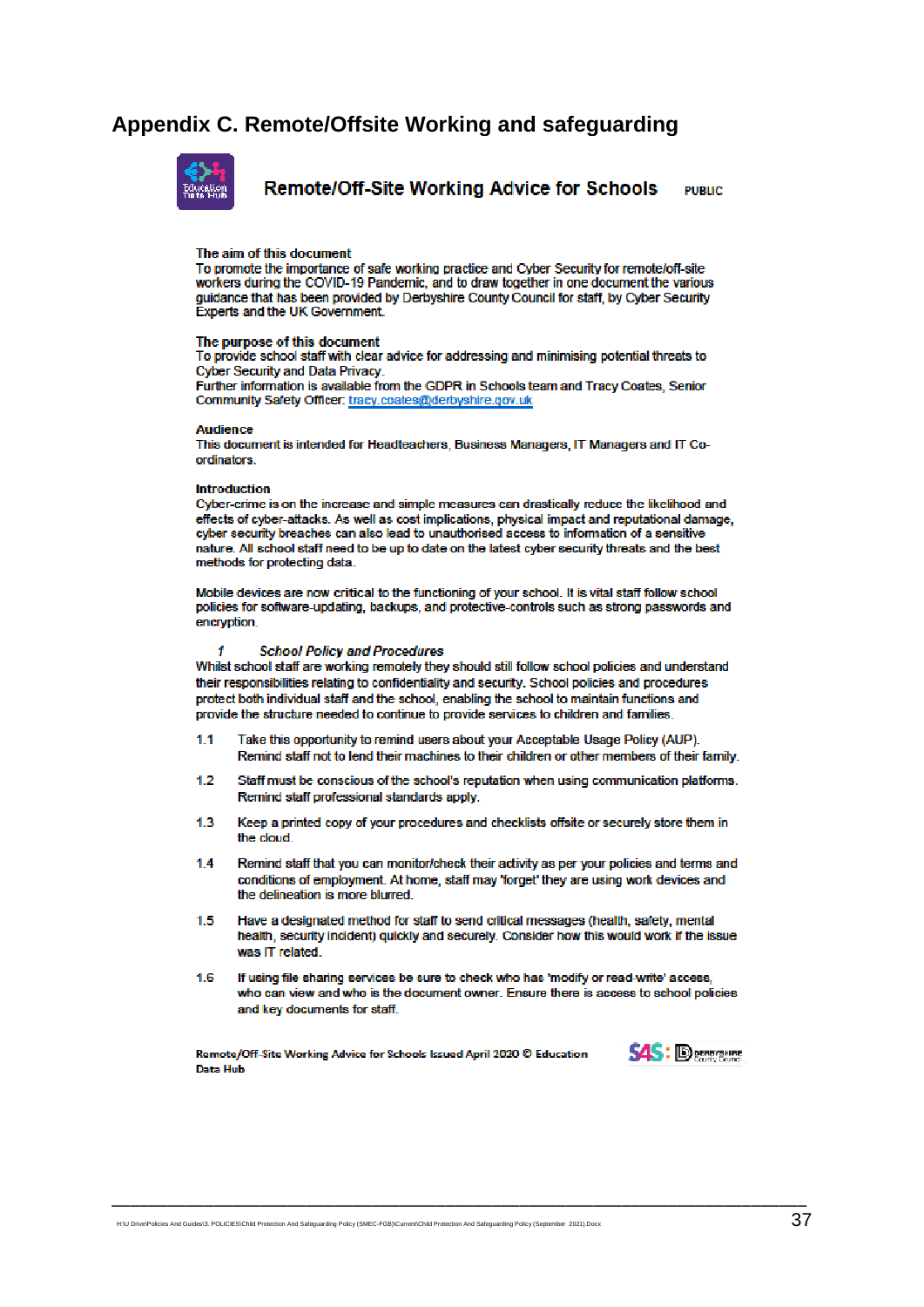#### **Appendix D. Learning from Serious Case Reviews (SCRs) and Serious Incident Learning Reviews (SILRs) 2016-2019**

The Derby City and Derbyshire Safeguarding Children partnership recognises the importance of learning and improving from our experiences in this area. A range of learning briefings are available to schools from SCRs and SILRS (Serious Incident Learning Reviews).

In 2016/17 in summary form we learnt that:

- The importance of authoritative practice;
- To be alert to disquised compliance;
- The importance pf professional curiosity;
- To be alert to the possibility of abuse;
- That all professionals to consider the need for an Early Help Assessment;
- Hear the voice of the child;
- Understand and record the child's lived experience.

In 2018/19 we learnt that:

- Appropriate representation is needed at key meetings- Child Protection Case **Conferences**
- Effective multi-agency working
- Working more SMART (ly) with children and Young People
- Effective information sharing to inform assessments
- Staff to be curious, inquisitive and ask more questions
- Reflection and constructive challenge for staff when working with vulnerable children and young people
- Staff to observe Safer Working Practices
- Staff to be reminded of a Code of Conduct and staff to operate by one

From SCR's (East Midlands & wider) in 2015 we need:

- A requirement for holistic & family based approach to ante-natal care and the importance of recording a full history of parents
- A need for professional curiosity into parental capacity & the mental health of parents
- To find out about the role of fathers/male partners/boyfriends in families
- To understand how mental health issues impact on the welfare & development of young children
- To act upon disrupted education, going missing, school refusal
- To know about the need to distinguish between sexual abuse, sexual exploitation , and or/underage sexual activity
- To identify neglect in disabled children
- A requirement to know about and use escalation & challenge processes provided by a safeguarding board where there are professional disagreements
- To know that when safeguarding teenagers understanding a tension between respecting their autonomy and keeping them safe
- To understand the impact of bereavement, loss and transition for children and especially young people

\_\_\_\_\_\_\_\_\_\_\_\_\_\_\_\_\_\_\_\_\_\_\_\_\_\_\_\_\_\_\_\_\_\_\_\_\_\_\_\_\_\_\_\_\_\_\_\_\_\_\_\_\_\_\_\_\_\_\_\_\_\_\_\_\_\_\_\_\_\_\_\_\_\_\_

H:\U Drive\Policies And Guides\3. POLICIES\Child Protection And Safeguarding Policy (SMEC-FGB)\Current\Child Protection And Safeguarding Policy (September 2021).Docx 389 (389).Dock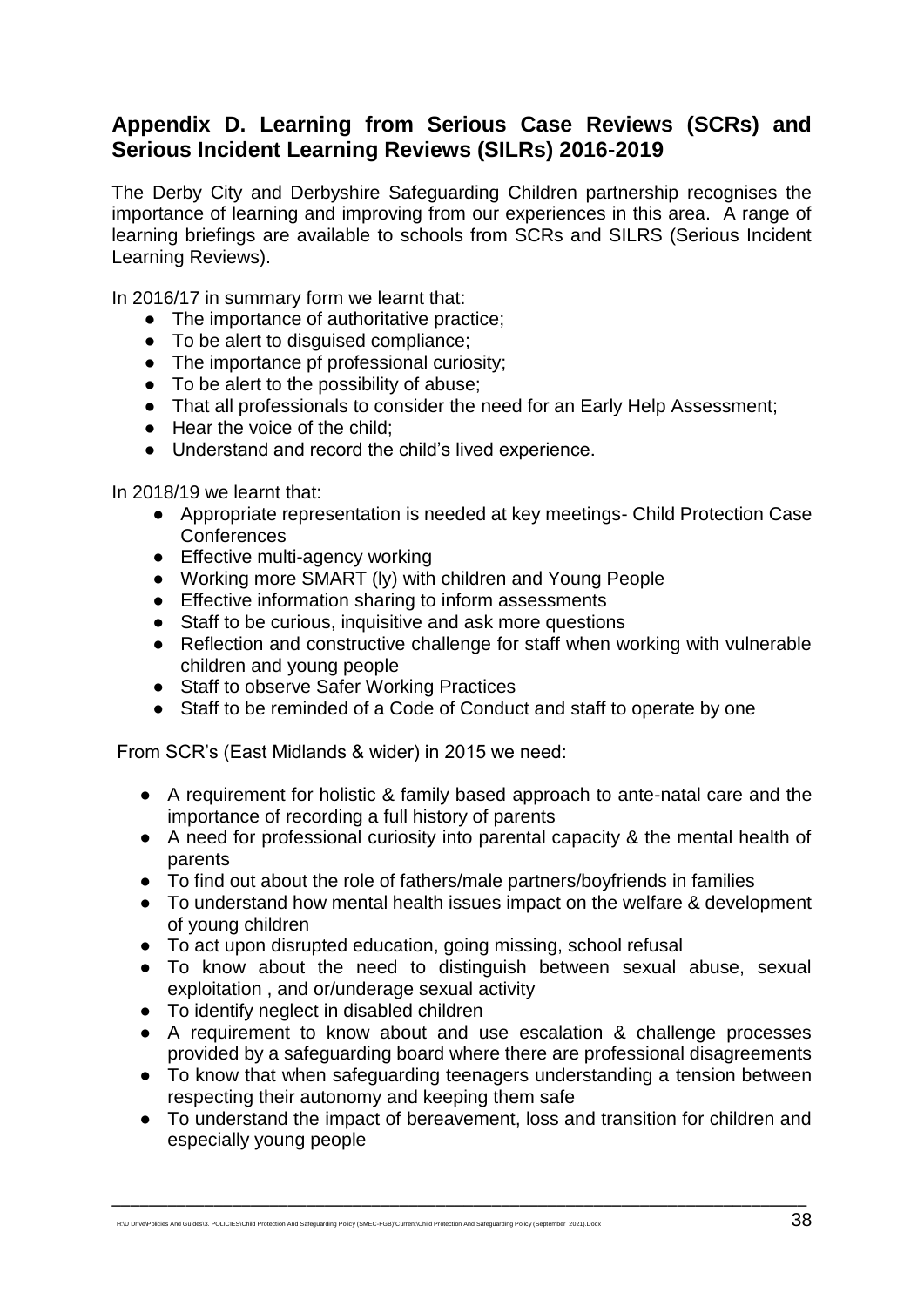● Realise and respond to parents who dominate and manipulate TAF meetings (early help/CIN) by disputing points, creating diversions & feigned compliances with recommendations.

#### **From Recently Published findings Derby City and Derbyshire 2020 (school aged children).**

From 2015 analysing 10 cases, themes:

- Parental mental ill health 5 cases
- Domestic abuse 4 cases
- Parental substance misuse 3 cases Parental vulnerabilities 4 cases
- Think Family 3 cases
- Failure to identify abuse 5 cases
- Improving risk assessment 7 cases
- Information sharing 9 cases

Theme Neglect:

- A feature in the abuse of 4 babies, 1 Pre-school, and 6 school age cases
- Parental vulnerabilities features in 3 of the cases of babies
- Missing education was a feature of 5 of the cases of older children
- Improving assessment featured as a learning area in 6 of the 11 cases (4 cases older children)
- Information sharing was a feature of 9 of the 11 cases

Serious Case Reviews, Serious Incident Learning and Thematic Case Reviews and leaning relevant for schools /colleges can be found on the [Derbyshire Safeguarding](http://www.derbyshirescb.org.uk/professionals/serious-case-reviews/default.asp)  [Children's Board](http://www.derbyshirescb.org.uk/professionals/serious-case-reviews/default.asp) website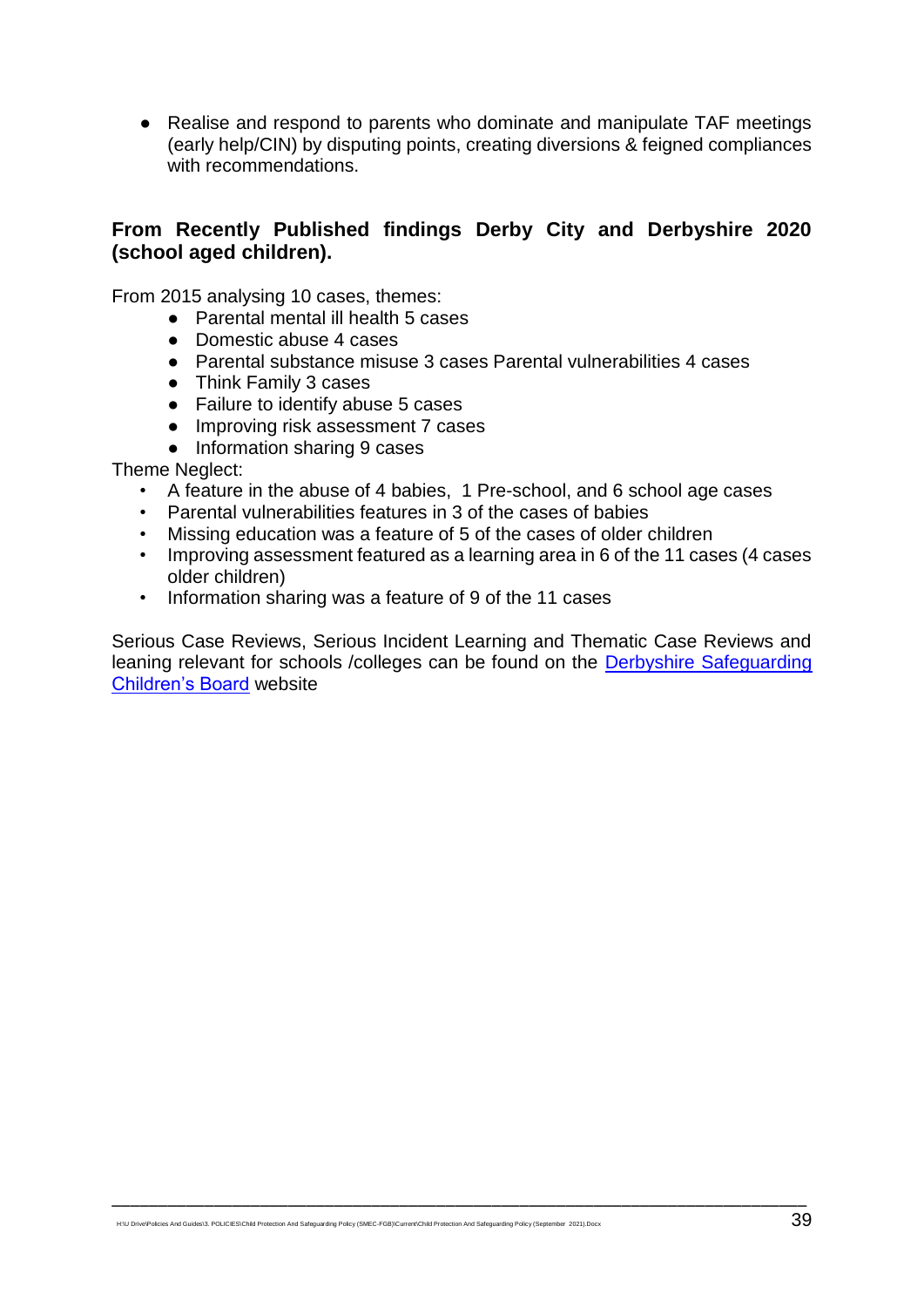## **Appendix E. Making a referral:**

#### **Essential information to include when making a referral:**

- Full names and dates of birth for the child and other members of the family.
- Address and daytime phone numbers for the parents, including mobile.
- The child's address and phone number.
- Whereabouts of the child (and siblings).
- Child and family's ethnic origin.
- Child and family's main language.
- Actions taken and people contacted.
- Special needs of the child, including need for an accredited interpreter, accredited sign language interpreter or other language support.
- A clear indication of the family's knowledge of the referral and whether they have consented to the sharing of confidential information;
- The details of the person making the referral.

Other information that may be essential:

- Addresses of wider family members:
- Previous addresses of the family;
- Schools and nurseries attended by the child and others in the household;
- Name, address & phone number of GP/Midwife/Health Visitor/School Nurse;
- Hospital ward/consultant/Named nurse and dates of admission/discharge;
- Details of other children who may be in contact with the alleged abuser:
- Details of other practitioners involved with the family;
- Child's legal status and anyone not already mentioned who has parental responsibility;
- History of previous concerns and any previous or current Early Help assessments completed;
- Any other information that is likely to impact on the undertaking of an assessment or [Section 47 Enquiry.](http://trixresources.proceduresonline.com/nat_key/keywords/sec_47_enq.html)
- Any other information that may put a worker at risk eg- dogs, weapons.

Where there is a difference of professional opinion around the referral and / or any steps taken by Starting Point, we will escalate our concerns including into Starting Point, asking to speak to a Starting Point manager.

#### **Making a Referral**

Before a referral is made into "front door services" eg- Starting Point Derbyshire, First Contact Derby, if the information is not about immediate concerns for the health, safety and or wellbeing of a child, consideration must be given to:

- Undertaking an Early Help assessment
- Using and evidencing the current Threshold document\* available to all practitioners and which is found on the partnership website : [https://derbyshirescbs.proceduresonline.com/docs\\_library.html](https://derbyshirescbs.proceduresonline.com/docs_library.html)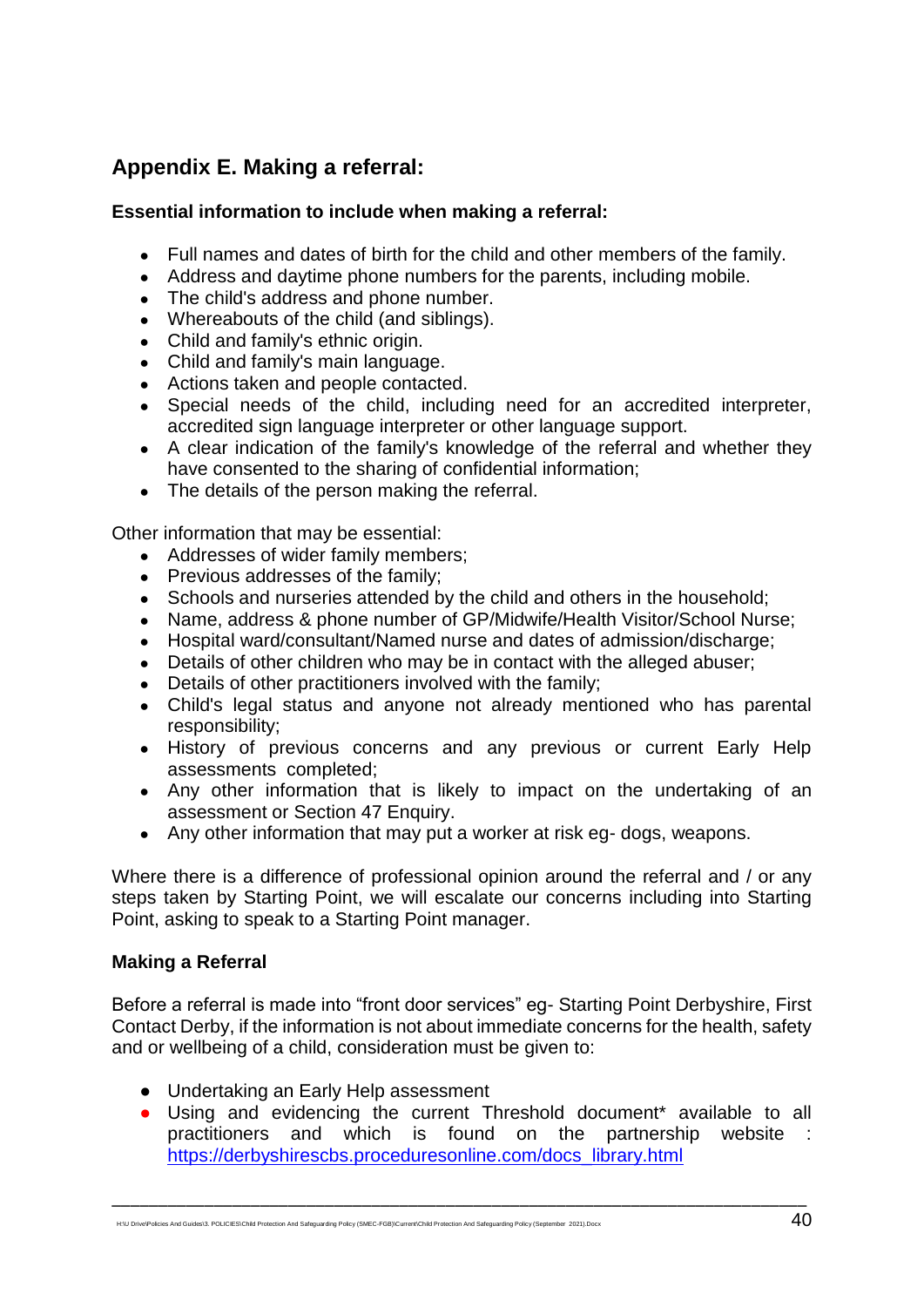#### **\*Practice Examples**

#### **Level 1 - Universal Open Access to Provision**

Unborn babies, children and young people who make good overall progress in most areas of development and receive appropriate universal services, such as health care and education. They may also use leisure and play facilities, housing or voluntary services.

#### **Level 2 - Emerging Needs**

Unborn babies, children and young people whose needs require some extra coordinated support from more than one agency. These services should work together to agree what extra help may be needed to support a child or young person at an early stage. There is no need for intensive or specialist services.

#### **Level 3 - Intensive**

Vulnerable unborn babies, children and young people and those who have a disability. Children and young people whose needs are more complex. This refers to the range, depth or significance of the needs. A number of these indicators would need to be present to indicate need at a level 3 criteria.

More than one service is likely to become involved. It is expected that the updated Early Help assessment will provide clear analysis and rationale for both the family and other services that Level 3 Intensive threshold has now been met.

If it was considered that the Team Around the Family (TAF) plan had not met the child or family's emerging needs and that threshold for Level 3 intervention was met, consideration would be given to the role of intensive services being offered through Children's Services Early help team or the completion of a single assessment by a qualified social worker.

#### **Level 4 - Specialist**

Unborn babies, babies, children, young people and families whose needs are complex and enduring and cross many domains. More than one service is normally involved, with all professionals involved on a statutory basis with qualified social workers as the professional leads. It is usually local authority Children's Social Care who act as the lead agency.

#### **Confidentiality**

The safety and welfare of the child overrides all other considerations, including the following:

- Confidentiality:
- The gathering of evidence;
- Commitment or loyalty to relatives, friends or colleagues.

The overriding consideration must be the protection of the child - **for this reason, absolute confidentiality cannot and should not be promised to anyone.**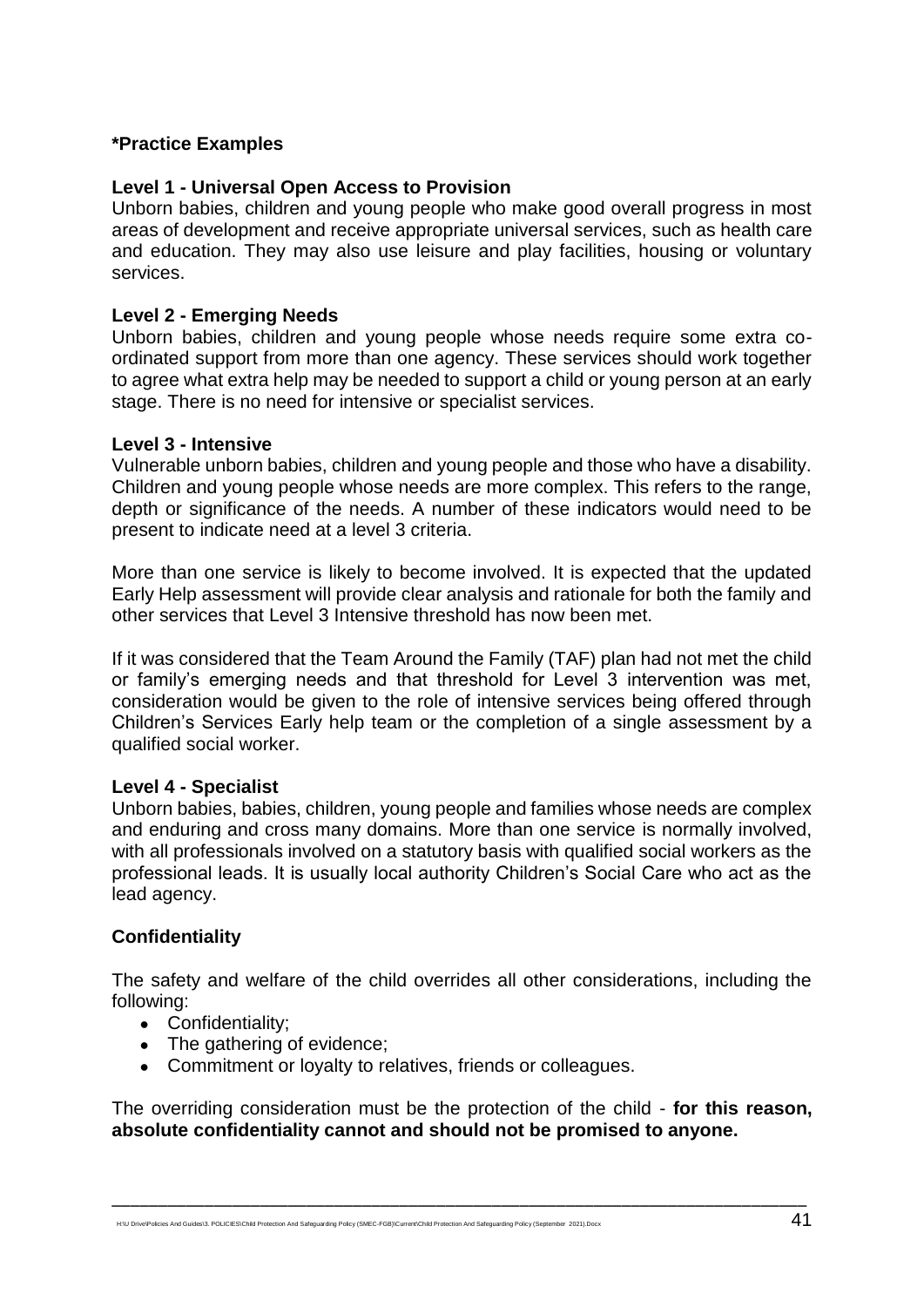#### **Listening to the Child**

If the child makes an allegation or discloses information which raises concern about Significant Harm, the initial response should be limited to listening carefully to what the child says so as to:

- Clarify the concerns:
- Offer reassurance about how s/he will be kept safe;
- Explain that the information will be passed to Children's Social Care and/or the Police.

If a child is freely recalling events, the response should be to listen, rather than stop the child; however**, it is important that the child should not be asked to repeat the information to a colleague or asked to write the information down.**

If the child has an injury but no explanation is volunteered, it is acceptable to enquire how the injury was sustained. A body map diagram may be used **but it is not acceptable to take photographs.**

However, the child **must not be pressed for information, led or cross-examined or given false assurances of absolute confidentiality. Such well-intentioned actions could prejudice police investigations, especially in cases of Sexual Abuse.**

A **record of all conversations**, (including the timings, the setting, those present, as well as what was said by all parties) **and actions must be kept.**

**No enquiries or investigations** may be initiated without the authority of the Children's Social Care or the Police.

If the child can understand the significance and consequences of making a referral, he/she should be asked for her/his views by the referring practitioner.

Whilst the child's views should be considered, it remains the responsibility of the practitioner to take whatever action is required to ensure the safety of that child and any other children.

It is important that all staff adhere to the following statement in carrying out our duty of care for our students

All staff should be able to reassure victims that they are being taken seriously and that they will be supported and kept safe. A victim should never be given the impression that they are creating a problem by reporting abuse, sexual violence or sexual harassment. Nor should a victim ever be made to feel ashamed for making a report.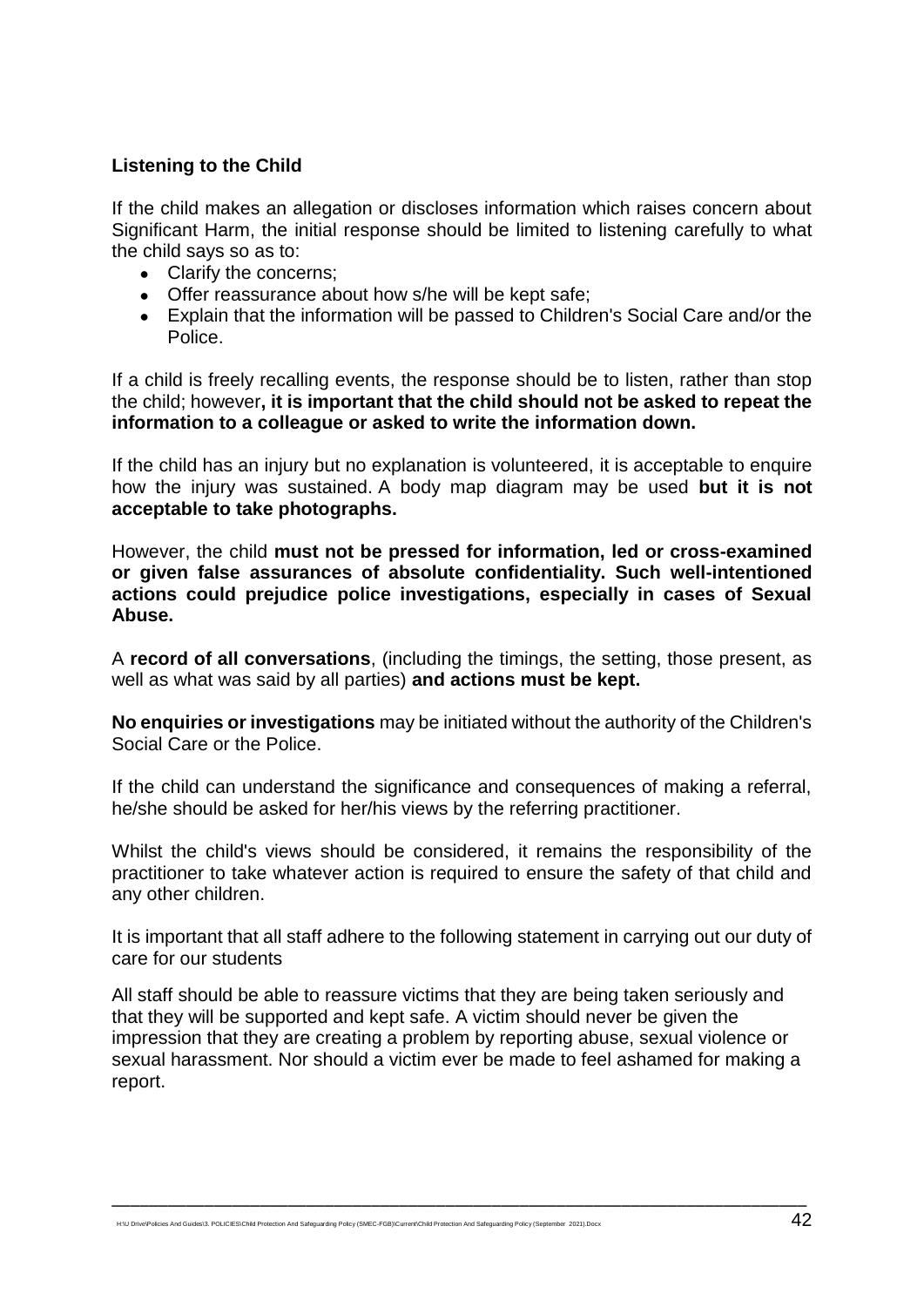#### **Parental Consultation**

Practitioners should, in general, discuss concerns with the family and, where possible inform them that they are making a referral **unless this may, either by delay or the behavioural response it prompts or for any other reason, place the child at increased risk of Significant Harm.**

Situations where it **would not** be appropriate to inform family members prior to referral include where:

- Discussion would put a child at risk of Significant Harm;
- There is evidence to suggest that involving the parents / caregivers would impede the Police investigation and / or Children and Families Services enquiry;
- Where there are concerns that a child may have been conceived as a result of an incestuous relationship or intra-familial sexual abuse (IFSA);
- Complex (multiple or organised) abuse is suspected;
- Fabricated or induced illness is suspected;
- To contact parents / caregivers would place you or others at risk;
- Discussion would place one parent at risk of harm, for example. in cases of domestic abuse;
- It is not possible to contact parents / caregivers without causing undue delay in making the referral;
- Where there are concerns about a possible forced marriage or honour based violence;
- An allegation is made that a child under 13 has been involved in penetrative sex or other intimate sexual activity;

Given the responsibility that parents have for the conduct and welfare of their children, professionals should encourage the young person, at all points, to share information with their parents wherever safe to do so.